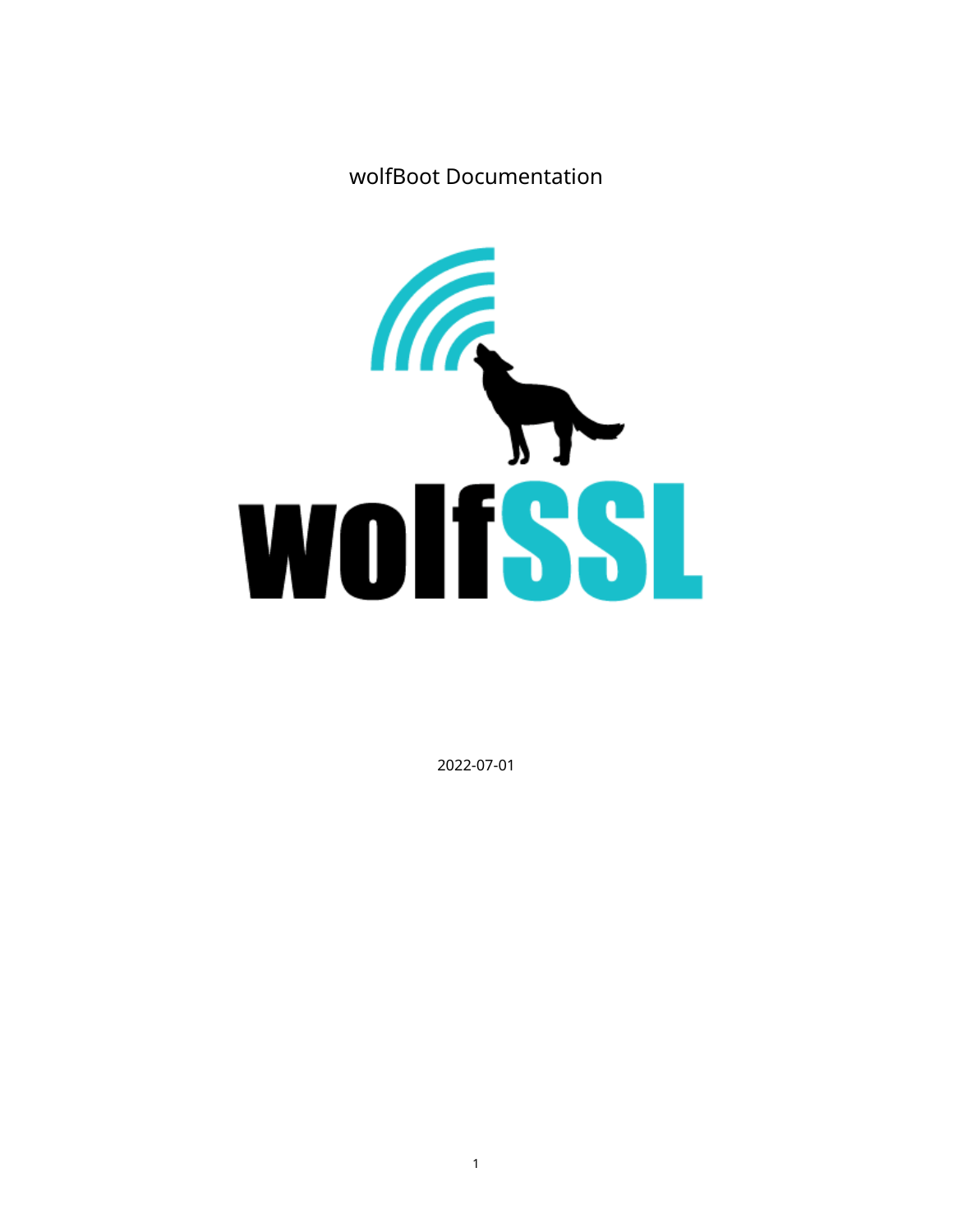# **Contents**

|           | 1 Introduction                                                                                                                                                                                                                          | 5  |
|-----------|-----------------------------------------------------------------------------------------------------------------------------------------------------------------------------------------------------------------------------------------|----|
|           | 2 Compiling wolfBoot                                                                                                                                                                                                                    | 6  |
|           |                                                                                                                                                                                                                                         | 6  |
|           |                                                                                                                                                                                                                                         | 6  |
|           |                                                                                                                                                                                                                                         | 6  |
|           |                                                                                                                                                                                                                                         | 7  |
|           | 2.3.1                                                                                                                                                                                                                                   | 7  |
|           |                                                                                                                                                                                                                                         | 7  |
|           |                                                                                                                                                                                                                                         | 7  |
|           |                                                                                                                                                                                                                                         | 8  |
|           |                                                                                                                                                                                                                                         | 8  |
|           |                                                                                                                                                                                                                                         |    |
|           |                                                                                                                                                                                                                                         | 8  |
|           | 2.3.7                                                                                                                                                                                                                                   | 8  |
|           | 2.3.8                                                                                                                                                                                                                                   | 8  |
|           |                                                                                                                                                                                                                                         | 8  |
|           |                                                                                                                                                                                                                                         | 9  |
|           |                                                                                                                                                                                                                                         | 9  |
|           |                                                                                                                                                                                                                                         | 9  |
|           |                                                                                                                                                                                                                                         |    |
|           |                                                                                                                                                                                                                                         |    |
|           |                                                                                                                                                                                                                                         |    |
|           |                                                                                                                                                                                                                                         |    |
| 3 Targets |                                                                                                                                                                                                                                         | 11 |
|           |                                                                                                                                                                                                                                         |    |
|           |                                                                                                                                                                                                                                         |    |
|           |                                                                                                                                                                                                                                         |    |
|           |                                                                                                                                                                                                                                         |    |
|           |                                                                                                                                                                                                                                         |    |
|           |                                                                                                                                                                                                                                         |    |
|           |                                                                                                                                                                                                                                         |    |
|           |                                                                                                                                                                                                                                         |    |
|           |                                                                                                                                                                                                                                         |    |
|           |                                                                                                                                                                                                                                         |    |
|           |                                                                                                                                                                                                                                         |    |
| 3.6       |                                                                                                                                                                                                                                         |    |
|           |                                                                                                                                                                                                                                         |    |
|           |                                                                                                                                                                                                                                         |    |
| 3.7       |                                                                                                                                                                                                                                         |    |
|           | 3.7.1                                                                                                                                                                                                                                   |    |
|           |                                                                                                                                                                                                                                         |    |
|           |                                                                                                                                                                                                                                         |    |
|           |                                                                                                                                                                                                                                         |    |
|           |                                                                                                                                                                                                                                         |    |
|           |                                                                                                                                                                                                                                         |    |
|           | 3.8.1                                                                                                                                                                                                                                   |    |
|           | 3.8.2                                                                                                                                                                                                                                   |    |
|           | 3.8.3                                                                                                                                                                                                                                   |    |
|           | 3.8.4                                                                                                                                                                                                                                   |    |
|           | wolfBoot configuration education by the control of the control of the control of the control of the control of the control of the control of the control of the control of the control of the control of the control of the co<br>3.8.5 |    |
|           | 3.8.6                                                                                                                                                                                                                                   |    |
|           | 3.8.7                                                                                                                                                                                                                                   |    |
|           |                                                                                                                                                                                                                                         |    |
|           |                                                                                                                                                                                                                                         |    |
|           |                                                                                                                                                                                                                                         |    |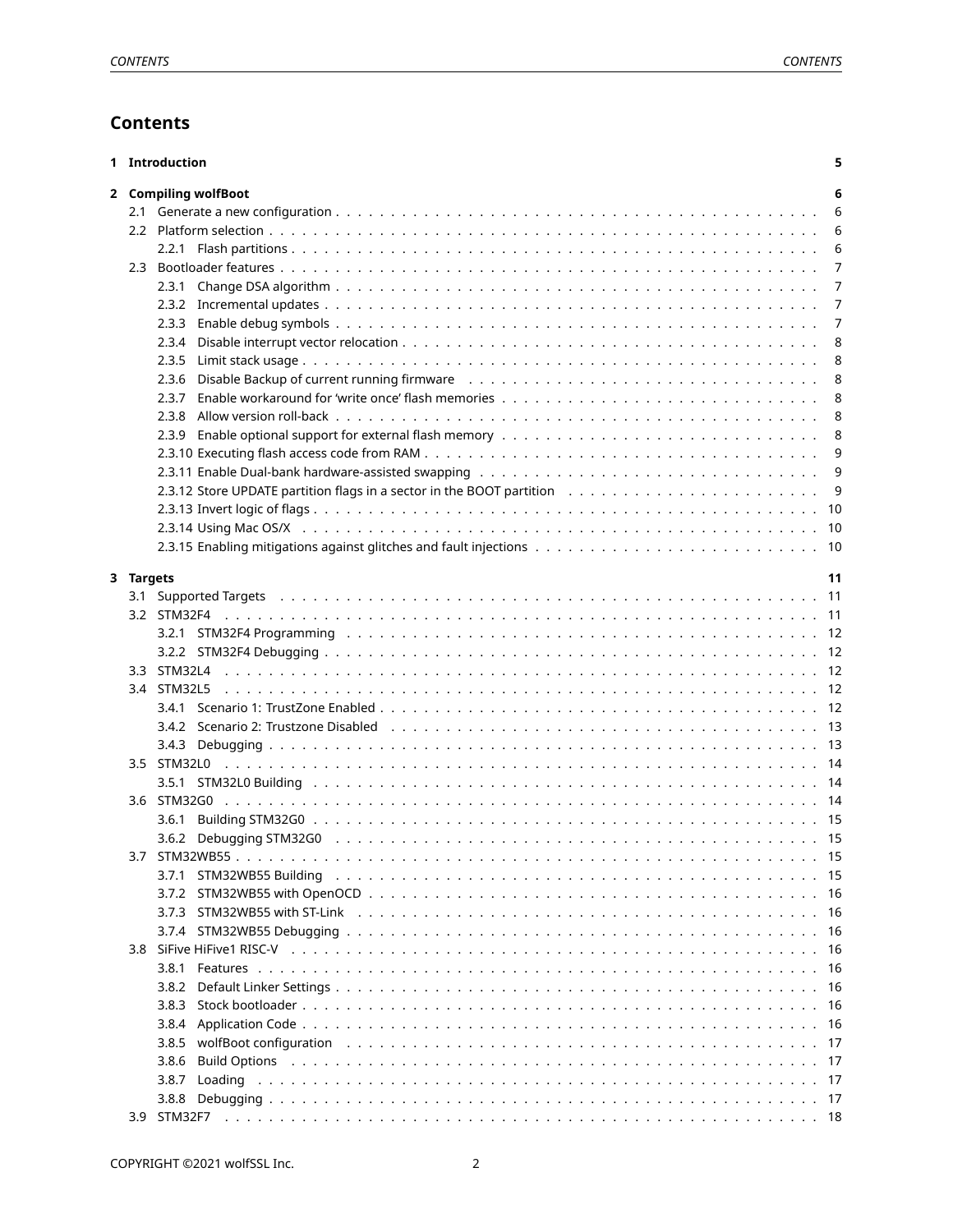|   |     | 3.9.2 Loading the firmware entertainment of the contract of the contract of the contract of the contract of the contract of the first of the first of the first of the first of the first of the first of the first of the fir |      |
|---|-----|--------------------------------------------------------------------------------------------------------------------------------------------------------------------------------------------------------------------------------|------|
|   |     |                                                                                                                                                                                                                                |      |
|   |     |                                                                                                                                                                                                                                |      |
|   |     | 3.10.1 Build Options (assessment of the contract of the contract of the contract of the contract of the contract of the contract of the contract of the contract of the contract of the contract of the contract of the contra |      |
|   |     | 3.10.2 Loading the firmware enterpresent contact to contact the contract of the contract of the contract of the contract of the firmula of the firmula of the contract of the contract of the contract of the contract of the  |      |
|   |     |                                                                                                                                                                                                                                |      |
|   |     |                                                                                                                                                                                                                                |      |
|   |     |                                                                                                                                                                                                                                |      |
|   |     |                                                                                                                                                                                                                                |      |
|   |     | 3.11.2 Loading the firmware enterpresent contact to contact the contact of the contact of the contact of the contact of the firmula $21$                                                                                       |      |
|   |     | 3.11.3 Debugging with JLink (a) and a control of the control of the control of the control of the control of the control of the control of the control of the control of the control of the control of the control of the cont |      |
|   |     |                                                                                                                                                                                                                                |      |
|   |     |                                                                                                                                                                                                                                |      |
|   |     |                                                                                                                                                                                                                                |      |
|   |     |                                                                                                                                                                                                                                |      |
|   |     |                                                                                                                                                                                                                                |      |
|   |     |                                                                                                                                                                                                                                |      |
|   |     |                                                                                                                                                                                                                                |      |
|   |     | 3.14.2 Clock settings (and all and all and all and all and all and all and all and all and all and all and all a                                                                                                               |      |
|   |     | 3.14.3 Loading the firmware enterpresent contact to contact the contract of the contract of the contract of the contract of the first of the first of the first of the first of the first of the first of the first of the fir |      |
|   |     |                                                                                                                                                                                                                                |      |
|   |     |                                                                                                                                                                                                                                |      |
|   |     |                                                                                                                                                                                                                                |      |
|   |     |                                                                                                                                                                                                                                |      |
|   |     |                                                                                                                                                                                                                                |      |
|   |     |                                                                                                                                                                                                                                |      |
|   |     |                                                                                                                                                                                                                                |      |
|   |     |                                                                                                                                                                                                                                |      |
|   |     |                                                                                                                                                                                                                                |      |
|   |     |                                                                                                                                                                                                                                |      |
|   |     |                                                                                                                                                                                                                                |      |
|   |     |                                                                                                                                                                                                                                |      |
|   |     |                                                                                                                                                                                                                                |      |
|   |     |                                                                                                                                                                                                                                |      |
|   |     |                                                                                                                                                                                                                                |      |
|   |     | 4 Hardware abstraction layer                                                                                                                                                                                                   | 26   |
|   |     |                                                                                                                                                                                                                                |      |
|   |     |                                                                                                                                                                                                                                |      |
|   |     |                                                                                                                                                                                                                                |      |
|   |     |                                                                                                                                                                                                                                |      |
|   |     | 5 Flash partitions                                                                                                                                                                                                             | 28   |
|   |     | 5.1 Flash memory partitions entitlerance and the contract of the contract of the contract of the contract of the contract of the contract of the contract of the contract of the contract of the contract of the contract of t | 28   |
|   |     | 5.1.1                                                                                                                                                                                                                          |      |
|   |     |                                                                                                                                                                                                                                | 28   |
|   |     |                                                                                                                                                                                                                                | -28  |
|   |     | 5.2 Partition status and sector flags enterpreent contained and contained and contained and contained and sector                                                                                                               | -28  |
|   |     | 5.3 Overview of the content of the FLASH partitions enters and service and service and service of the content                                                                                                                  | - 29 |
|   |     |                                                                                                                                                                                                                                |      |
| 6 |     | wolfBoot Features                                                                                                                                                                                                              | 30   |
|   | 6.1 |                                                                                                                                                                                                                                | -30  |
|   |     |                                                                                                                                                                                                                                |      |
|   |     |                                                                                                                                                                                                                                |      |
|   |     |                                                                                                                                                                                                                                |      |
|   |     |                                                                                                                                                                                                                                |      |
|   |     |                                                                                                                                                                                                                                |      |
|   |     |                                                                                                                                                                                                                                |      |
|   |     |                                                                                                                                                                                                                                |      |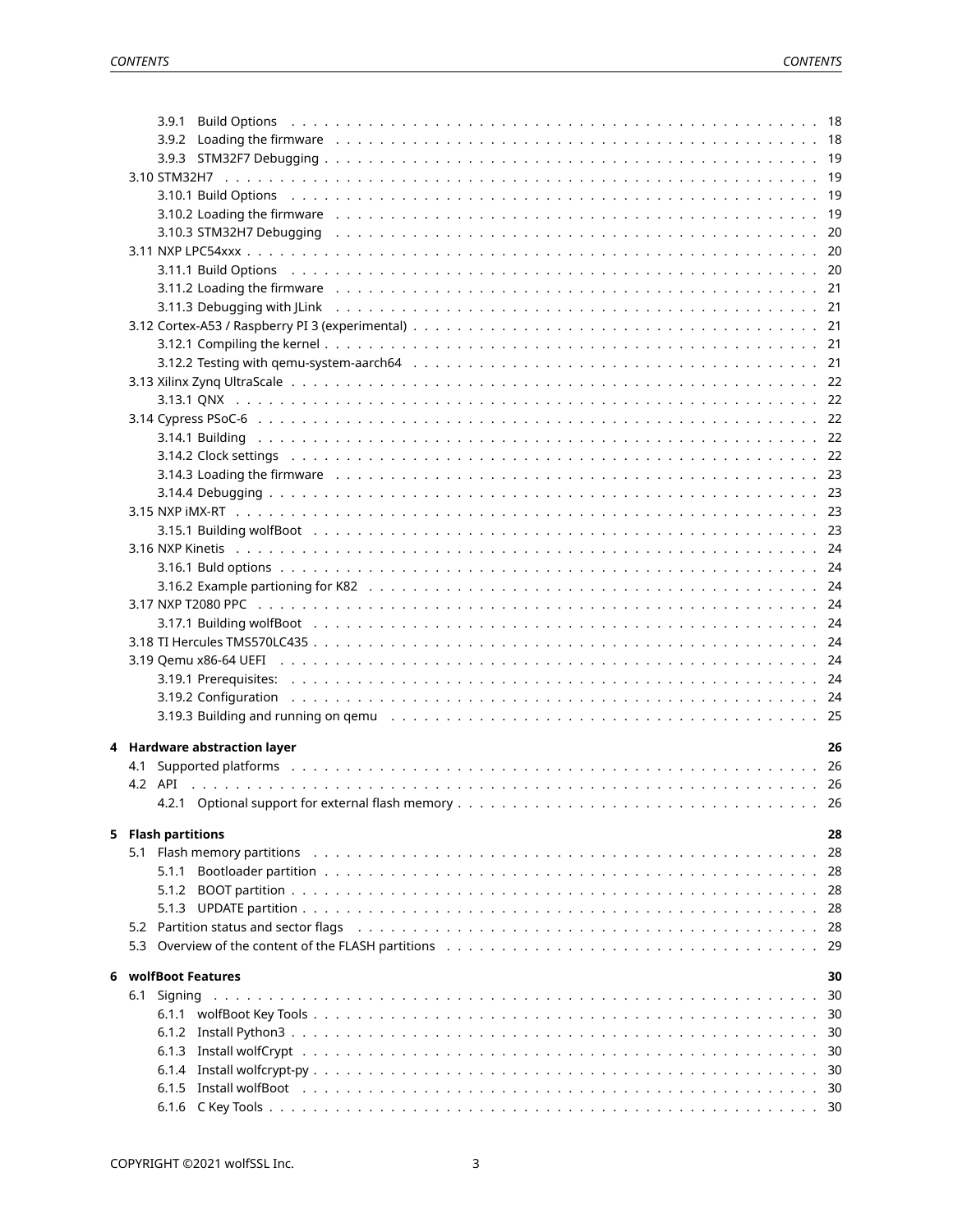<span id="page-3-0"></span>

| 8 |     | Troubleshooting                                                                                                                                                                                                                | 44 |
|---|-----|--------------------------------------------------------------------------------------------------------------------------------------------------------------------------------------------------------------------------------|----|
|   |     | 7.3 Upgrading the firmware education of the contract of the contract of the contract of the contract of the contract of the contract of the contract of the contract of the contract of the contract of the contract of the co |    |
|   | 7.2 | Examples provided responses in the set of the set of the set of the set of the set of the set of the set of the set of the set of the set of the set of the set of the set of the set of the set of the set of the set of the  |    |
|   | 7.1 |                                                                                                                                                                                                                                |    |
|   |     | 7 Integrating wolfBoot in an existing project                                                                                                                                                                                  | 43 |
|   |     |                                                                                                                                                                                                                                |    |
|   |     |                                                                                                                                                                                                                                |    |
|   |     |                                                                                                                                                                                                                                |    |
|   |     |                                                                                                                                                                                                                                |    |
|   |     |                                                                                                                                                                                                                                |    |
|   |     | 6.6.5                                                                                                                                                                                                                          |    |
|   |     | 6.6.4                                                                                                                                                                                                                          |    |
|   |     | 6.6.3                                                                                                                                                                                                                          |    |
|   |     | 6.6.2                                                                                                                                                                                                                          |    |
|   |     | 6.6.1                                                                                                                                                                                                                          |    |
|   |     |                                                                                                                                                                                                                                |    |
|   |     | 6.5.3                                                                                                                                                                                                                          |    |
|   |     | 6.5.2                                                                                                                                                                                                                          |    |
|   |     | Bootloader setup $\ldots \ldots \ldots$<br>6.5.1                                                                                                                                                                               |    |
|   |     |                                                                                                                                                                                                                                |    |
|   |     |                                                                                                                                                                                                                                |    |
|   |     | 6.4.1                                                                                                                                                                                                                          |    |
|   |     |                                                                                                                                                                                                                                |    |
|   |     |                                                                                                                                                                                                                                |    |
|   |     |                                                                                                                                                                                                                                |    |
|   |     |                                                                                                                                                                                                                                |    |
|   |     |                                                                                                                                                                                                                                |    |
|   |     | 6.2.1                                                                                                                                                                                                                          |    |
|   |     |                                                                                                                                                                                                                                |    |
|   |     | 6.1.8                                                                                                                                                                                                                          |    |
|   |     |                                                                                                                                                                                                                                |    |
|   |     |                                                                                                                                                                                                                                |    |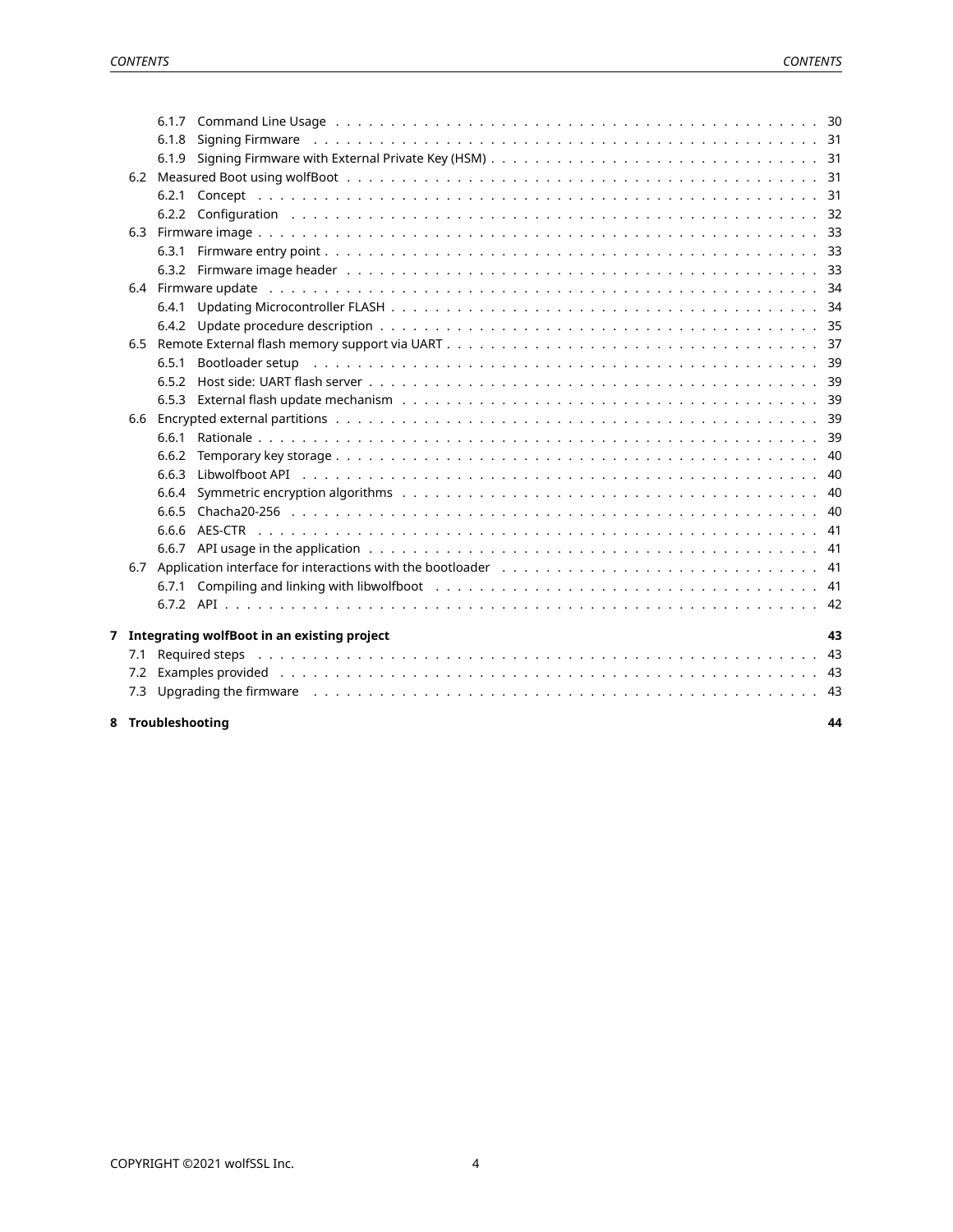# **1 Introduction**

[wolfBoot](https://www.wolfssl.com/products/wolfboot/) is a portable, OS-agnostic, secure bootloader solution for 32-bit microcontrollers, relying on wolfCrypt for firmware authentication, providing firmware update mechanisms.

Due to the minimalist design of the bootloader and the tiny HAL API, wolfBoot is completely independent from any OS or bare-metal application, and can be easily ported and integrated in existing embedded software projects to provide a secure firmware update mechanism.

## **Features**

- Multi-slot partitioning of the flash device
- Integrity verification of the firmware image(s)
- Authenticity verification of the firmware image(s) using wolfCrypt's Digital Signature Algorithms (DSA)
- Minimalist hardware abstraction layer (HAL) interface to facilitate portability across different vendors/MCUs
- Copy/swap images from secondary slots into the primary slots to consent firmware update operations
- In-place chain-loading of the firmware image in the primary slot
- Support of Trusted Platform Module(TPM)
- Measured boot support, storing of the firmware image hash into a TPM Platform Configuration Register(PCR)

#### **Components**

The [wolfBoot Github repository](https://github.com/wolfSSL/wolfBoot) contains the following components:

- the wolfBoot bootloader
- key generator and image signing tools (requires python 3.x and wolfcrypt-py https://github.com/wolfSSL/wolfcrypt-py)
- <span id="page-4-0"></span>• Baremetal test applications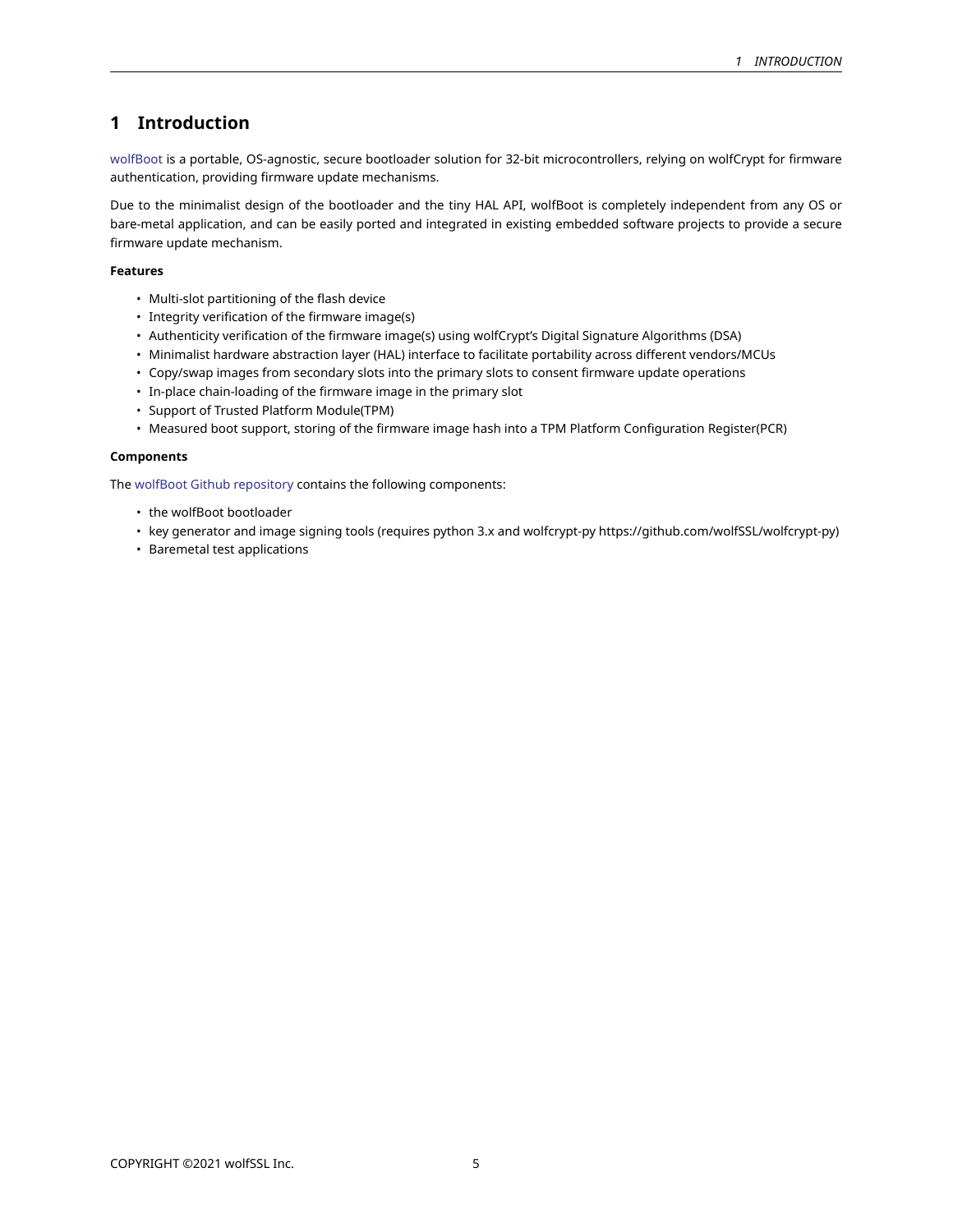# **2 Compiling wolfBoot**

WolfBoot is portable across different types of embedded systems. The platform-specific code is contained in a single file under the hal directory, and implements the hardware-specific functions.

To enable specific compile options, use environment variables while calling make, e.g.

make CORTEX\_M0=1

As an alternative, you can provide a .config file in the root directory of wolfBoot. Command line options have priority on .config options, as long as .config options are defined using the ?= operator, e.g.:

<span id="page-5-0"></span>WOLFBOOT\_PARTITION\_BOOT\_ADDRESS?=0x14000

## **2.1 Generate a new configuration**

A new .config file with a set of default parameters can be generated by running make config. The build script will ask to enter a default value for each configuration parameter. Enter confirm the current value, indicated in between [].

Once a .config file is in place, it will change the default compile-time options when running make without parameters.

<span id="page-5-1"></span>.config can be modified with a text editor to alter the default options later on.

## **2.2 Platform selection**

If supported natively, the target platform can be specified using the TARGET variable. Make will automatically select the correct compile option, and include the corresponding HAL for the selected target.

For a list of the platforms currently supported, see the chapter on [HAL](#page-24-0).

To add a new platform, simply create the corresponding HAL driver and linker script file in the hal directory.

Default option if none specified: TARGET=stm32f4

Some platforms will require extra options, specific for the architecture. By default, wolfBoot is compiled for ARM Cortex-M3/4/7. To compile for Cortex-M0, use:

<span id="page-5-2"></span>CORTEX\_M0=1

## **2.2.1 Flash partitions**

The file include/target.h is generated according to the configured flash geometry, partitions size and offset of the target system. The following values must be set to provide the desired flash configuration, either via the command line, or using the .config file:

• WOLFBOOT SECTOR SIZE

This variable determines the size of the physical sector on the flash memory. If areas with different block sizes are used for the two partitions (e.g. update partition on an external flash), this variable should indicate the size of the biggest sector shared between the two partitions.

WolfBoot uses this value as minimum unit when swapping the firmware images in place. For this reason, this value is also used to set the size of the SWAP partition.

• WOLFBOOT\_PARTITION\_BOOT\_ADDRESS

This is the start address of the boot partition, aligned to the beginning of a new flash sector. The application code starts after a further offset, equal to the partition header size (256B for Ed25519 and ECC signature headers).

• WOLFBOOT\_PARTITION\_UPDATE\_ADDRESS

This is the start address of the update partition. If an external memory is used via the EXT\_FLASH option, this variable contains the offset of the update partition from the beginning of the external memory addressable space.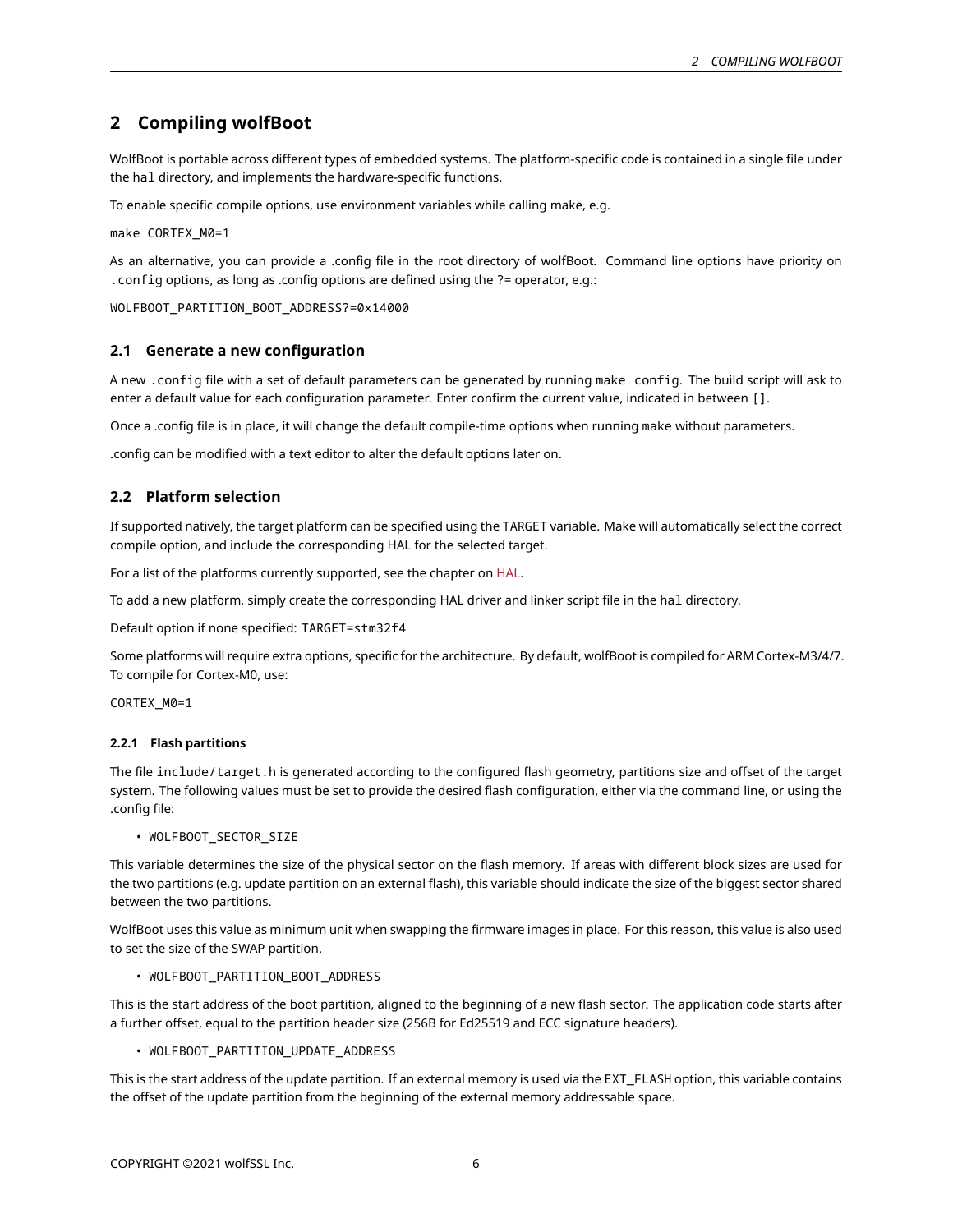### • WOLFBOOT\_PARTITION\_SWAP\_ADDRESS

The address for the swap spaced used by wolfBoot to swap the two firmware images in place, in order to perform a reversable update. The size of the SWAP partition is exactly one sector on the flash. If an external memory is used, the variable contains the offset of the SWAP area from the beginning of its addressable space.

• WOLFBOOT PARTITION SIZE

<span id="page-6-0"></span>The size of the BOOT and UPDATE partition. The size is the same for both partitions.

## **2.3 Bootloader features**

A number of characteristics can be turned on/off during wolfBoot compilation. Bootloader size, performance and activated features are affected by compile-time flags.

#### <span id="page-6-1"></span>**2.3.1 Change DSA algorithm**

By default, wolfBoot is compiled to use Ed25519 DSA. The implementation of ed25519 is smaller, while giving a good compromise in terms of boot-up time.

Better performance can be achieved using ECDSA with curve p-256. To activate ECC256 support, use

SIGN=ECC256

when invoking make.

RSA is also supported, with different key length. To activate RSA2048 or RSA4096, use:

SIGN=RSA2048

or

SIGN=RSA4096

respectively.

Ed448 is also supported via SIGN=ED448.

The default option, if no value is provided for the SIGN variable, is

SIGN=ED25519

Changing the DSA algorithm will also result in compiling a different set of tools for key generation and firmware signature.

Find the corresponding key generation and firmware signing tools in the tools directory.

It's possible to disable authentication of the firmware image by explicitly using:

SIGN=NONE

<span id="page-6-2"></span>in the Makefile commandline. This will compile a minimal bootloader with no support for public-key authenticated secure boot.

#### **2.3.2 Incremental updates**

wolfBoot support incremental updates. To enable this feature, compile with DELTA\_UPDATES=1.

An additional file is generated when the sign tool is invoked with the --delta option, containing only the differences between the old firmware to replace, currently running on the target, and the new version.

<span id="page-6-3"></span>For more information and examples, see the [firmware update](#page-33-0) section.

#### **2.3.3 Enable debug symbols**

<span id="page-6-4"></span>To debug the bootloader, simply compile with DEBUG=1. The size of the bootloade will increase consistently, so ensure that you have enough space at the beginning of the flash before WOLFBOOT\_PARTITION\_BOOT\_ADDRESS.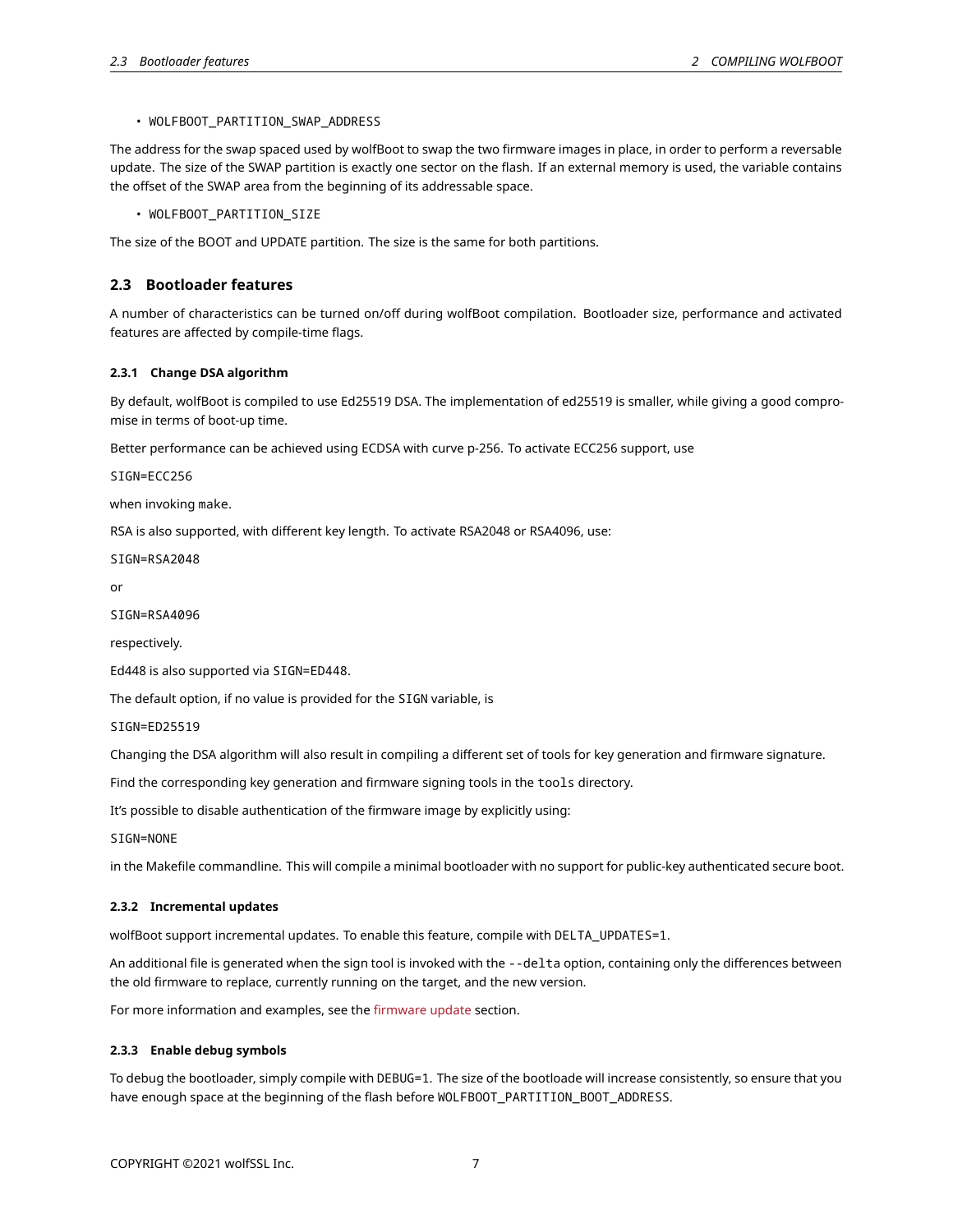### **2.3.4 Disable interrupt vector relocation**

On some platforms, it might be convenient to avoid the interrupt vector relocation before boot-up. This is required when a component on the system already manages the interrupt relocation at a different stage, or on these platform that do not support interrupt vector relocation.

To disable interrupt vector table relocation, compile with VTOR=0. By default, wolfBoot will relocate the interrupt vector by setting the offset in the vector relocation offset register (VTOR).

## <span id="page-7-0"></span>**2.3.5 Limit stack usage**

By default, wolfBoot does not require any memory allocation. It does this by performing all the operations using the stack. Although the stack space used by the algorithms can be predicted at compile time, the amount of stack space be relatively big, depending on the algorithm selected.

Some targets offer limited amount of RAM to use as stack space, either in general, or in a configuration dedicated for the bootloader stage.

In these cases, it might be useful to activate WOLFBOOT\_SMALL\_STACK=1. With this option, a fixed-size pool is created at compile time to assist the allocation of the object needed by the cryptography implementation. When compiled with WOLF-BOOT\_SMALL\_STACK=1, wolfBoot reduces the stack usage considerably, and simulates dynamic memory allocations by assigning dedicated, statically allocated, pre-sized memory areas.

## <span id="page-7-1"></span>**2.3.6 Disable Backup of current running firmware**

Optionally, it is possible to disable the backup copy of the current running firmware upon the installation of the update. This implies that no fall-back mechanism is protecting the target from a faulty firmware installation, but may be useful in some cases where it is not possible to write on the update partition from the bootloader. The associated compile-time option is

<span id="page-7-2"></span>DISABLE\_BACKUP=1

#### **2.3.7 Enable workaround for 'write once' flash memories**

On some microcontrollers, the internal flash memory does not allow subsequent writes (adding zeroes) to a sector, after the entire sector has been erased. WolfBoot relies on the mechanism of adding zeroes to the 'flags' fields at the end of both partitions to provide a fail-safe swap mechanism.

To enable the workaround for 'write once' internal flash, compile with

#### NVM\_FLASH\_WRITEONCE=1

**warning** When this option is enabled, the fail-safe swap is not guaranteed, i.e. the microcontroller cannot be safely powered down or restarted during a swap operation.

#### <span id="page-7-3"></span>**2.3.8 Allow version roll-back**

WolfBoot will not allow updates to a firmware with a version number smaller than the current one. To allow downgrades, compile with ALLOW\_DOWNGRADE=1.

<span id="page-7-4"></span>Warning: this option will disable version checking before the updates, thus exposing the system to potential forced downgrade attacks.

#### **2.3.9 Enable optional support for external flash memory**

WolfBoot can be compiled with the makefile option EXT\_FLASH=1. When the external flash support is enabled, update and swap partitions can be associated to an external memory, and will use alternative HAL function for read/write/erase access. To associate the update or the swap partition to an external memory, define PART\_UPDATE\_EXT and/or PART\_SWAP\_EXT, respectively. By default, the makefile assumes that if an external memory is present, both PART\_UPDATE\_EXT and PART\_SWAP\_EXT are defined.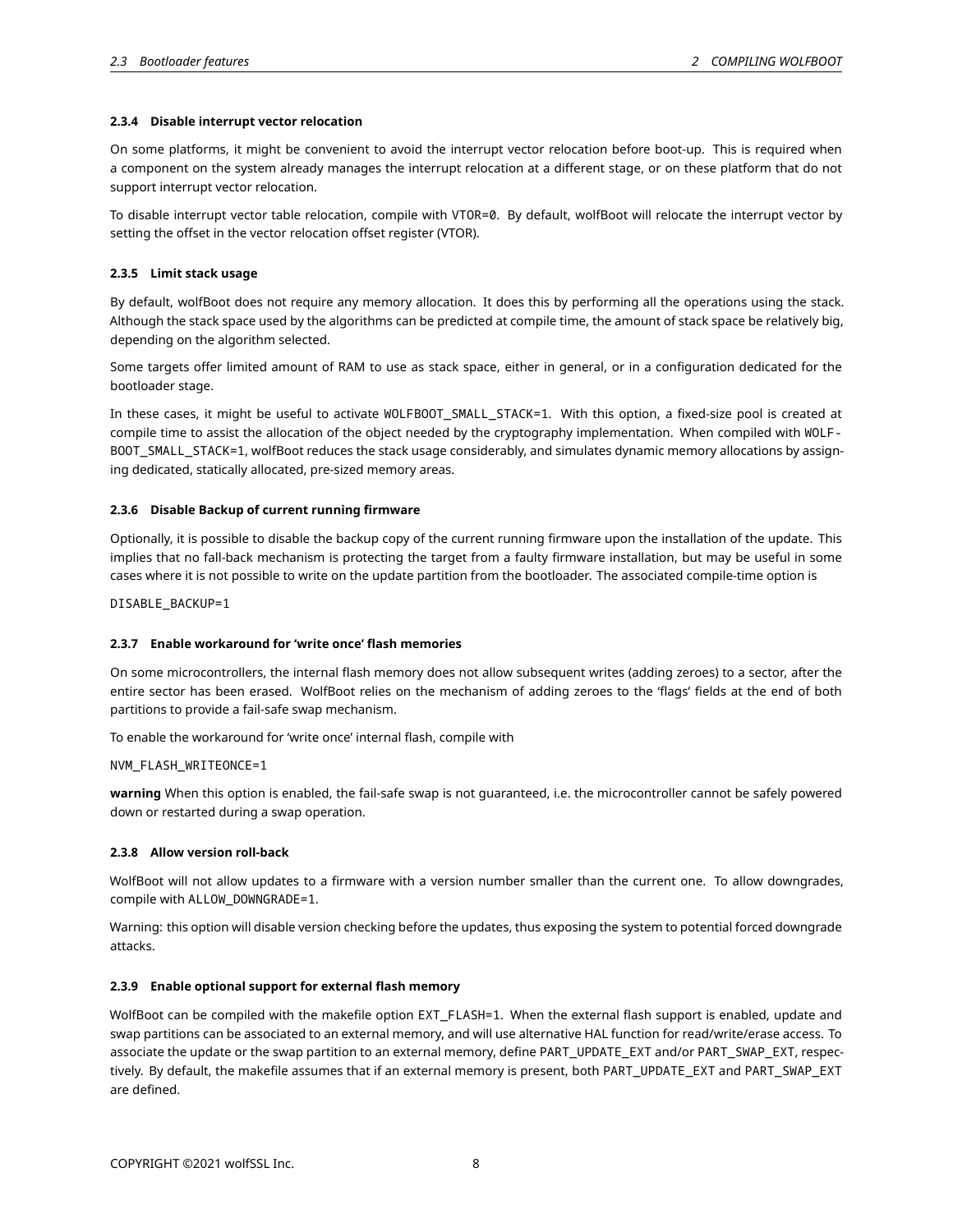If the NO\_XIP=1 makefile option is present, PART\_BOOT\_EXT is assumed too, as no execute-in-place is available on the system. This is typically the case of MMU system (e.g. Cortex-A) where the operating system image(s) are position-independent ELF images stored in a non-executable non-volatile memory, and must be copied in RAM to boot after verification.

When external memory is used, the HAL API must be extended to define methods to access the custom memory. Refer to the [HAL](#page-24-0) chapter for the description of the ext\_flash\_\* API.

**2.3.9.1 SPI devices** In combination with the EXT\_FLASH=1 configuration parameter, it is possible to use a platform-specific SPI drivers, e.g. to access an external SPI flash memory. By compiling wolfBoot with the makefile option SPI\_FLASH=1, the external memory is directly mapped to the additional SPI layer, so the user does not have to define the ext\_flash\_\* functions.

SPI functions, instead, must be defined. Example SPI drivers are available for multiple platforms in the hal/spi directory.

**2.3.9.2 UART bridge towards neighbor systems** Another alternative available to map external devices consists in enabling a UART bridge towards a neighbor system. The neighbor system must expose a service through the UART interface that is compatible with the wolfBoot protocol.

In the same way as for SPI devices, the ext\_flash\_\* API is automatically defined by wolfBoot when the option UART\_FLASH=1 is used.

For more details, see the section [Remote External flash memory support via UART](#page-36-0)

**2.3.9.3 Encryption support for external partitions** When update and swap partitions are mapped to an external device using EXT\_FLASH=1, either in combination with SPI\_FLASH, UART\_FLASH, or any custom external mapping, it is possible to enable ChaCha20, Aes128 or Aes256 encryption when accessing those partition from the bootloader. The update images must be pre-encrypted at the source using the key tools, and wolfBoot should be instructed to use a temporary ChaCha20 symmetric key to access the content of the updates.

<span id="page-8-0"></span>For more details about this optional feature, please refer to the [Encrypted external partitions](#page-38-2) section.

## **2.3.10 Executing flash access code from RAM**

On some platform, flash access code requires to be executed from RAM, to avoid conflict e.g. when writing to the same device where wolfBoot is executing, or when changing the configuration of the flash itself.

To move all the code accessing the internal flash for writing, into a section in RAM, use the compile time option RAM\_CODE=1 (on some hardware configurations this is required for the bootloader to access the flash for writing).

#### <span id="page-8-1"></span>**2.3.11 Enable Dual-bank hardware-assisted swapping**

When supported by the target platform, hardware-assisted dual-bank swapping can be used to perform updates. To enable this functionality, use DUALBANK\_SWAP=1. Currently, only STM32F76x and F77x support this feature.

## <span id="page-8-2"></span>**2.3.12 Store UPDATE partition flags in a sector in the BOOT partition**

By default, wolfBoot keeps track of the status of the update procedure to the single sectors in a specific area at the end of each partition, dedicated to store and retrieve a set of flags associated to the partition itself.

In some cases it might be helpful to store the status flags related to the UPDATE partition and its sectors in the internal flash, alongside with the same set of flags used for the BOOT partition. By compiling wolfBoot with the FLAGS\_HOME=1 makefile option, the flags associated to the UPDATE partition are stored in the BOOT partition itself.

<span id="page-8-3"></span>While on one hand this option slightly reduces the space available in the BOOT partition to store the firmware image, it keeps all the flags in the BOOT partition.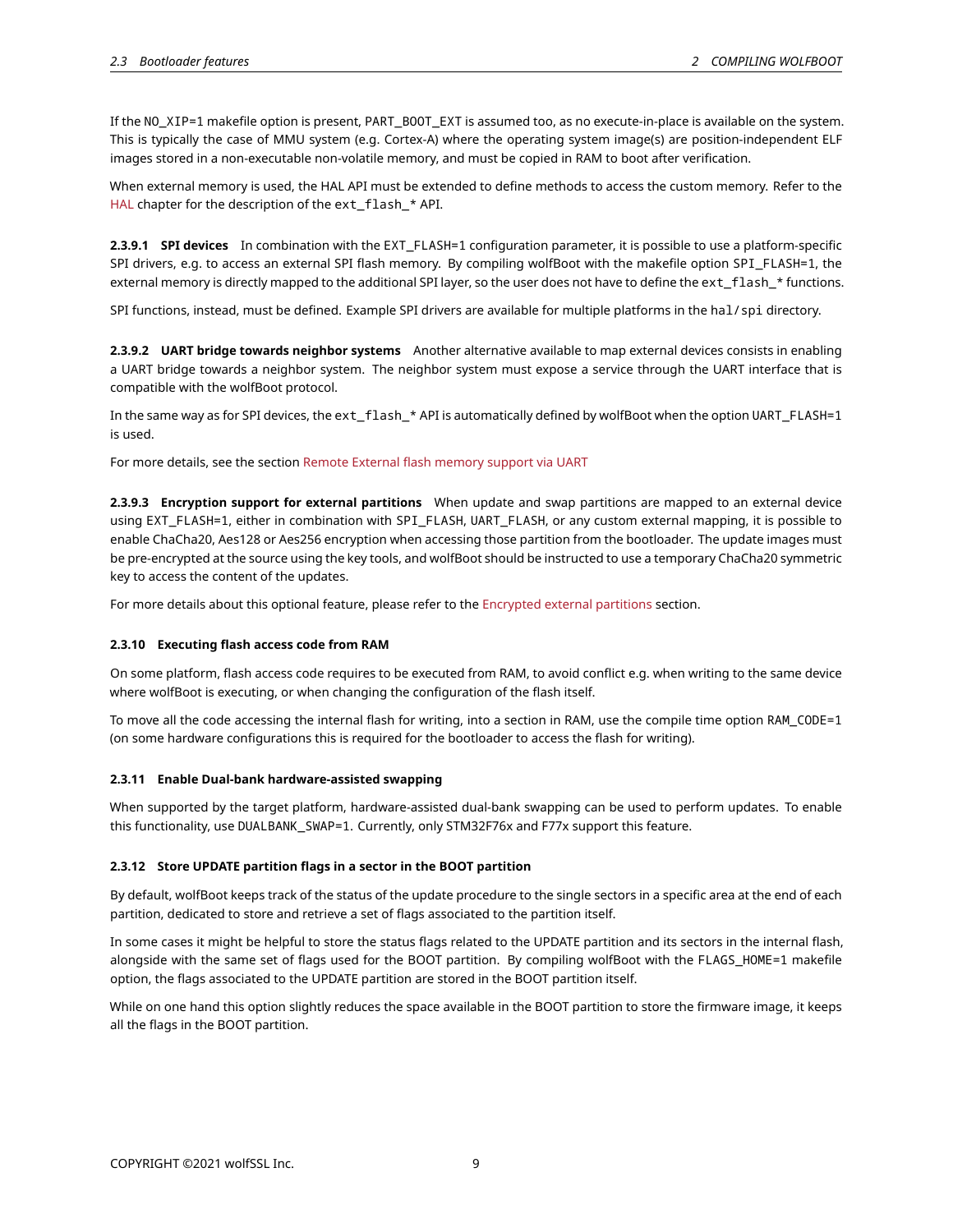## **2.3.13 Invert logic of flags**

By default, most NVMs set the content of erased pages to 0xFF (all ones). Some FLASH memory models use inverted logic for erased page, setting the content to 0x00 (all zeroes) after erase. For these special cases, the option FLAGS\_INVERT = 1 can be used to modify the logic of the partition/sector flags used in wolfBoot.

Note: if you are using an external FLASH (e.g. SPI) in combination with a flash with inverted logic, ensure that you store all the flags in one partition, by using the FLAGS\_HOME=1 option described above.

## <span id="page-9-0"></span>**2.3.14 Using Mac OS/X**

If you see 0xC3 0xBF (C3BF) repeated in your factory.bin then your OS is using Unicode characters.

The "tr" command for assembling the 0xFF padding between "bootloader" ... 0xFF ... "application" = factory.bin, which requires the "C" locale.

Set this in your terminal

LANG= LC\_COLLATE="C" LC\_CTYPE="C" LC\_MESSAGES="C" LC\_MONETARY="C" LC\_NUMERIC="C" LC\_TIME="C" LC\_ALL=

<span id="page-9-1"></span>Then run the normal make steps.

## **2.3.15 Enabling mitigations against glitches and fault injections**

One type of attacks against secure boot mechanisms consists in skipping the execution of authentication and validation steps by injecting faults into the CPU through forced voltage or clock anomalies, or electromagnetic interferences at close range.

<span id="page-9-2"></span>Extra protection from specific attacks aimed to skip CPU instructions can be enabled using ARMOR=1. This feature is currently only available for ARM Cortex-M targets.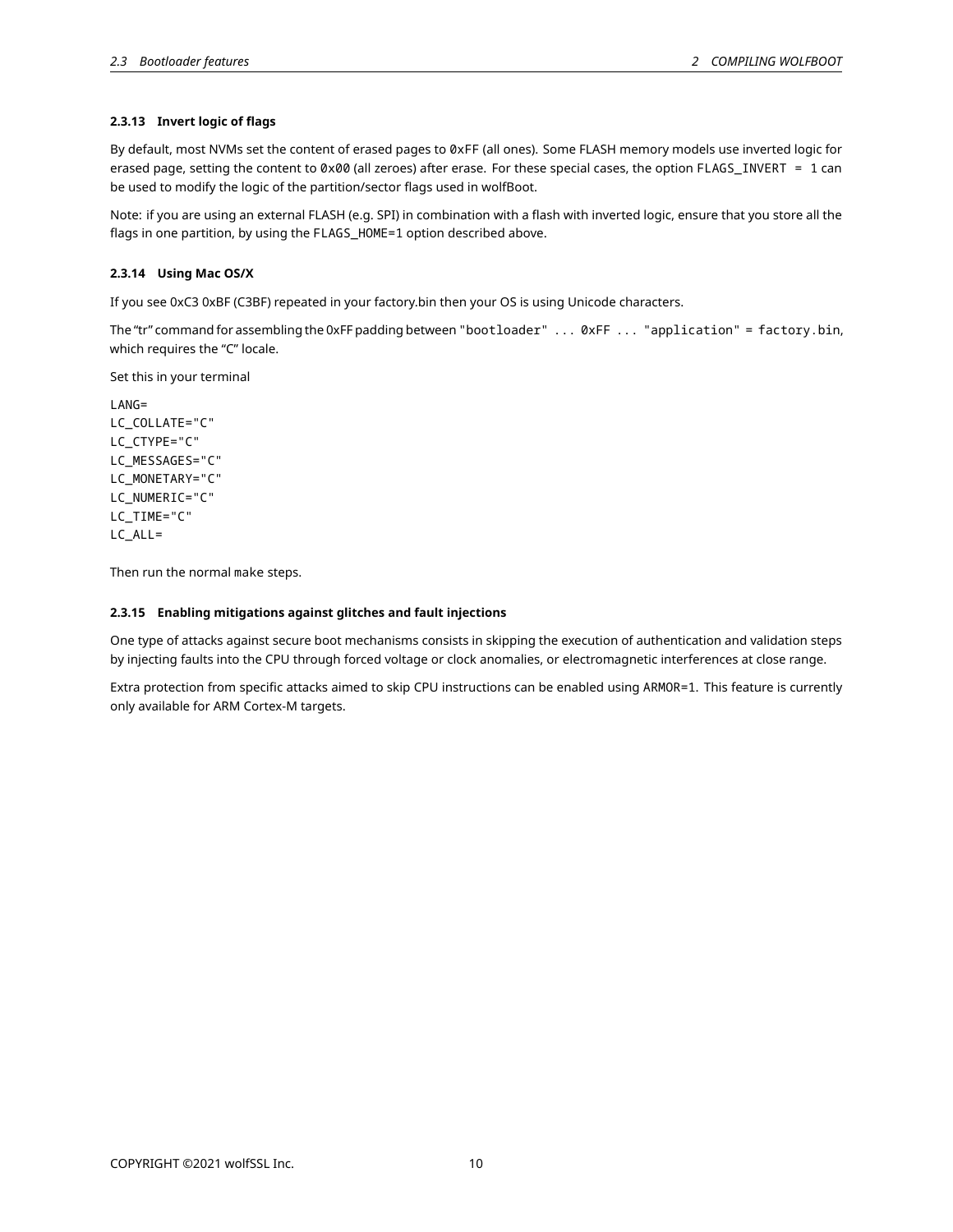## **3 Targets**

<span id="page-10-0"></span>This chapter describes configuration of supported targets.

## **3.1 Supported Targets**

- Cortex-A53 / Raspberry PI 3
- [Cypress PSoC-6](#page-21-1)
- [NXP LPC54xxx](#page-19-1)
- [NXP iMX-RT](#page-22-2)
- [NXP Kinetis](#page-23-0)
- [NXP T2080 PPC](#page-23-3)
- [SiFive HiFive1 RISC-V](#page-15-2)
- [STM32F4](#page-10-1)
- [STM32L4](#page-11-2)
- [STM32F7](#page-16-3)
- [STM32G0](#page-13-2)
- [STM32H7](#page-18-1)
- [STM32L5](#page-11-3)
- [STM32L0](#page-13-0)
- [STM32WB55](#page-14-1)
- [TI Hercules TMS570LC435](#page-23-5)
- [Xilinx Zynq UltraScale](#page-20-4)
- <span id="page-10-1"></span>• Qemu x86\_64 UEFI

## **3.2 STM32F4**

Example 512KB partitioning on STM32-F407

The example firmware provided in the test-app is configured to boot from the primary partition starting at address 0x20000. The flash layout is provided by the default example using the following configuration in target.h:

| #define WOLFBOOT SECTOR SIZE                      | 0x20000 |
|---------------------------------------------------|---------|
| #define WOLFBOOT_PARTITION SIZE                   | 0x20000 |
| #define WOLFBOOT PARTITION BOOT ADDRESS           | 0x20000 |
| #define WOLFBOOT PARTITION UPDATE ADDRESS 0x40000 |         |
| #define WOLFBOOT PARTITION SWAP ADDRESS           | 0x60000 |

This results in the following partition configuration:

#### **Example partitions in STM32F4**



Figure 1: example partitions

This configuration demonstrates one of the possible layouts, with the slots aligned to the beginning of the physical sector on the flash.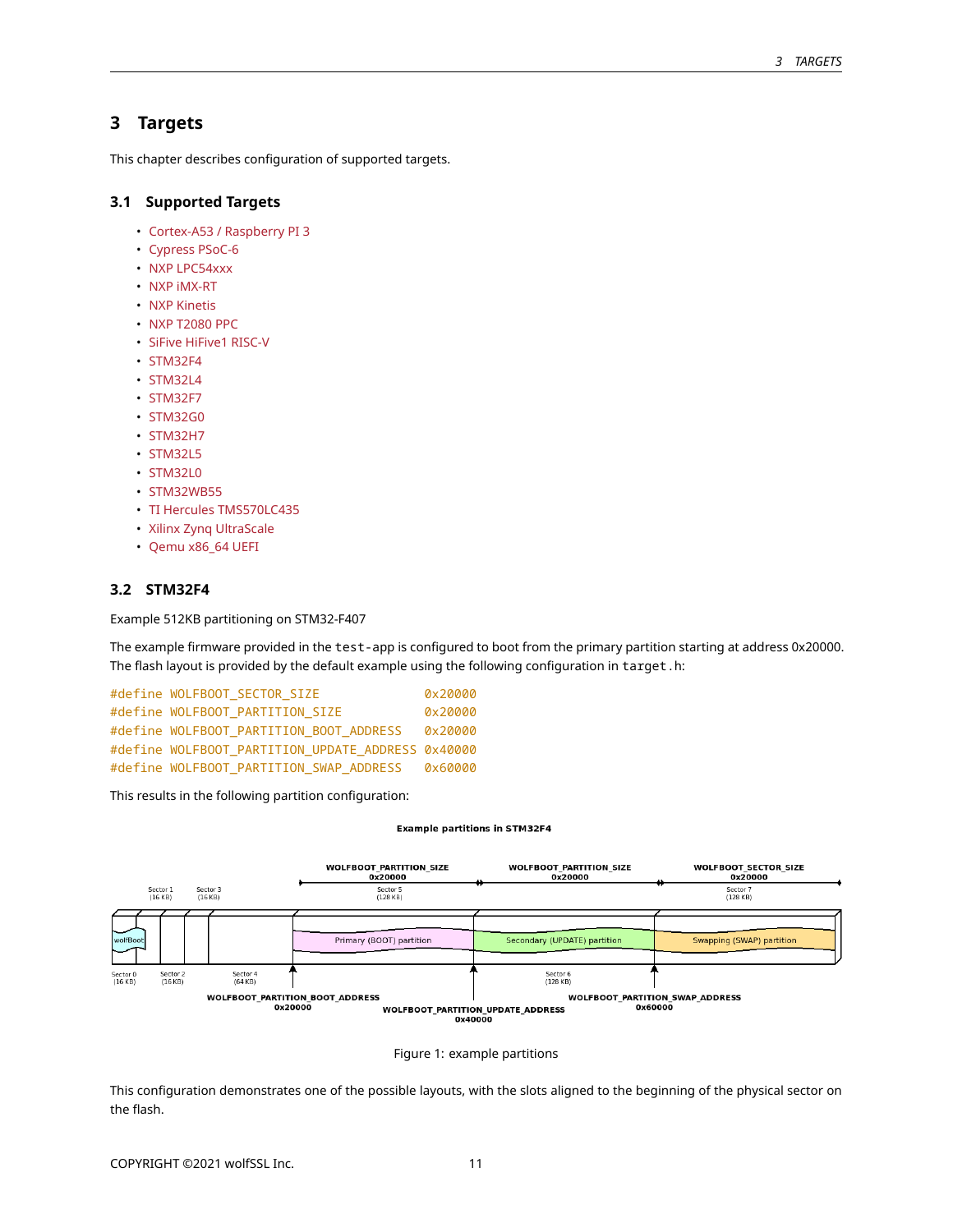The entry point for all the runnable firmware images on this target will be 0x20100, 256 Bytes after the beginning of the first flash partition. This is due to the presence of the firmware image header at the beginning of the partition, as explained more in details in [Firmware image](#page-33-0)

In this particular case, due to the flash geometry, the swap space must be as big as 128KB, to account for proper sector swapping between the two images.

On other systems, the SWAP space can be as small as 512B, if multiple smaller flash blocks are used.

More information about the geometry of the flash and in-application programming (IAP) can be found in the manufacturer manual of each target device.

#### <span id="page-11-0"></span>**3.2.1 STM32F4 Programming**

st-flash write factory.bin 0x08000000

#### <span id="page-11-1"></span>**3.2.2 STM32F4 Debugging**

1. Start GDB server

OpenOCD: openocd --file ./config/openocd/openocd\_stm32f4.cfg OR ST-Link: st-util -p 3333

2. Start GDB Client

```
arm-none-eabi-gdb
add-symbol-file test-app/image.elf 0x20100
mon reset init
b main
c
```
## <span id="page-11-2"></span>**3.3 STM32L4**

Example 1MB partitioning on STM32L4

- Sector size: 4KB
- Wolfboot partition size: 40 KB
- Application partition size: 488 KB

```
#define WOLFBOOT_SECTOR_SIZE 0x1000 /* 4 KB */
#define WOLFBOOT_PARTITION_BOOT_ADDRESS 0x0800A000
#define WOLFBOOT_PARTITION_SIZE 0x7A000 /* 488 KB */
#define WOLFBOOT_PARTITION_UPDATE_ADDRESS 0x08084000
#define WOLFBOOT_PARTITION_SWAP_ADDRESS 0x080FE000
```
## <span id="page-11-3"></span>**3.4 STM32L5**

#### <span id="page-11-4"></span>**3.4.1 Scenario 1: TrustZone Enabled**

**3.4.1.1 Example Description** The implementation shows how to switch from secure application to non-secure application thanks to the system isolation performed to split the internal Flash and internal SRAM memories into two halves: - the first half for the secure application - the second half for the non-secure application

### **3.4.1.2 Hardware and Software environment**

- This example runs on STM32L562QEIxQ devices with security enabled (TZEN=1).
- This example has been tested with STMicroelectronics STM32L562E-DK (MB1373)
- User Option Bytes requirement (with STM32CubeProgrammer tool see below for instructions)

| $TZEN = 1$  | System with TrustZone-M enabled |
|-------------|---------------------------------|
| $DBANK = 1$ | Dual bank mode                  |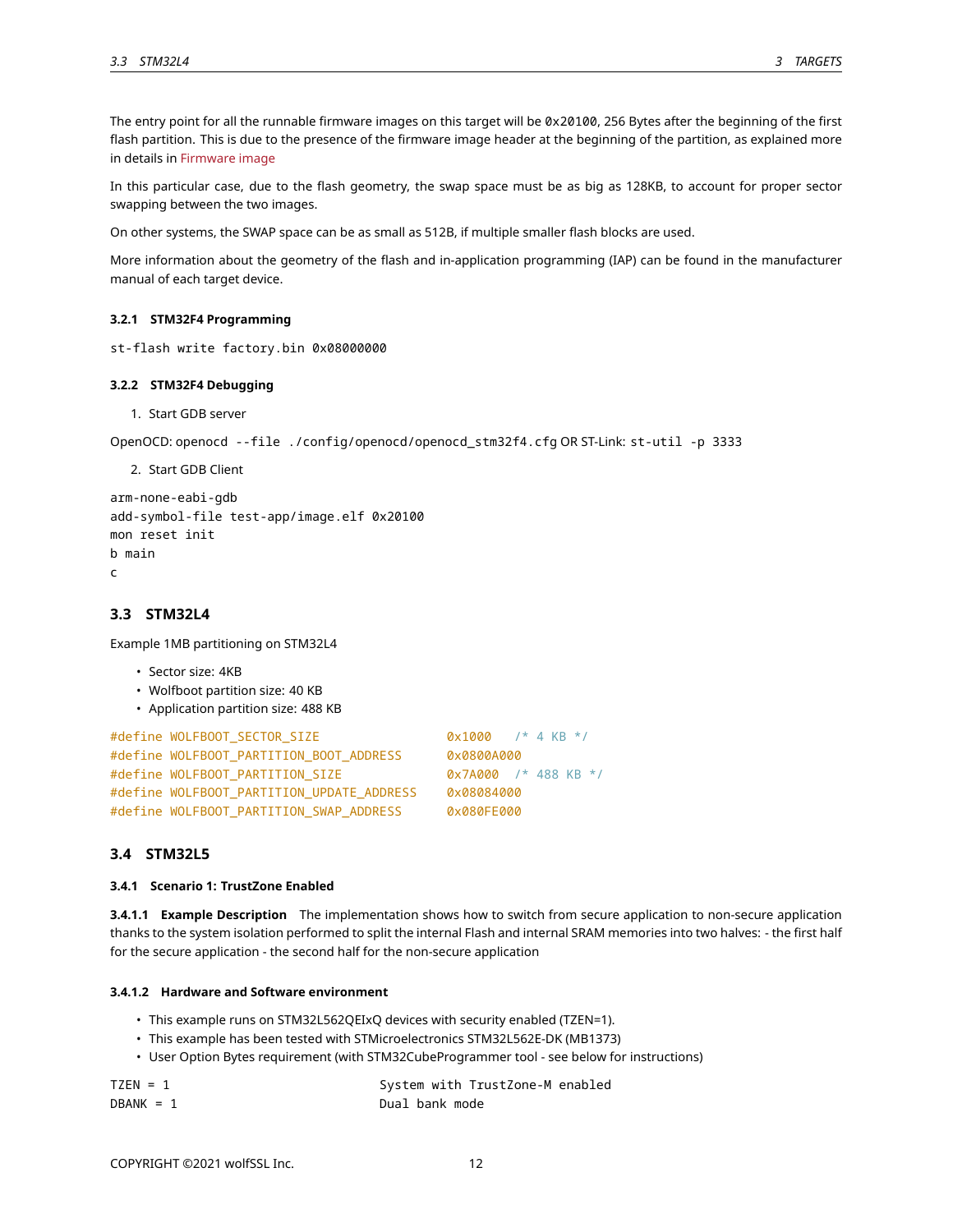SECWM1\_PSTRT=0x0 SECWM1\_PEND=0x7F All 128 pages of internal Flash Bank1 set as secure SECWM2\_PSTRT=0x1 SECWM2\_PEND=0x0 No page of internal Flash Bank2 set as secure, hence Bank2 non-secure

• NOTE: STM32CubeProgrammer V2.3.0 is required (v2.4.0 has a known bug for STM32L5)

#### **3.4.1.3 How to use it**

- 1. cp ./config/examples/stm32l5.config .config
- 2. make TZEN=1
- 3. Prepare board with option bytes configuration reported above
	- STM32\_Programmer\_CLI -c port=swd mode=hotplug -ob TZEN=1 DBANK=1
	- STM32\_Programmer\_CLI -c port=swd mode=hotplug -ob SECWM1\_PSTRT=0x0 SECWM1\_PEND=0x7F SECWM2\_PSTRT=0x1 SECWM2\_PEND=0x0
- 4. flash wolfBoot.bin to 0x0c00 0000
	- STM32\_Programmer\_CLI -c port=swd -d ./wolfboot.bin 0x0C000000
- 5. flash .\test-app\image\_v1\_signed.bin to 0x0804 0000
- STM32\_Programmer\_CLI -c port=swd -d ./test-app/image\_v1\_signed.bin 0x08040000
- 6. RED LD9 will be on
- NOTE: STM32\_Programmer\_CLI Default Locations
- Windows: C:\Program Files\STMicroelectronics\STM32Cube\STM32CubeProgrammer\bin\STM32\_Programmer\_CLI.exe
- Linux: /usr/local/STMicroelectronics/STM32Cube/STM32CubeProgrammer/bin/STM32\_Programmer\_CLI
- Mac OS/X:/Applications/STMicroelectronics/STM32Cube/STM32CubeProgrammer/STM32CubeProgrammer.app/Contents/Mac

## <span id="page-12-0"></span>**3.4.2 Scenario 2: Trustzone Disabled**

**3.4.2.1 Example Description** The implementation shows how to use STM32L5xx in DUAL\_BANK mode, with TrustZone disabled. The DUAL\_BANK option is only available on this target when TrustZone is disabled (TZEN = 0).

The flash memory is segmented into two different banks:

- Bank 0: (0x08000000)
- Bank 1: (0x08040000)

Bank 0 contains the bootloader at address 0x08000000, and the application at address 0x08008000. When a valid image is available at the same offset in Bank 1, a candidate is selected for booting between the two valid images. A firmware update can be uploaded at address 0x08048000.

The example configuration is available in /config/examples/stm32l5-nonsecure-dualbank.config.

To run flash ./test-app/image.bin to 0x08000000. - STM32\_Programmer\_CLI -c port=swd -d ./test-app/image.bin 0x08000000

Or program each partition using: 1. flash wolfboot.bin to 0x08000000: - STM32\_Programmer\_CLI -c port=swd -d ./wolfboot.elf 2. flash wolfBoot.bin to 0x0c00 0000 - STM32\_Programmer\_CLI -c port=swd -d ./testapp/image\_v1\_signed.bin 0x08008000

<span id="page-12-1"></span>RED LD9 will be on indicating successful boot ()

#### **3.4.3 Debugging**

Use make DEBUG=1 and reload firmware.

- STM32CubeIDE v.1.3.0 required
- Run the debugger via:

Linux:

```
ST-LINK_gdbserver -d -cp /opt/st/stm32cubeide_1.3.0/plugins/com.st.stm32cube.ide.mcu.
    externaltools.cubeprogrammer.linux64_1.3.0.202002181050/tools/bin -e -r 1 -p 3333`
```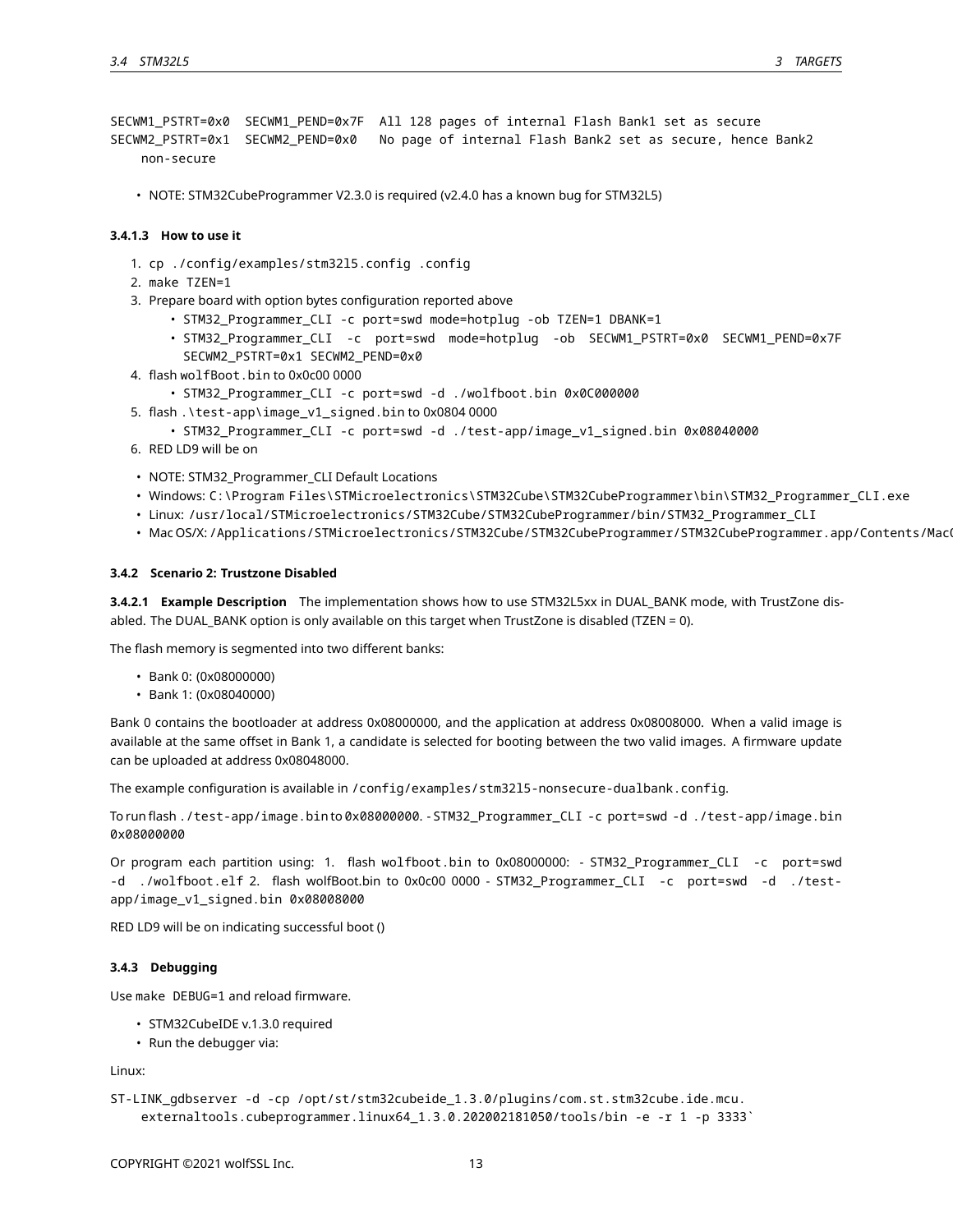Max OS/X:

sudo ln -s /Application-

- s/STM32CubeIDE.app/Contents/Eclipse/plugins/com.st.stm32cube.ide.mcu.externaltools.stlink-↪
- → gdb-server.macos64\_1.6.0.202101291314/tools/bin/native/mac\_x64/libSTLinkUSBDriver.dylib ⇔ /usr/local/lib/libSTLinkUSBDriver.dylib

/Applications/STM32CubeIDE.app/Contents/Eclipse/plugins/com.st.stm32cube.ide.mcu.externaltools.stlink-

- → gdb-server.macos64\_1.6.0.202101291314/tools/bin/ST-LINK\_gdbserver -d -cp
- ./Contents/Eclipse/plugins/- ↪
- $\rightarrow$  <code>com.st.stm32cube.ide.mcu.externaltools.cubeprogrammer.macos64\_1.6.0.202101291314/tools/bin -e</code>
- ⇔ -r 1 -p 3333
	- Connect with arm-none-eabi-gdb

wolfBoot has a .gdbinit to configure

```
arm-none-eabi-gdb
add-symbol-file test-app/image.elf
mon reset init
```
## <span id="page-13-0"></span>**3.5 STM32L0**

Example 192KB partitioning on STM32-L073

This device is capable of erasing single flash pages (256B each).

However, we choose to use a logic sector size of 4KB for the swaps, to limit the amount of writes to the swap partition.

The proposed geometry in this example target.h uses 32KB for wolfBoot, and two partitions of 64KB each, leaving room for up to 8KB to use for swap (4K are being used here).

| #define WOLFBOOT_SECTOR_SIZE              | $0 \times 1000$       |  | $/*$ 4 KB $*/$ |  |
|-------------------------------------------|-----------------------|--|----------------|--|
| #define WOLFBOOT_PARTITION_BOOT_ADDRESS   | 0x8000                |  |                |  |
| #define WOLFBOOT_PARTITION SIZE           | $0x10000$ /* 64 KB */ |  |                |  |
| #define WOLFBOOT_PARTITION_UPDATE_ADDRESS | 0x18000               |  |                |  |
| #define WOLFBOOT_PARTITION_SWAP_ADDRESS   | 0x28000               |  |                |  |

#### <span id="page-13-1"></span>**3.5.1 STM32L0 Building**

<span id="page-13-2"></span>Use make TARGET=stm32l0. The option CORTEX\_M0 is automatically selected for this target.

#### **3.6 STM32G0**

Supports STM32G0x0x0/STM32G0x1.

Example 128KB partitioning on STM32-G070:

- Sector size: 2KB
- Wolfboot partition size: 32KB
- Application partition size: 44 KB

```
#define WOLFBOOT_SECTOR_SIZE 0x800 /* 2 KB */
#define WOLFBOOT_PARTITION_BOOT_ADDRESS 0x08008000
#define WOLFBOOT_PARTITION_SIZE 0xB000 /* 44 KB */
#define WOLFBOOT_PARTITION_UPDATE_ADDRESS 0x08013000
#define WOLFBOOT PARTITION SWAP ADDRESS 0x0801E000
```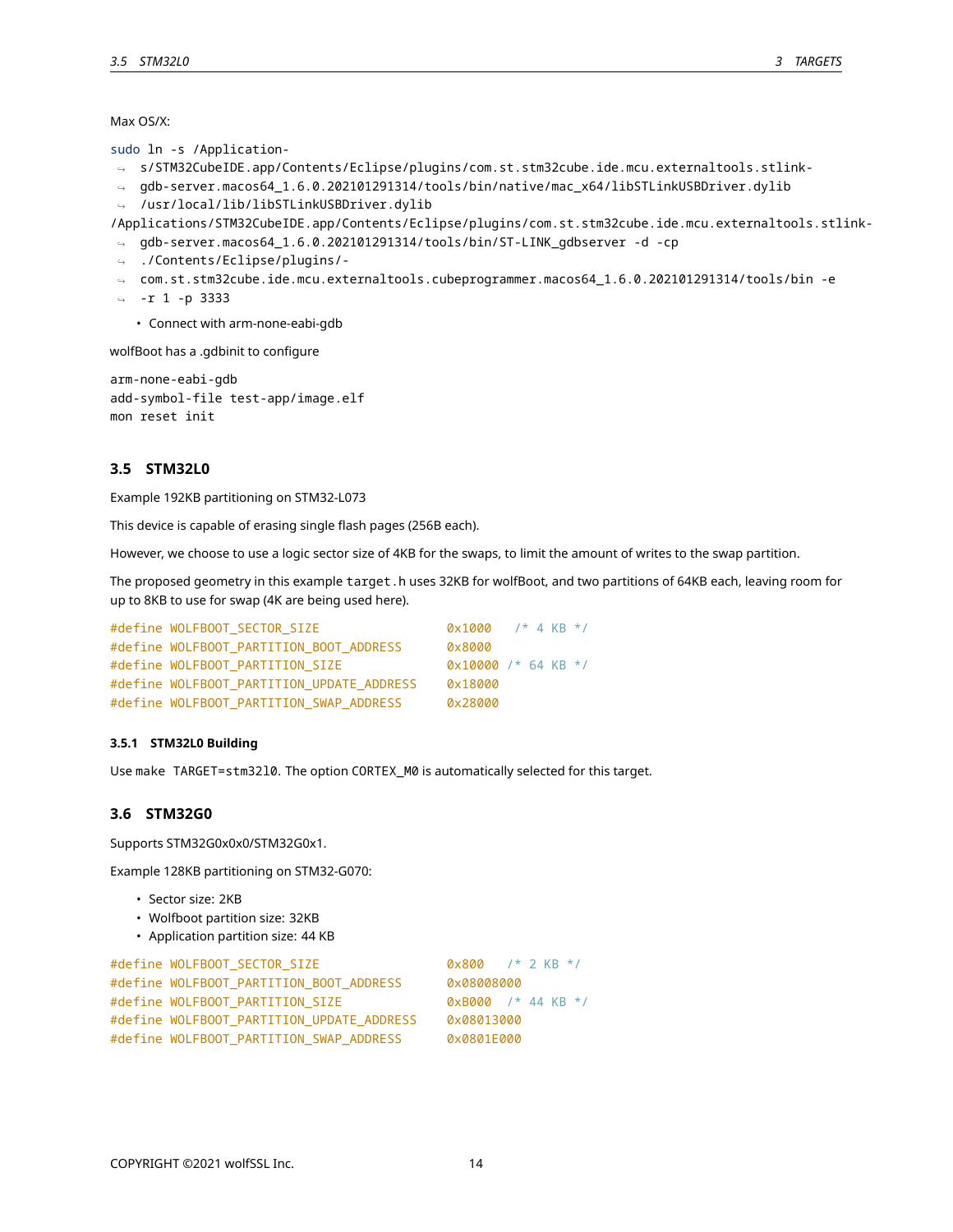#### **3.6.1 Building STM32G0**

Reference configuration (see /config/examples/stm32g0.config. You can copy this to wolfBoot root as .config: cp ./config/examples/stm32g0.config .config. To build you can use make.

The TARGET for this is stm32g0: make TARGET=stm32g0. The option CORTEX\_M0 is automatically selected for this target. The option NVM\_FLASH\_WRITEONCE=1 is mandatory on this target, since the IAP driver does not support multiple writes after each erase operation.

This target also supports secure memory protection on the bootloader region using the FLASH\_CR:SEC\_PROT and FLASH\_SECT:SEC\_SIZE registers. This is the number of 2KB pages to block access to from the 0x8000000 base address.

STM32\_Programmer\_CLI -c port=swd mode=hotplug -ob SEC\_SIZE=0x10

For RAMFUNCTION support (required for SEC\_PROT) make sure RAM\_CODE=1.

<span id="page-14-0"></span>Compile requirements: make TARGET=stm32g0 NVM\_FLASH\_WRITEONCE=1

#### **3.6.2 Debugging STM32G0**

Use make DEBUG=1 and reload firmware.

st-flash write factory.bin 0x08000000 # Start GDB server st-util -p 3333

wolfBoot has a .gdbinit to configure GDB

arm-none-eabi-gdb add-symbol-file test-app/image.elf 0x08008100 mon reset init

## <span id="page-14-1"></span>**3.7 STM32WB55**

Example partitioning on Nucleo-68 board:

- Sector size: 4KB
- Wolfboot partition size: 32 KB
- Application partition size: 128 KB

| #define WOLFBOOT SECTOR SIZE              | $0x1000$ /* 4 KB */    |  |  |
|-------------------------------------------|------------------------|--|--|
| #define WOLFBOOT_PARTITION_BOOT_ADDRESS   | 0x8000                 |  |  |
| #define WOLFBOOT PARTITION SIZE           | $0x20000$ /* 128 KB */ |  |  |
| #define WOLFBOOT PARTITION UPDATE ADDRESS | 0x28000                |  |  |
| #define WOLFBOOT_PARTITION_SWAP_ADDRESS   | 0x48000                |  |  |

#### <span id="page-14-2"></span>**3.7.1 STM32WB55 Building**

Use make TARGET=stm32wb.

The option NVM\_FLASH\_WRITEONCE=1 is mandatory on this target, since the IAP driver does not support multiple writes after each erase operation.

Compile with:

```
make TARGET=stm32wb NVM_FLASH_WRITEONCE=1
```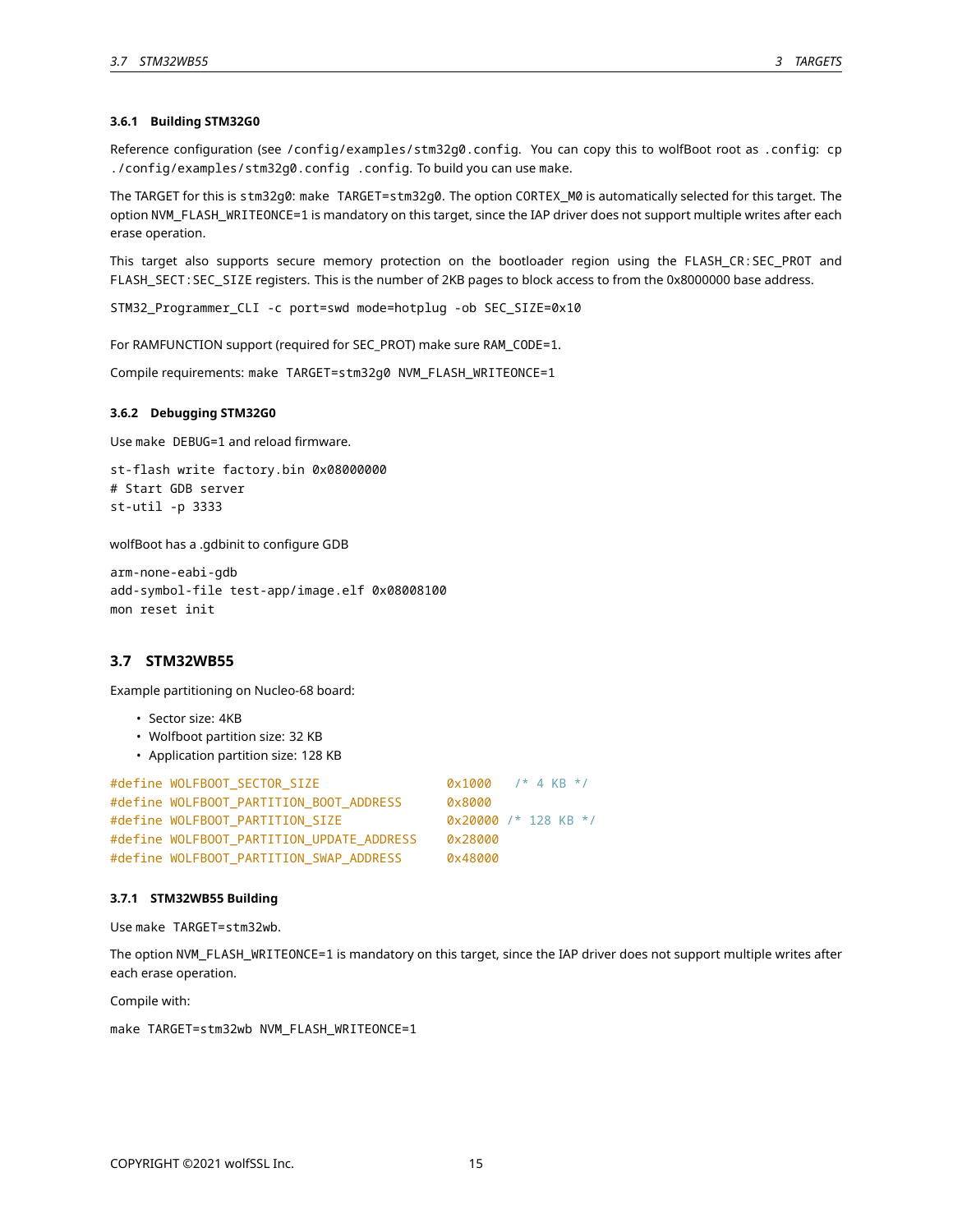### **3.7.2 STM32WB55 with OpenOCD**

openocd --file ./config/openocd/openocd\_stm32wbx.cfg

telnet localhost 4444 reset halt flash write\_image unlock erase factory.bin 0x08000000 flash verify\_bank 0 factory.bin reset

## <span id="page-15-0"></span>**3.7.3 STM32WB55 with ST-Link**

git clone https://github.com/stlink-org/stlink.git cd stlink cmake . make sudo make install

st-flash write factory.bin 0x08000000 # Start GDB server st-util -p 3333

#### <span id="page-15-1"></span>**3.7.4 STM32WB55 Debugging**

Use make DEBUG=1 and reload firmware.

wolfBoot has a .gdbinit to configure

arm-none-eabi-gdb add-symbol-file test-app/image.elf 0x08008100 mon reset init

#### <span id="page-15-2"></span>**3.8 SiFive HiFive1 RISC-V**

## <span id="page-15-3"></span>**3.8.1 Features**

- E31 RISC-V 320MHz 32-bit processor
- Onboard 16KB scratchpad RAM
- External 4MB QSPI Flash

#### <span id="page-15-4"></span>**3.8.2 Default Linker Settings**

- FLASH: Address 0x20000000, Len 0x6a120 (424 KB)
- RAM: Address 0x80000000, Len 0x4000 (16 KB)

## <span id="page-15-5"></span>**3.8.3 Stock bootloader**

Start Address: 0x20000000 is 64KB. Provides a "double tap" reset feature to halt boot and allow debugger to attach for reprogramming. Press reset button, when green light comes on press reset button again, then board will flash red.

## <span id="page-15-6"></span>**3.8.4 Application Code**

<span id="page-15-7"></span>Start Address: 0x20010000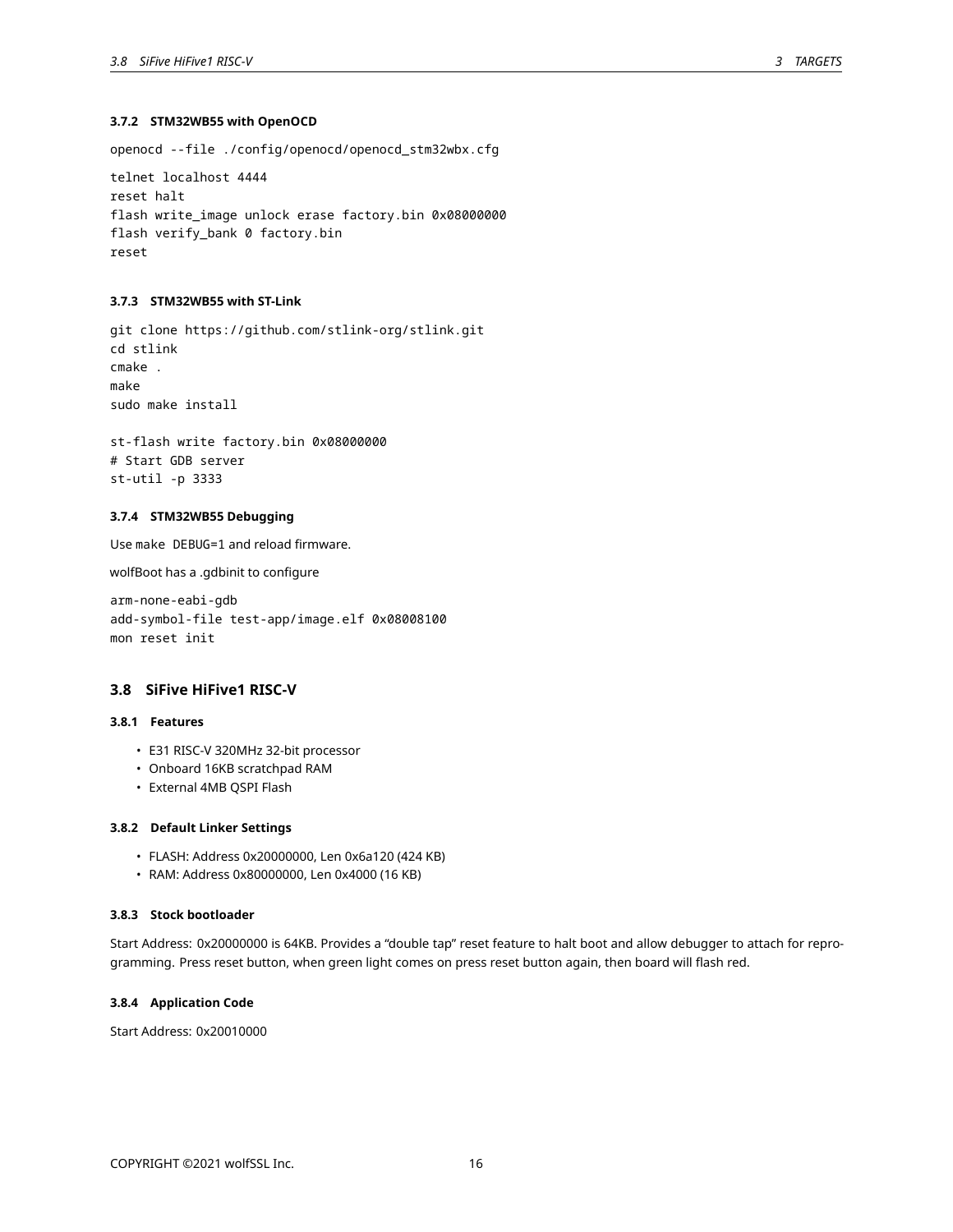#### **3.8.5 wolfBoot configuration**

The default wolfBoot configuration will add a second stage bootloader, leaving the stock "double tap" bootloader as a fallback for recovery. Your production implementation should replace this and partition addresses in target.h will need updated, so they are 0x10000 less.

To set the Freedom SDK location use FREEDOM\_E\_SDK=~/src/freedom-e-sdk.

For testing wolfBoot here are the changes required:

- 1. Makefile arguments:
	- ARCH=RISCV
	- TARGET=hifive1

```
make ARCH=RISCV TARGET=hifive1 RAM_CODE=1 clean
make ARCH=RISCV TARGET=hifive1 RAM_CODE=1
```
If using the riscv64-unknown-elf- cross compiler you can add CROSS\_COMPILE=riscv64-unknown-elf- to your make or modify arch.mk as follows:

ifeq (\$(ARCH),RISCV)

- CROSS\_COMPILE:=riscv32-unknown-elf-
- + CROSS\_COMPILE:=riscv64-unknown-elf-
- 2. include/target.h

Bootloader Size: 0x10000 (64KB) Application Size 0x40000 (256KB) Swap Sector Size: 0x1000 (4KB)

| #define WOLFBOOT_SECTOR_SIZE              | 0x1000     |
|-------------------------------------------|------------|
| #define WOLFBOOT_PARTITION_BOOT_ADDRESS   | 0x20020000 |
| #define WOLFBOOT_PARTITION SIZE           | 0x40000    |
| #define WOLFBOOT_PARTITION_UPDATE ADDRESS | 0x20060000 |
| #define WOLFBOOT PARTITION SWAP ADDRESS   | 0x200A0000 |

#### <span id="page-16-0"></span>**3.8.6 Build Options**

- To use ECC instead of ED25519 use make argument SIGN=ECC256
- To output wolfboot as hex for loading with JLink use make argument wolfboot.hex

#### <span id="page-16-1"></span>**3.8.7 Loading**

Loading with JLink:

```
JLinkExe -device FE310 -if JTAG -speed 4000 -jtagconf -1,-1 -autoconnect 1
loadbin factory.bin 0x20010000
rnh
```
#### <span id="page-16-2"></span>**3.8.8 Debugging**

Debugging with JLink:

In one terminal: JLinkGDBServer -device FE310 -port 3333

In another terminal:

```
riscv64-unknown-elf-gdb wolfboot.elf -ex "set remotetimeout 240" -ex "target extended-remote
   localhost:3333"
```
<span id="page-16-3"></span>add-symbol-file test-app/image.elf 0x20020100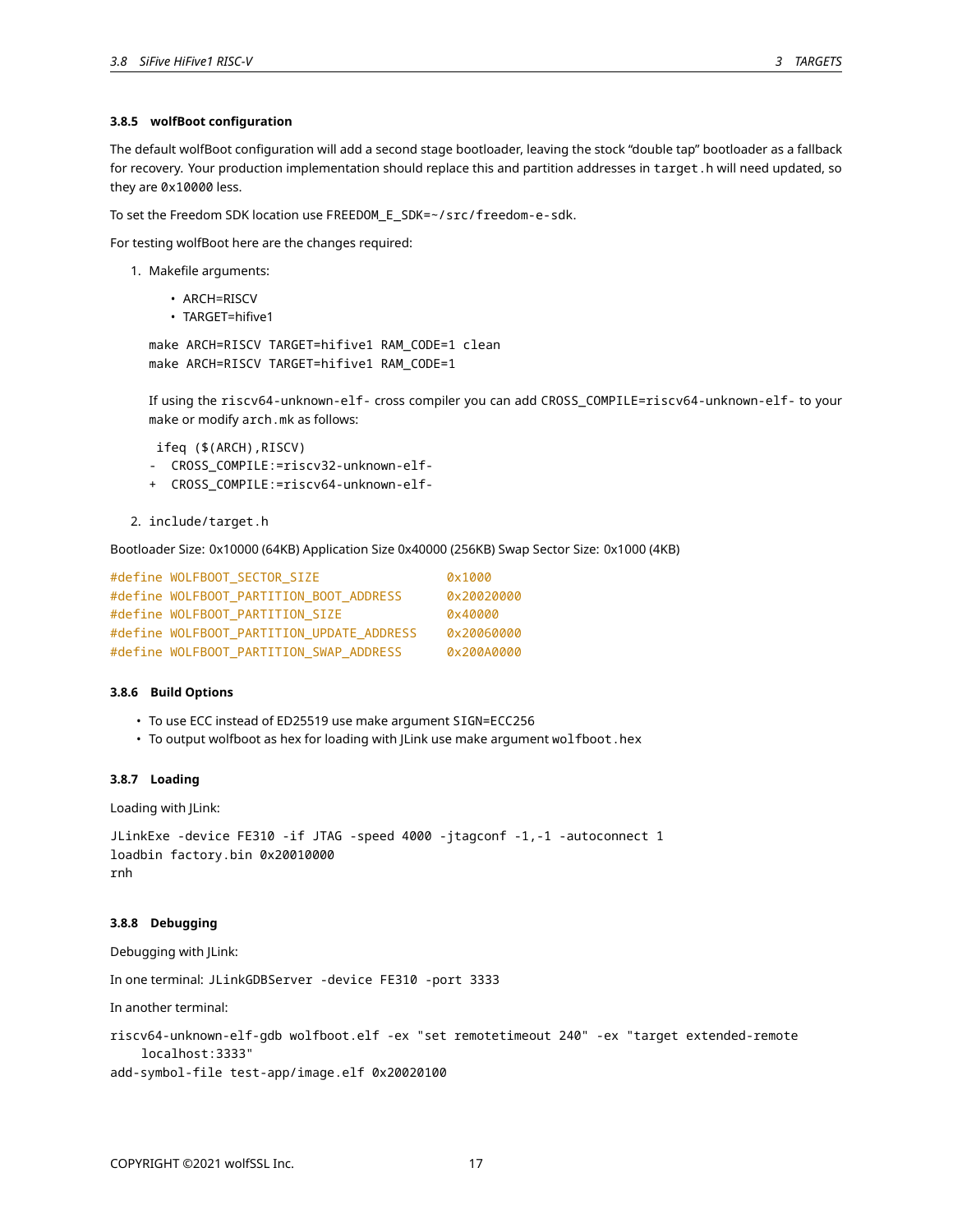## **3.9 STM32F7**

The STM32-F76x and F77x offer dual-bank hardware-assisted swapping. The flash geometry must be defined beforehand, and wolfBoot can be compiled to use hardware assisted bank-swapping to perform updates.

Example 2MB partitioning on STM32-F769:

• Dual-bank configuration

BANK A: 0x08000000 to 0x080FFFFFF (1MB) BANK B: 0x08100000 to 0x081FFFFFF (1MB)

- WolfBoot executes from BANK A after reboot (address: 0x08000000)
- Boot partition @ BANK A + 0x20000 = 0x08020000
- Update partition @ BANK B + 0x20000 = 0x08120000
- Application entry point: 0x08020100

```
#define WOLFBOOT_SECTOR_SIZE 0x20000
#define WOLFBOOT_PARTITION_SIZE 0x40000
#define WOLFBOOT_PARTITION_BOOT_ADDRESS 0x08020000
#define WOLFBOOT_PARTITION_UPDATE_ADDRESS 0x08120000
#define WOLFBOOT_PARTITION_SWAP_ADDRESS 0x0 /* Unused, swap is hw-assisted */
```
#### <span id="page-17-0"></span>**3.9.1 Build Options**

To activate the dual-bank hardware-assisted swap feature on STM32F76x/77x, use the DUALBANK\_SWAP=1 compile time option. Some code requires to run in RAM during the swapping of the images, so the compile-time option RAMCODE=1 is also required in this case.

Dual-bank STM32F7 build can be built using:

make TARGET=stm32f7 DUALBANK\_SWAP=1 RAM\_CODE=1

#### <span id="page-17-1"></span>**3.9.2 Loading the firmware**

To switch between single-bank (1x2MB) and dual-bank (2 x 1MB) mode mapping, this [stm32f7-dualbank-tool](https://github.com/danielinux/stm32f7-dualbank-tool) can be used. Before starting openocd, switch the flash mode to dualbank (e.g. via make dualbank using the dualbank tool).

OpenOCD configuration for flashing/debugging, can be copied into openocd.cfg in your working directory:

```
source [find interface/stlink.cfg]
source [find board/stm32f7discovery.cfg]
$_TARGETNAME configure -event reset-init {
    mmw 0xe0042004 0x7 0x0
}
init
reset
halt
```
OpenOCD can be either run in background (to allow remote GDB and monitor terminal connections), or directly from command line, to execute terminal scripts.

If OpenOCD is running, local TCP port 4444 can be used to access an interactive terminal prompt. telnet localhost 4444

Using the following openocd commands, the initial images for wolfBoot and the test application are loaded to flash in bank 0:

```
flash write_image unlock erase wolfboot.bin 0x08000000
flash verify_bank 0 wolfboot.bin
flash write_image unlock erase test-app/image_v1_signed.bin 0x08020000
flash verify_bank 0 test-app/image_v1_signed.bin 0x20000
reset
resume 0x0000001
```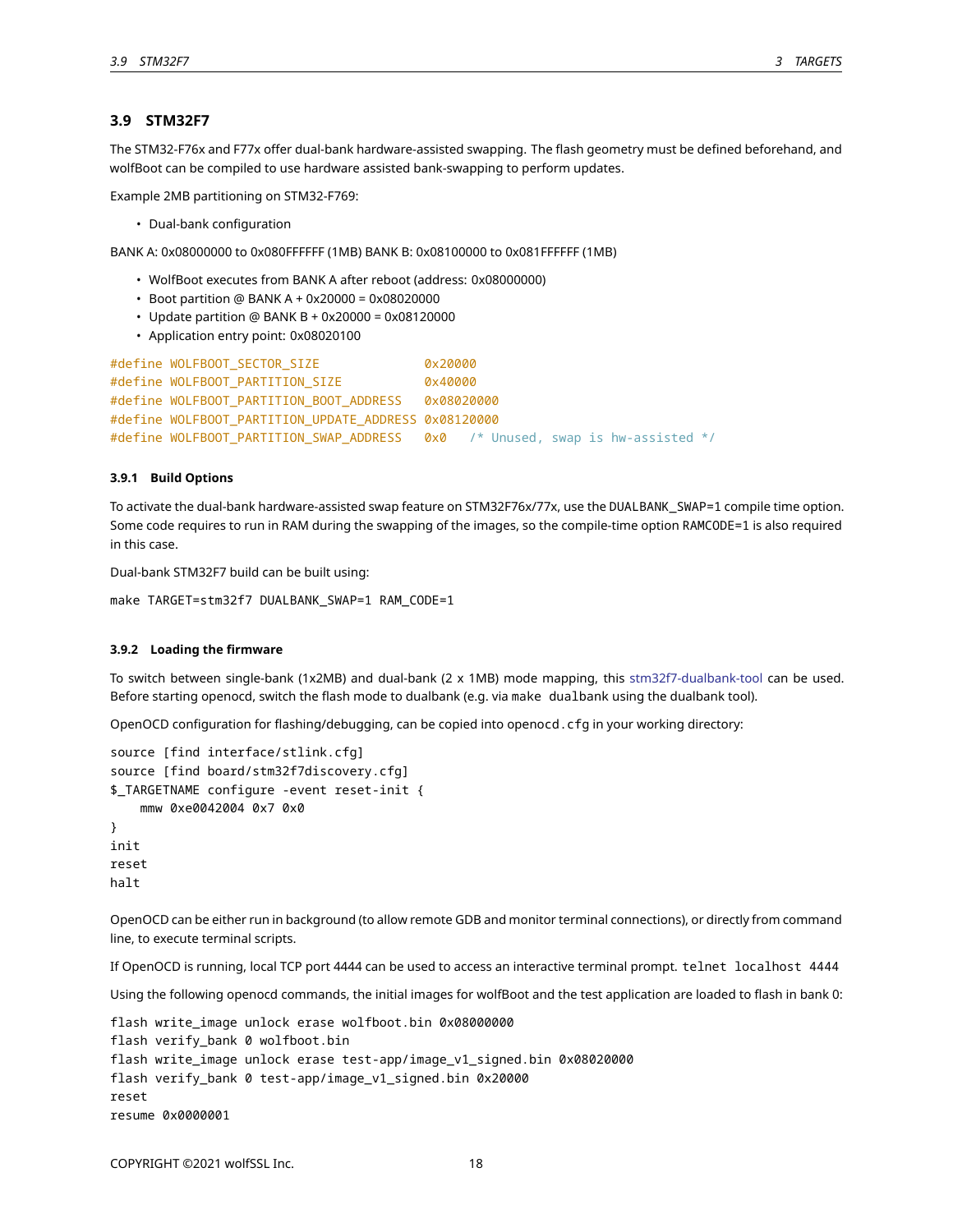To sign the same application image as new version (2), use the python script sign.py provided:

```
tools/keytools/sign.py test-app/image.bin ed25519.der 2
```
From OpenOCD, the updated image (version 2) can be flashed to the second bank:

```
flash write_image unlock erase test-app/image_v2_signed.bin 0x08120000
flash verify_bank 0 test-app/image_v1_signed.bin 0x20000
```
Upon reboot, wolfboot will elect the best candidate (version 2 in this case) and authenticate the image. If the accepted candidate image resides on BANK B (like in this case), wolfBoot will perform one bank swap before booting.

The bank-swap operation is immediate and a SWAP image is not required in this case. Fallback mechanism can rely on a second choice (older firmware) in the other bank.

#### <span id="page-18-0"></span>**3.9.3 STM32F7 Debugging**

Debugging with OpenOCD:

Use the OpenOCD configuration from the previous section to run OpenOCD.

From another console, connect using gdb, e.g.:

arm-none-eabi-gdb (gdb) target remote:3333

### <span id="page-18-1"></span>**3.10 STM32H7**

The STM32H7 flash geometry must be defined beforehand.

Use the "make config" operation to generate a .config file or copy the template using cp ./config/examples/stm32h7.config .config.

Example 2MB partitioning on STM32-H753:

WOLFBOOT\_SECTOR\_SIZE?=0x20000 WOLFBOOT\_PARTITION\_SIZE?=0xD0000 WOLFBOOT\_PARTITION\_BOOT\_ADDRESS?=0x8020000 WOLFBOOT\_PARTITION\_UPDATE\_ADDRESS?=0x80F0000 WOLFBOOT\_PARTITION\_SWAP\_ADDRESS?=0x81C0000

#### <span id="page-18-2"></span>**3.10.1 Build Options**

The STM32H7 build can be built using: make TARGET=stm32h7 SIGN=ECC256

#### <span id="page-18-3"></span>**3.10.2 Loading the firmware**

OpenOCD configuration for flashing/debugging, can be copied into openocd.cfg in your working directory: Note: May require OpenOCD 0.10.0 or greater for the STM32H7x support.

```
source [find interface/stlink.cfg]
source [find target/stm32h7x.cfg]
$_CHIPNAME.cpu0 configure -event reset-init {
    mmw 0xe0042004 0x7 0x0
}
init
reset
halt
```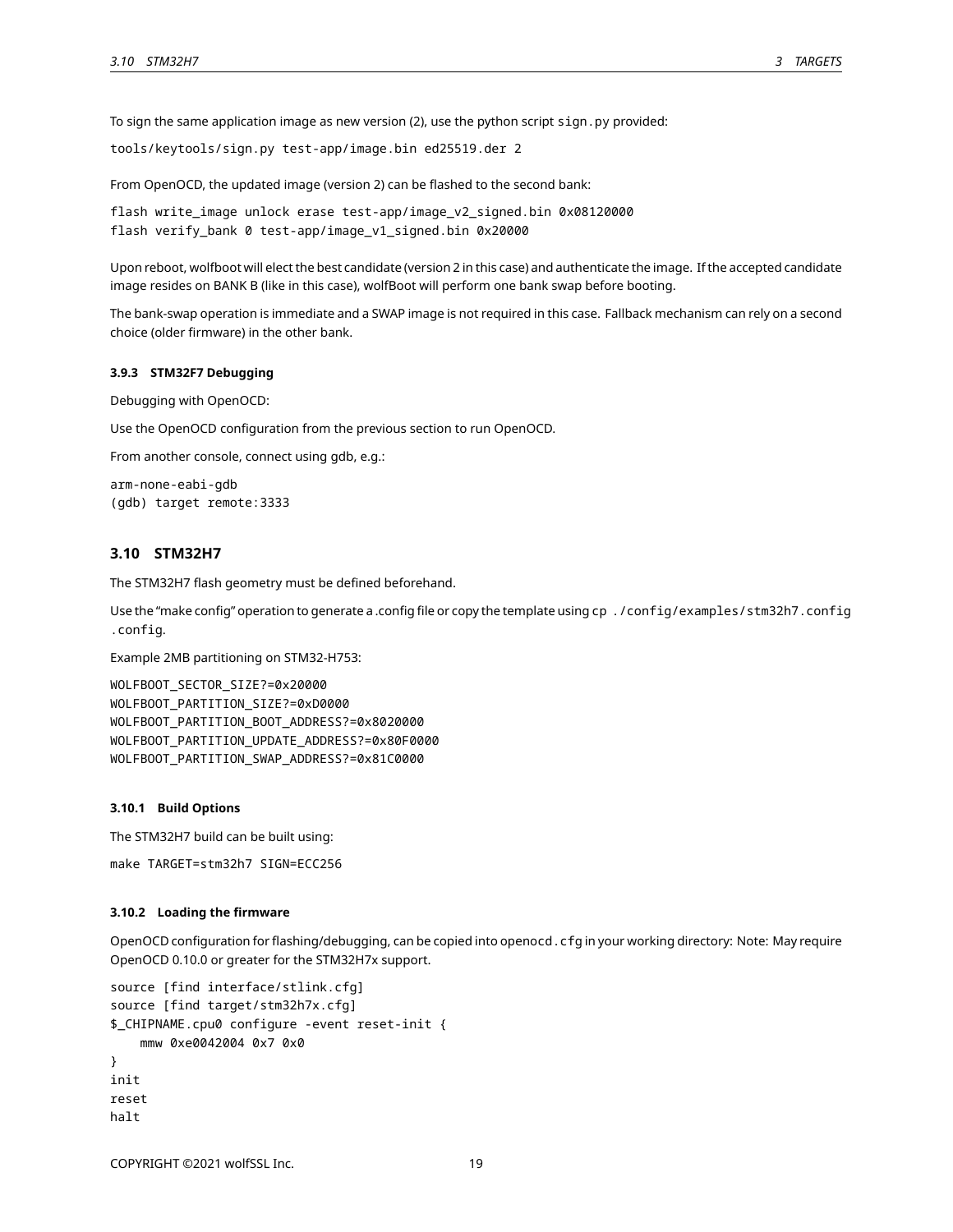openocd --file openocd.cfg

OpenOCD can be either run in background (to allow remote GDB and monitor terminal connections), or directly from command line, to execute terminal scripts.

If OpenOCD is running, local TCP port 4444 can be used to access an interactive terminal prompt.

Using the following openocd commands, the initial images for wolfBoot and the test application are loaded to flash in bank 0:

```
telnet localhost 4444
flash write image unlock erase wolfboot.bin 0x08000000
flash verify_bank 0 wolfboot.bin
flash write_image unlock erase test-app/image_v1_signed.bin 0x08020000
flash verify_bank 0 test-app/image_v1_signed.bin 0x08020000
reset
```
To sign the same application image as new version (2), use the python script sign.py provided:

```
tools/keytools/sign.py test-app/image.bin ecc256.der 2
```
From OpenOCD, the updated image (version 2) can be flashed to the second bank:

```
flash write_image unlock erase test-app/image_v2_signed.bin 0x08120000
flash verify_bank 0 test-app/image_v1_signed.bin 0x20000
```
Upon reboot, wolfboot will elect the best candidate (version 2 in this case) and authenticate the image. If the accepted candidate image resides on BANK B (like in this case), wolfBoot will perform one bank swap before booting.

#### <span id="page-19-0"></span>**3.10.3 STM32H7 Debugging**

Debugging with OpenOCD:

Use the OpenOCD configuration from the previous section to run OpenOCD.

From another console, connect using gdb, e.g.:

Add wolfboot.elf to the make.

arm-none-eabi-gdb wolfboot.elf -ex "set remotetimeout 240" -ex "target extended-remote localhost :3333"

(gdb) add-symbol-file test-app/image.elf 0x08020000

<span id="page-19-1"></span>(gdb) add-symbol-file wolfboot.elf 0x08000000

### **3.11 NXP LPC54xxx**

#### <span id="page-19-2"></span>**3.11.1 Build Options**

The LPC54xxx build can be obtained by specifying the CPU type and the MCUXpresso SDK path at compile time.

The following configuration has been tested against LPC54606J512BD208:

```
make TARGET=lpc SIGN=ECC256 MCUXPRESSO?=/path/to/LPC54606J512/SDK
    MCUXPRESSO_CPU?=LPC54606J512BD208 \
    MCUXPRESSO_DRIVERS?=$(MCUXPRESSO)/devices/LPC54606 \
    MCUXPRESSO_CMSIS?=$(MCUXPRESSO)/CMSIS
```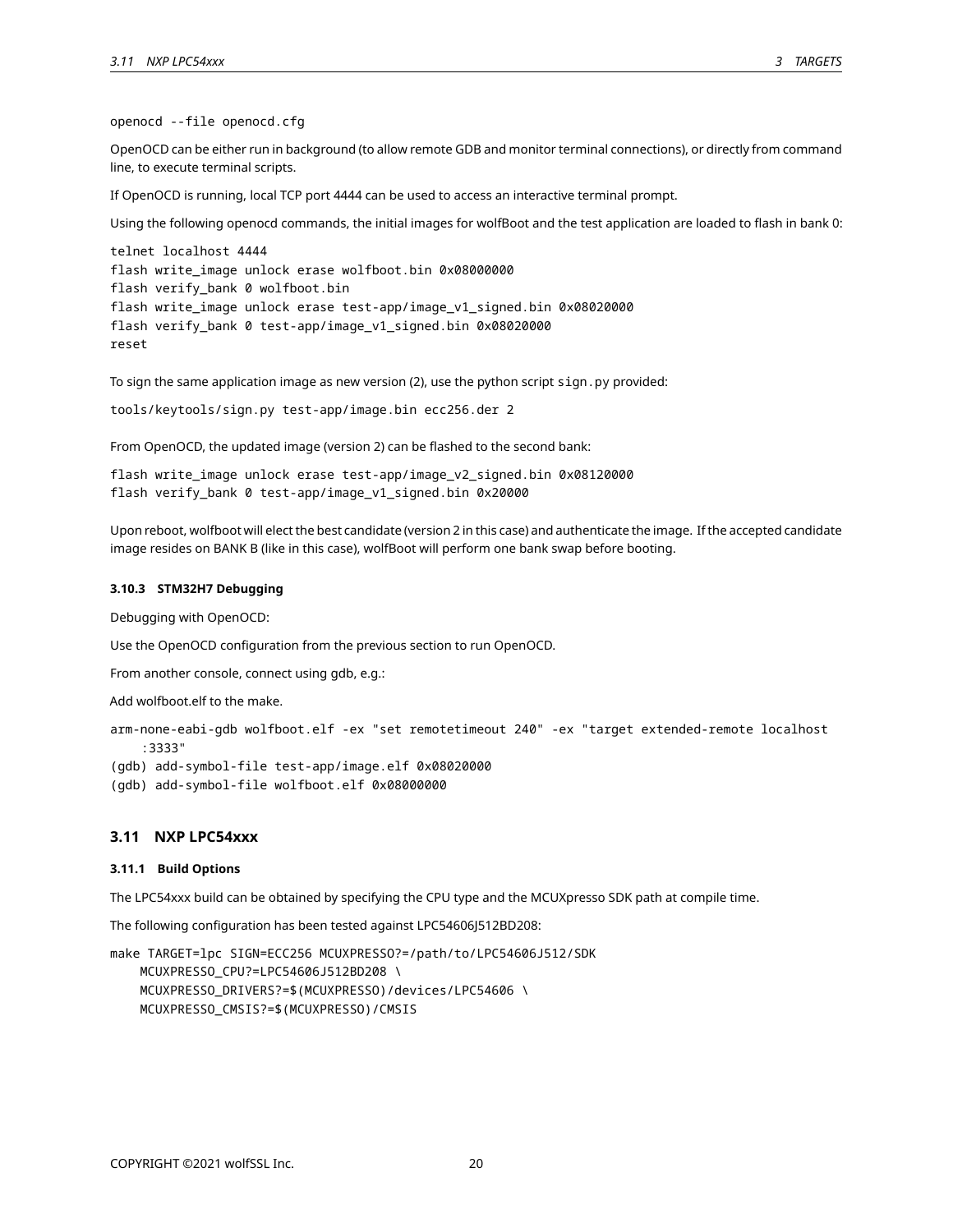#### **3.11.2 Loading the firmware**

```
Loading with JLink (example: LPC54606J512)
JLinkExe -device LPC606J512 -if SWD -speed 4000
erase
loadbin factory.bin 0
r
h
```
#### <span id="page-20-0"></span>**3.11.3 Debugging with JLink**

JLinkGDBServer -device LPC606J512 -if SWD -speed 4000 -port 3333

Then, from another console:

arm-none-eabi-gdb wolfboot.elf -ex "target remote localhost:3333" (gdb) add-symbol-file test-app/image.elf 0x0000a100

#### <span id="page-20-1"></span>**3.12 Cortex-A53 / Raspberry PI 3 (experimental)**

<span id="page-20-2"></span>Tested using https://github.com/raspberrypi/linux

#### **3.12.1 Compiling the kernel**

• Get raspberry-pi linux kernel:

git clone https://github.com/raspberrypi/linux linux-rpi -b rpi-4.19.y --depth=1

• Build kernel image:

```
cd linux-rpi
make ARCH=arm64 CROSS_COMPILE=aarch64-linux-gnu- bcmrpi3_defconfig
make ARCH=arm64 CROSS_COMPILE=aarch64-linux-gnu-
```
• Copy Image and .dtb to the wolfboot directory

cp Image arch/arm64/boot/dts/broadcom/bcm2710-rpi-3-b.dtb \$wolfboot\_dir cd \$wolfboot\_dir

#### <span id="page-20-3"></span>**3.12.2 Testing with qemu-system-aarch64**

• Build wolfboot using the example configuration (RSA4096, SHA3)

cp config/examples/raspi3.config .config make wolfboot-align.bin

• Sign Image

tools/keytools/sign.py --rsa4096 --sha3 Image rsa4096.der 1

• Compose the image

cat wolfboot-align.bin Image\_v1\_signed.bin >wolfboot\_linux\_raspi.bin dd if=bcm2710-rpi-3-b.dtb of=wolfboot\_linux\_raspi.bin bs=1 seek=128K conv=notrunc

• Test boot using qemu

<span id="page-20-4"></span>qemu-system-aarch64 -M raspi3 -m 512 -serial stdio -kernel wolfboot\_linux\_raspi.bin -append " terminal=ttyS0 rootwait" -dtb ./bcm2710-rpi-3-b.dtb -cpu cortex-a53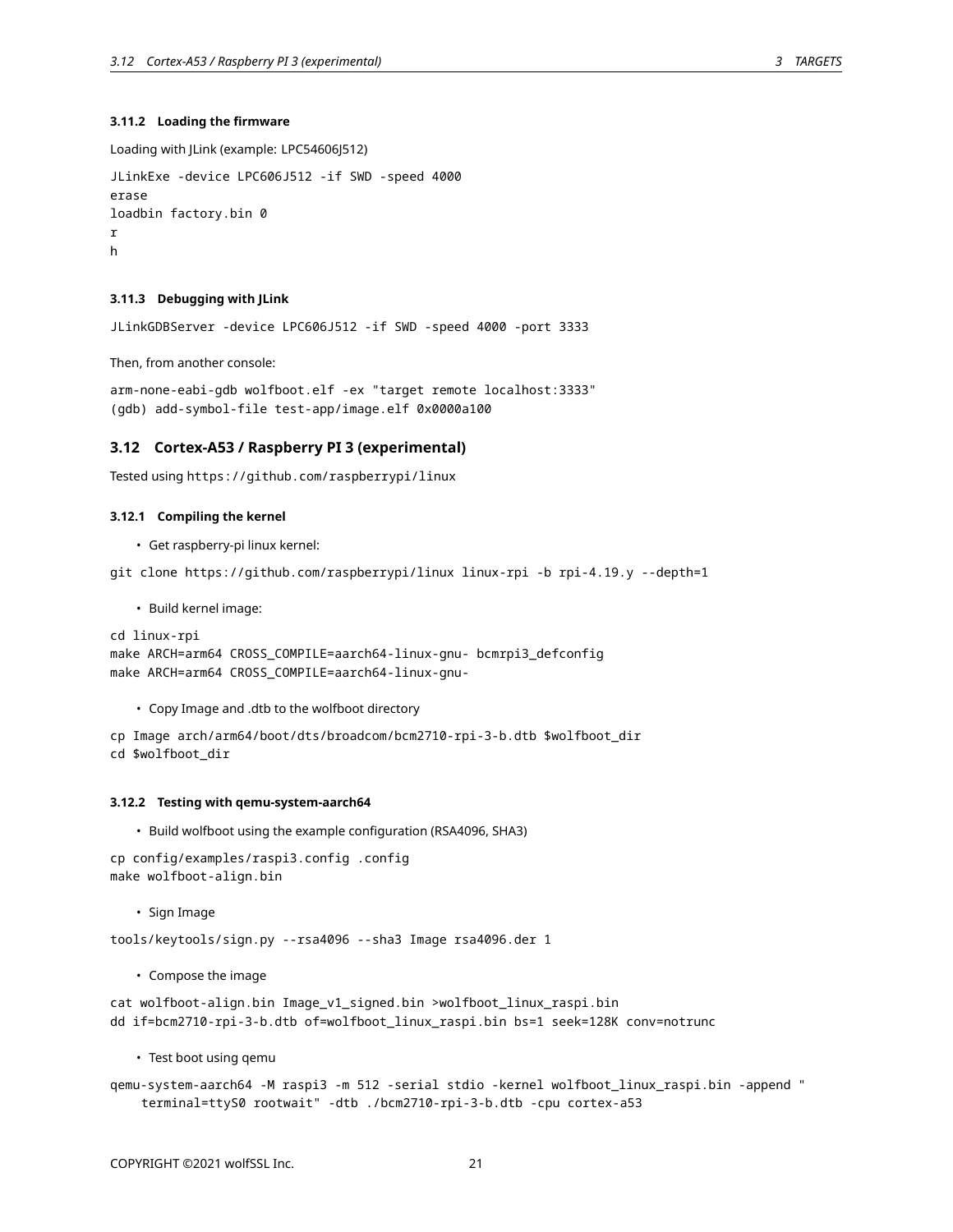## **3.13 Xilinx Zynq UltraScale**

Xilinx UltraScale+ ZCU102 (Aarch64)

Build configuration options (.config):

TARGET=zynq ARCH=AARCH64 SIGN=RSA4096 HASH=SHA3

#### <span id="page-21-0"></span>**3.13.1 QNX**

cd ~ source qnx700/qnxsdp-env.sh cd wolfBoot cp ./config/examples/zynqmp.config .config make clean make CROSS\_COMPILE=aarch64-unknown-nto-qnx7.0.0-

**3.13.1.1 Debugging** qemu-system-aarch64 -M raspi3 -kernel /path/to/wolfboot/factory.bin -serial stdio -gdb tcp::3333 -S

<span id="page-21-4"></span><span id="page-21-1"></span>**3.13.1.2 Signing** tools/keytools/sign.py --rsa4096 --sha3 /srv/linux-rpi4/vmlinux.bin rsa4096.der 1

## **3.14 Cypress PSoC-6**

The Cypress PSoC 62S2 is a dual-core Cortex-M4 & Cortex-M0+ MCU. The secure boot process is managed by the M0+. WolfBoot can be compiled as second stage flash bootloader to manage application verification and firmware updates.

#### <span id="page-21-2"></span>**3.14.1 Building**

The following configuration has been tested using PSoC 62S2 Wi-Fi BT Pioneer Kit (CY8CKIT-052S2-43012).

**3.14.1.1 Target specific requirements** wolfBoot uses the following components to access peripherals on the PSoC:

- [Cypress Core Library](https://github.com/cypresssemiconductorco/core-lib)
- [PSoC 6 Peripheral Driver Library](https://github.com/cypresssemiconductorco/psoc6pdl)
- [CY8CKIT-062S2-43012 BSP](https://github.com/cypresssemiconductorco/TARGET_CY8CKIT-062S2-43012)

<span id="page-21-3"></span>Cypress provides a [customized OpenOCD](https://github.com/cypresssemiconductorco/Openocd) for programming the flash and debugging.

#### **3.14.2 Clock settings**

wolfBoot configures PLL1 to run at 100 MHz and is driving CLK\_FAST, CLK\_PERI, and CLK\_SLOW at that frequency.

**3.14.2.1 Build configuration** The following configuration has been tested on the PSoC CY8CKIT-62S2-43012:

```
make TARGET=psoc6 \
    NVM_FLASH_WRITEONCE=1 \
    CYPRESS_PDL=./lib/psoc6pdl \
    CYPRESS_TARGET_LIB=./lib/TARGET_CY8CKIT-062S2-43012 \
    CYPRESS_CORE_LIB=./lib/core-lib \
    WOLFBOOT_SECTOR_SIZE=4096
```
Note: A reference .config can be found in /config/examples/cypsoc6.config.

Hardware acceleration is enable by default using psoc6 crypto hw support.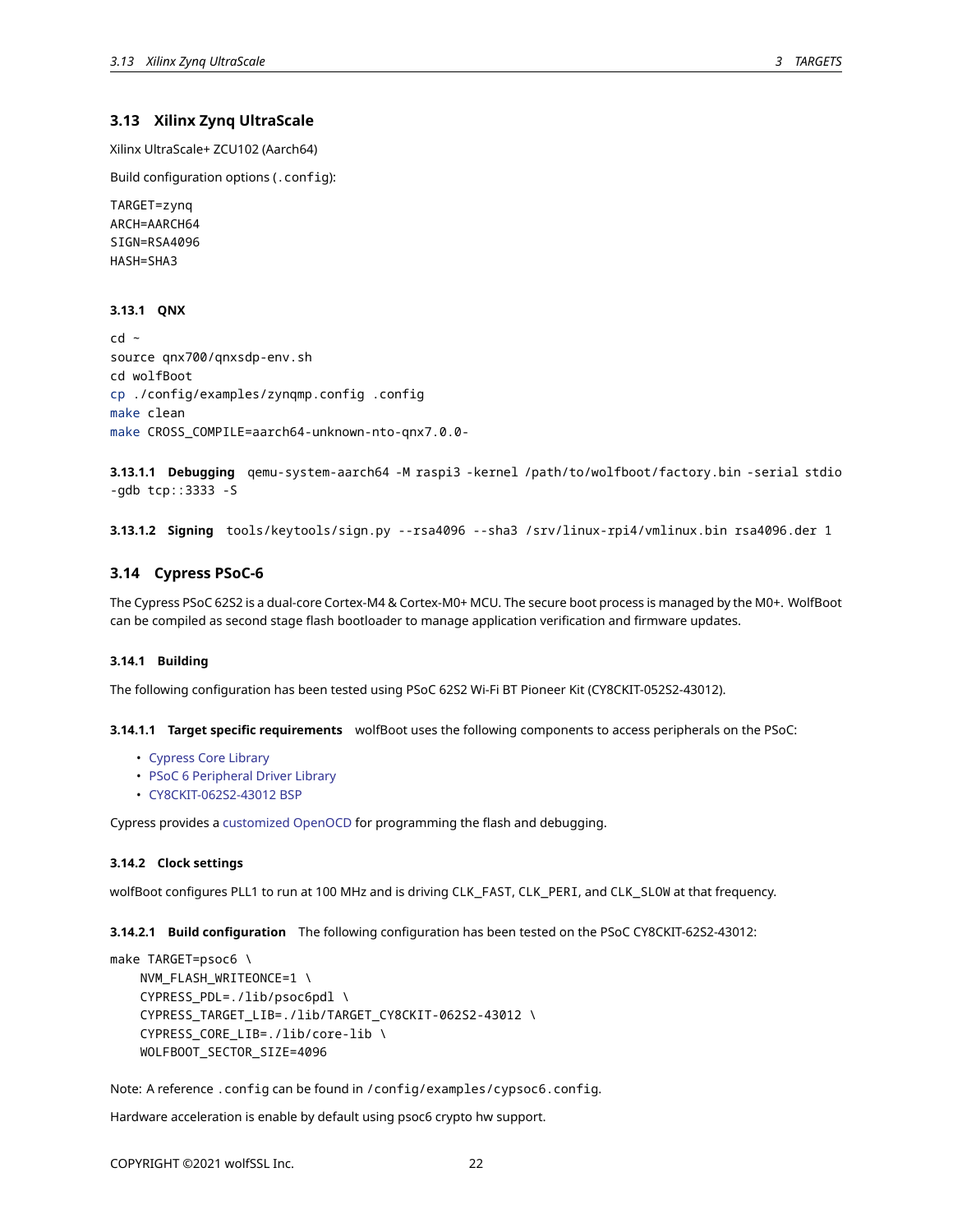To compile with hardware acceleration disabled, use the option

PSOC6\_CRYPTO=0

in your wolfBoot configuration.

**3.14.2.2 OpenOCD installation** Compile and install the customized OpenOCD.

Use the following configuration file when running openocd to connect to the PSoC6 board:

### openocd.cfg for PSoC-62S2 source [find interface/kitprog3.cfg] transport select swd adapter speed 1000 source [find target/psoc6\_2m.cfg] init reset init

#### <span id="page-22-0"></span>**3.14.3 Loading the firmware**

To upload factory.bin to the device with OpenOCD, connect the device, run OpenOCD with the configuration from the previous section, then connect to the local openOCD server running on TCP port 4444 using telnet localhost 4444.

From the telnet console, type:

program factory.bin 0x10000000

<span id="page-22-1"></span>When the transfer is finished, you can either close openOCD or start a debugging session.

#### **3.14.4 Debugging**

Debugging with OpenOCD:

Use the OpenOCD configuration from the previous sections to run OpenOCD.

From another console, connect using gdb, e.g.:

arm-none-eabi-gdb (gdb) target remote:3333

To reset the board to start from the M0+ flash bootloader position (wolfBoot reset handler), use the monitor command sequence below:

(gdb) mon init (gdb) mon reset init (gdb) mon psoc6 reset\_halt

#### <span id="page-22-2"></span>**3.15 NXP iMX-RT**

NXP RT1060/1062 and RT1050

The NXP iMX-RT1060 is a Cortex-M7 with a DCP coprocessor for SHA256 acceleration. Example configuration for this target is provided in /config/examples/imx-rt1060.config.

## <span id="page-22-3"></span>**3.15.1 Building wolfBoot**

MCUXpresso SDK is required by wolfBoot to access device drivers on this platform. A package can be obtained from the [MCUX](https://mcuxpresso.nxp.com/en/welcome)[presso SDK Builder](https://mcuxpresso.nxp.com/en/welcome), by selecting a target and keeping the default choice of components.

- For the RT1060 use EVKB-IMXRT1060. See configuration example in config/examples/imx-rt1060.config.
- For the RT1050 use EVKB-IMXRT1050. See configuration example in config/examples/imx-rt1050.config.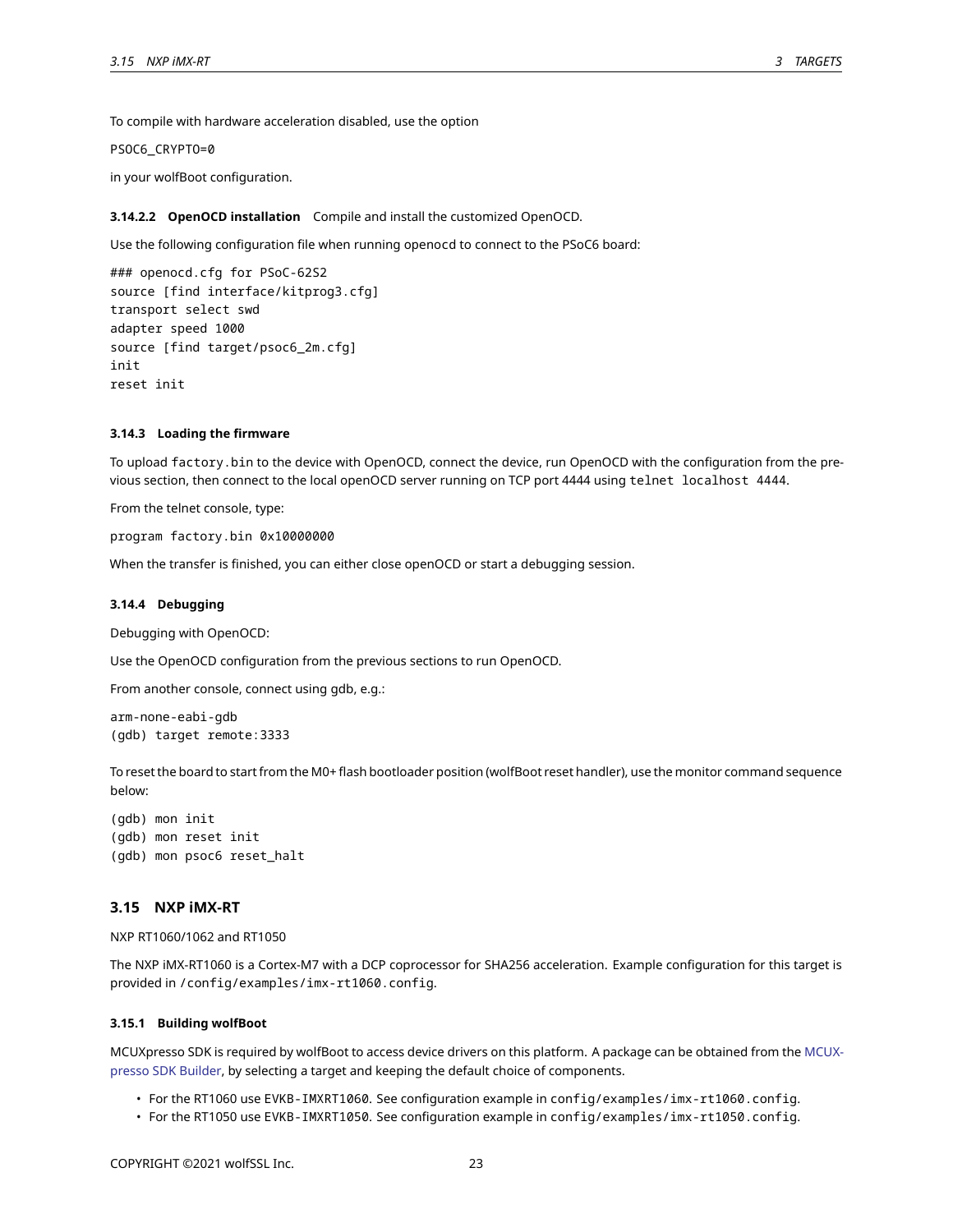Set the wolfBoot MCUXPRESSO configuration variable to the path where the SDK package is extracted, then build wolfBoot normally by running make.

wolfBoot support for iMX-RT1060/iMX-RT1050 has been tested using MCUXpresso SDK version 2.11.1.

DCP support (hardware acceleration for SHA256 operations) can be enabled by using PKA=1 in the configuration file. Firmware can be directly uploaded to the target by copying factory. bin to the virtual USB drive associated to the device.

## <span id="page-23-0"></span>**3.16 NXP Kinetis**

<span id="page-23-1"></span>Supports K64 and K82 with crypto hardware acceleration.

#### **3.16.1 Buld options**

See /config/examples/kinetis-k82f.config for example configuration.

The TARGET is kinetis. For LTC PKA support set PKA=.

<span id="page-23-2"></span>Set MCUXPRESSO, MCUXPRESSO\_CPU, MCUXPRESSO\_DRIVERS and MCUXPRESSO\_CMSIS for MCUXpresso configuration.

#### **3.16.2 Example partioning for K82**

WOLFBOOT\_PARTITION\_SIZE?=0x7A000 WOLFBOOT\_SECTOR\_SIZE?=0x1000 WOLFBOOT\_PARTITION\_BOOT\_ADDRESS?=0xA000 WOLFBOOT\_PARTITION\_UPDATE\_ADDRESS?=0x84000 WOLFBOOT\_PARTITION\_SWAP\_ADDRESS?=0xff000

## <span id="page-23-3"></span>**3.17 NXP T2080 PPC**

The T2080 is a PPC e6500 based processor.

<span id="page-23-4"></span>Example configuration for this target is provided in /config/examples/t2080.config.

### **3.17.1 Building wolfBoot**

wolfBoot can be built with gcc powerpc tools. For example, apt install gcc-powerpc-linux-gnu. Then make will use the correct tools to compile.

### <span id="page-23-5"></span>**3.18 TI Hercules TMS570LC435**

<span id="page-23-6"></span>See /config/examples/ti-tms570lc435.config for example configuration.

#### **3.19 Qemu x86-64 UEFI**

<span id="page-23-7"></span>x86-64bit machine with UEFI bios can run wolfBoot as EFI application.

#### **3.19.1 Prerequisites:**

- qemu-system-x86\_64
- [GNU-EFI] (https://sourceforge.net/projects/gnu-efi/)
- Open Virtual Machine firmware bios images (OVMF) by [Tianocore](https://tianocore.org)

On a debian-like system it is sufficient to install the packages as follows:

<span id="page-23-8"></span>apt install qemu ovmf gnu-efi

#### **3.19.2 Configuration**

<span id="page-23-9"></span>An example configuration is provided in config/examples/x86\_64\_efi.config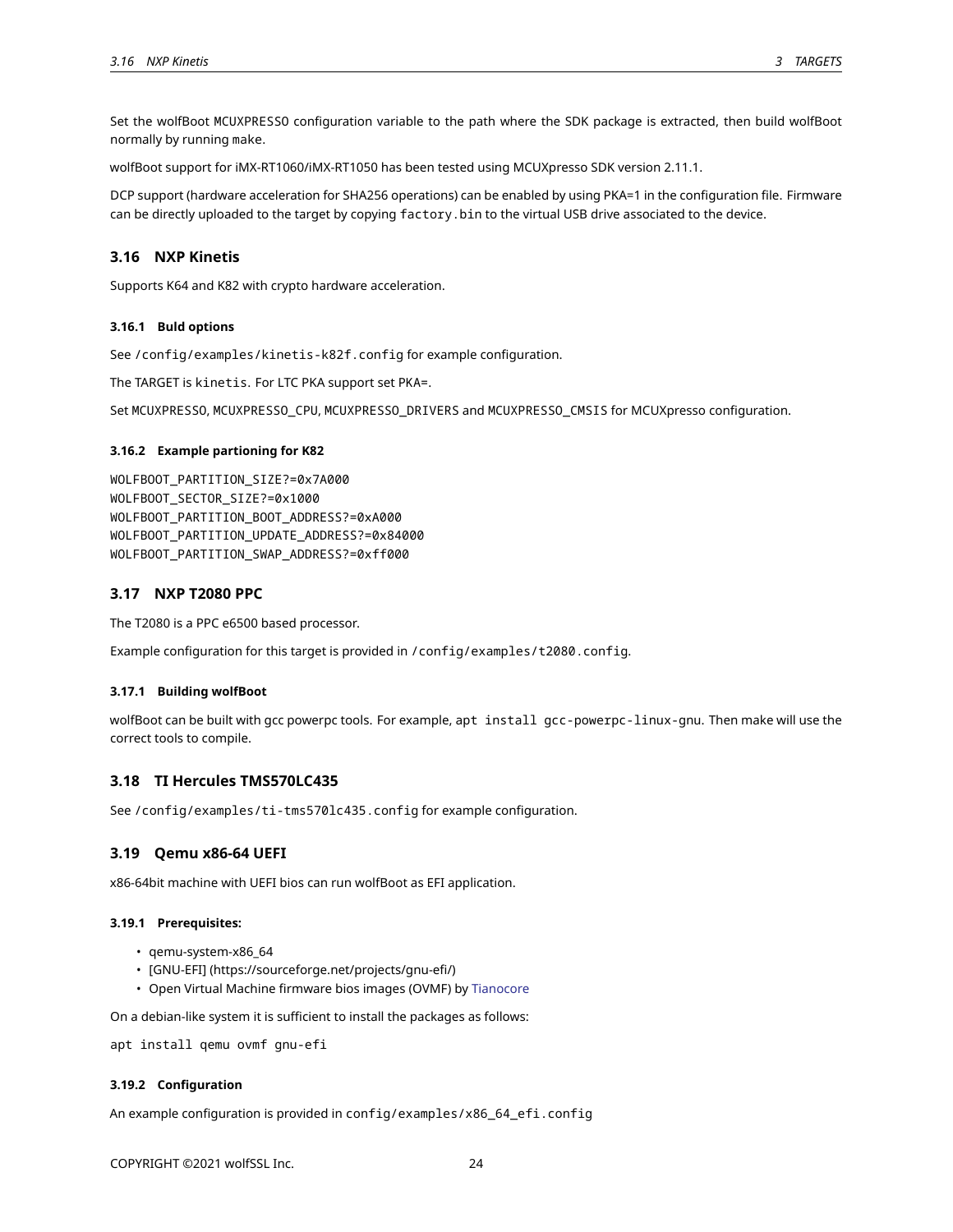## **3.19.3 Building and running on qemu**

The bootloader and the initialization script startup.nsh for execution in the EFI environment are stored in a loopback FAT partition.

The script tools/efi/prepare\_uefi\_partition.sh creates a new empty FAT loopback partitions and adds startup.nsh.

A kernel with an embedded rootfs partition can be now created and added to the image, via the script tools/efi/compile\_efi\_linux.sh. The script actually adds two instances of the target systems: kernel.img and update.img, both signed for authentication, and tagged with version 1 and 2 respectively.

Compiling with make will produce the bootloader image in wolfboot.efi.

The script tools/efi/run\_efi.sh will add wolfboot.efi to the bootloader loopback partition, and run the system on qemu. If both kernel images are present and valid, wolfBoot will choose the image with the higher version number, so update.img will be staged as it's tagged with version 2.

The sequence is summarized below:

<span id="page-24-0"></span>cp config/examples/x86\_64\_efi.config .config tools/efi/prepare\_efi\_partition.sh make tools/efi/compile\_efi\_linux.sh tools/efi/run\_efi.sh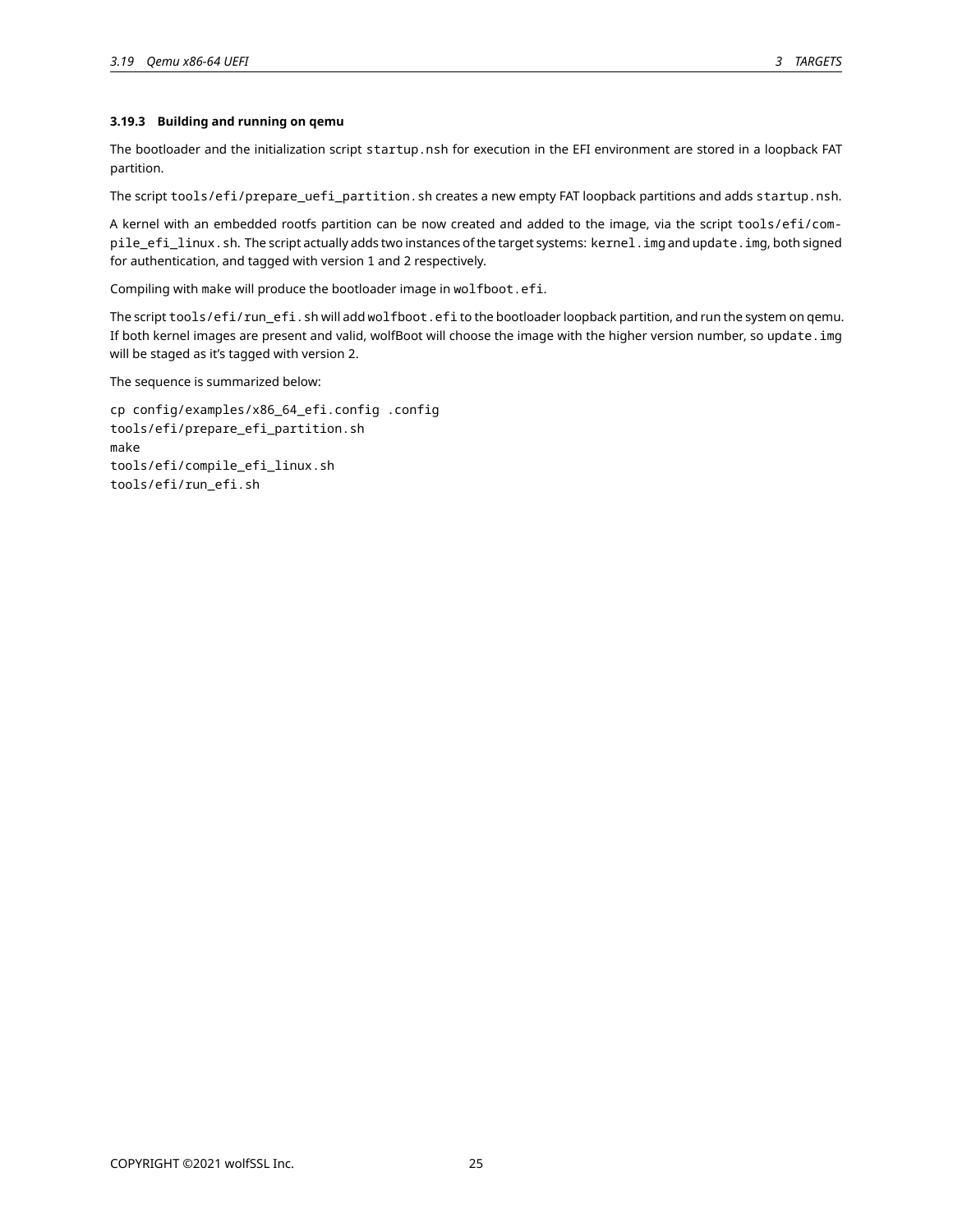# **4 Hardware abstraction layer**

In order to run wolfBoot on a target microcontroller, an implementation of the HAL must be provided.

The HAL's purpose is to allow write/erase operations from the bootloader and the application initiating the firmware upgrade through the application library, and ensuring that the MCU is running at full speed during boot (to optimize the verification of the signatures).

The implementation of the hardware-specific calls for each platform are grouped in a single c file in the hal directory.

The directory also contains a platform-specific linker script for each supported MCU, with the same name and the .ld extension. This is used to link the bootloader's firmware on the specific hardware, exporting all the necessary symbols for flash and RAM boundaries.

## <span id="page-25-0"></span>**4.1 Supported platforms**

<span id="page-25-1"></span>The following platforms are supported in the current version: - STM32F4, STM32L5, STM32L0, STM32F7, STM32H7, STM32G0 nRF52 - Atmel samR21 - TI cc26x2 - Kinetis - SiFive HiFive1 RISC-V

## **4.2 API**

The Hardware Abstraction Layer (HAL) consists of six function calls be implemented for each supported target:

```
void hal_init(void)
```
This function is called by the bootloader at the very beginning of the execution. Ideally, the implementation provided configures the clock settings for the target microcontroller, to ensure that it runs at at the required speed to shorten the time required for the cryptography primitives to verify the firmware images.

```
void hal_flash_unlock(void)
```
If the IAP interface of the flash memory of the target requires it, this function is called before every write and erase operations to unlock write access to the flash. On some targets, this function may be empty.

int hal\_flash\_write(uint32\_t address, const uint8\_t \*data, int len)

This function provides an implementation of the flash write function, using the target's IAP interface. address is the offset from the beginning of the flash area, data is the payload to be stored in the flash using the IAP interface, and len is the size of the payload. hal flash write should return 0 upon success, or a negative value in case of failure.

```
void hal flash lock(void)
```
If the IAP interface of the flash memory requires locking/unlocking, this function restores the flash write protection by excluding write accesses. This function is called by the bootloader at the end of every write and erase operations.

int hal\_flash\_erase(uint32\_t address, int len)

Called by the bootloader to erase part of the flash memory to allow subsequent boots. Erase operations must be performed via the specific IAP interface of the target microcontroller. address marks the start of the area that the bootloader wants to erase, and len specifies the size of the area to be erased. This function must take into account the geometry of the flash sectors, and erase all the sectors in between.

```
void hal_prepare_boot(void)
```
This function is called by the bootloader at a very late stage, before chain-loading the firmware in the next stage. This can be used to revert all the changes made to the clock settings, to ensure that the state of the microcontroller is restored to its original settings.

## <span id="page-25-2"></span>**4.2.1 Optional support for external flash memory**

WolfBoot can be compiled with the makefile option EXT\_FLASH=1. When the external flash support is enabled, update and swap partitions can be associated to an external memory, and will use alternative HAL function for read/write/erase access. To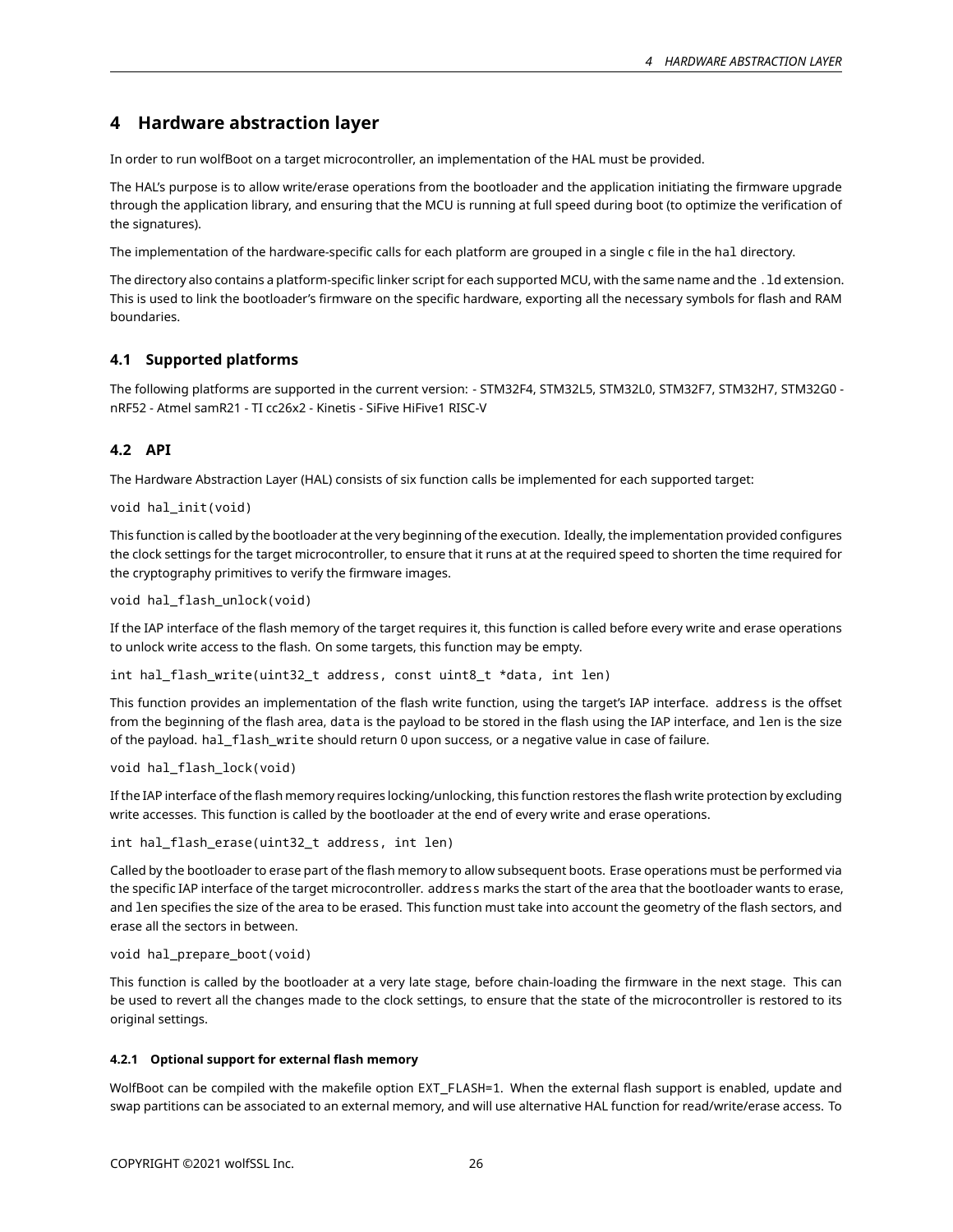associate the update or the swap partition to an external memory, define PART\_UPDATE\_EXT and/or PART\_SWAP\_EXT, respectively.

The following functions are used to access the external memory, and must be defined when EXT\\_FLASH is on:

int ext\_flash\_write(uintptr\_t address, const uint8\_t \*data, int len)

This function provides an implementation of the flash write function, using the external memory's specific interface. address is the offset from the beginning of the addressable space in the device, data is the payload to be stored, and len is the size of the payload. ext\_flash\_write should return 0 upon success, or a negative value in case of failure.

int ext\_flash\_read(uintptr\_t address, uint8\_t \*data, int len)

This function provides an indirect read of the external memory, using the driver's specific interface. address is the offset from the beginning of the addressable space in the device, data is a pointer where payload is stored upon a successful call, and len is the maximum size allowed for the payload. ext\_flash\_read should return 0 upon success, or a negative value in case of failure.

int ext\_flash\_erase(uintptr\_t address, int len)

Called by the bootloader to erase part of the external memory. Erase operations must be performed via the specific interface of the target driver (e.g. SPI flash). address marks the start of the area relative to the device, that the bootloader wants to erase, and len specifies the size of the area to be erased. This function must take into account the geometry of the sectors, and erase all the sectors in between.

## void ext\_flash\_lock(void)

If the interface of the external flash memory requires locking/unlocking, this function may be used to restore the flash write protection or exclude write accesses. This function is called by the bootloader at the end of every write and erase operations on the external device.

void ext\_flash\_unlock(void)

<span id="page-26-0"></span>If the IAP interface of the external memory requires it, this function is called before every write and erase operations to unlock write access to the device. On some drivers, this function may be empty.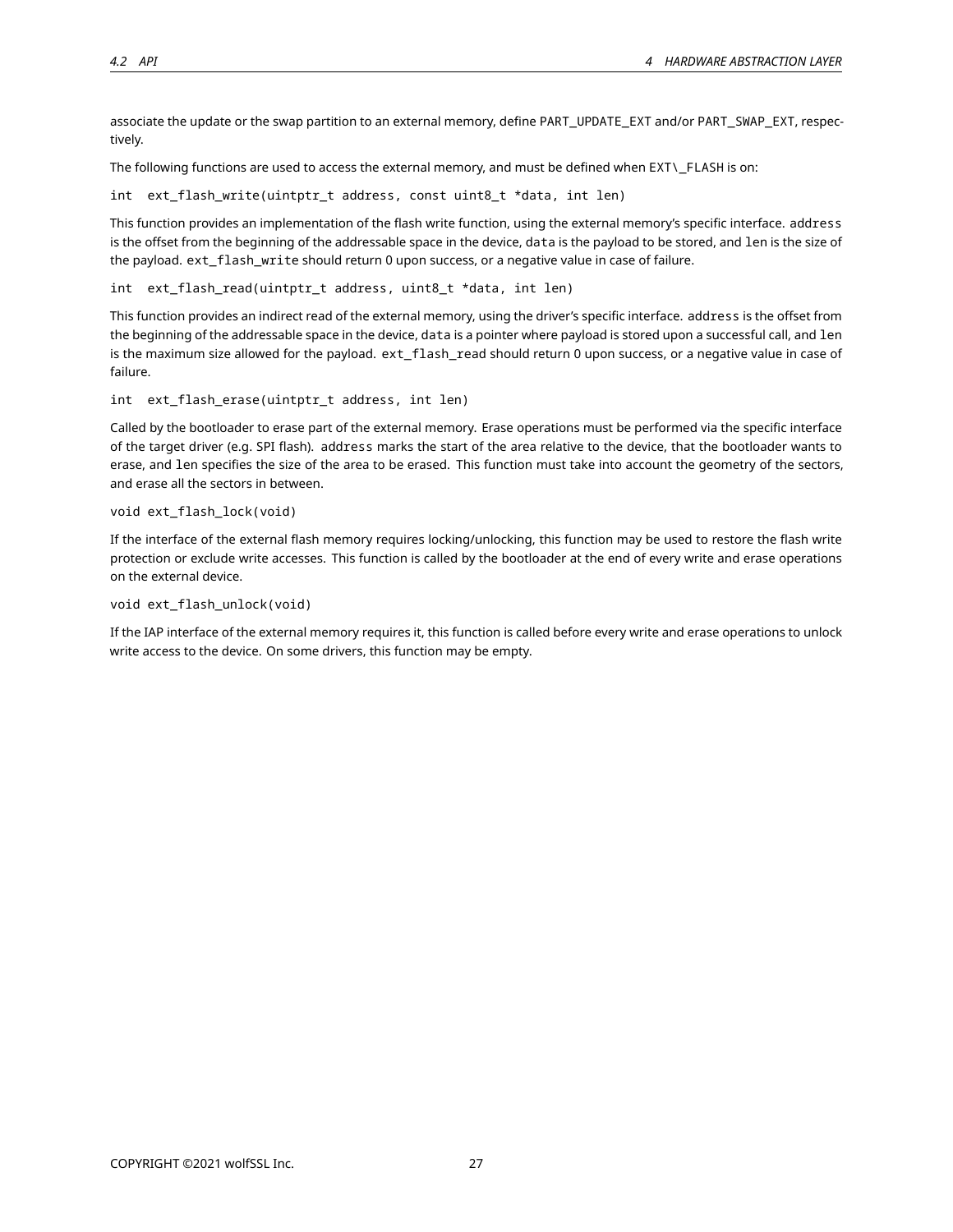# **5 Flash partitions**

## <span id="page-27-0"></span>**5.1 Flash memory partitions**

To integrate wolfBoot you need to partition the flash into separate areas (partitions), taking into account the geometry of the flash memory.

Images boundaries **must** be aligned to physical sectors, because the bootloader erases all the flash sectors before storing a new firmware image, and swaps the content of the two partitions, one sector at a time.

For this reason, before proceeding with partitioning on a target system, the following aspects must be considered:

- BOOT partition and UPDATE partition must have the same size, and be able to contain the running system
- SWAP partition must be as big as the largest sector in both BOOT and UPDATE partition.

The flash memory of the target is partitioned into the following areas:

- Bootloader partition, at the beginning of the flash, generally very small (16-32KB)
- Primary slot (BOOT partition) starting at address WOLFBOOT\_PARTITION\_BOOT\_ADDRESS
- Secondary slot (UPDATE partition) starting at address WOLFBOOT\_PARTITION\_UPDATE\_ADDRESS
	- **–** both partitions share the same size, defined as WOLFBOOT\_PARTITION\_SIZE
- Swapping space (SWAP partition) starting at address WOLFBOOT\_PARTITION\_SWAP\_ADDRESS
	- **–** the swap space size is defined as WOLFBOOT\_SECTOR\_SIZE and must be as big as the largest sector used in either BOOT/UPDATE partitions.

A proper partitioning configuration must be set up for the specific use, by setting the values for offsets and sizes in include/ target.h.

## <span id="page-27-1"></span>**5.1.1 Bootloader partition**

This partition is usually very small, and only contains the bootloader code and data. Public keys pre-authorized during factory image creations are automatically stored as part of the firmware image.

## <span id="page-27-2"></span>**5.1.2 BOOT partition**

This is the only partition from where it is possible to chain-load and execute a firmware image. The firmware image must be linked so that its entry-point is at address WOLFBOOT\_PARTITION\_BOOT\_ADDRESS + 256.

## <span id="page-27-3"></span>**5.1.3 UPDATE partition**

The running firmware is responsible for transferring a new firmware image through a secure channel, and store it in the secondary slot. If an update is initiated, the bootloader will replace or swap the firmware in the boot partition at the next reboot.

## <span id="page-27-4"></span>**5.2 Partition status and sector flags**

Partitions are used to store firmware images currently in use (BOOT) or ready to swap in (UPDATE). In order to track the status of the firmware in each partition, a 1-Byte state field is stored at the end of each partition space. This byte is initialized when the partition is erased and accessed for the first time.

Possible states are: - STATE\_NEW (0xFF): The image was never staged for boot, or triggered for an update. If an image is present, no flags are active. - STATE\_UPDATING (0x70): Only valid in the UPDATE partition. The image is marked for update and should replace the current image in BOOT. - STATE\_TESTING (0x10): Only valid in the BOOT partition. The image has been just updated, and never completed its boot. If present after reboot, it means that the updated image failed to boot, despite being correctly verified. This particular situation triggers a rollback. - STATE\_SUCCESS (0x00): Only valid in the BOOT partition. The image stored in BOOT has been successfully staged at least once, and the update is now complete.

Starting from the State byte and growing backwards, the bootloader keeps track of the state of each sector, using 4 bits per sector at the end of the UPDATE partition. Whenever an update is initiated, the firmware is transferred from UPDATE to BOOT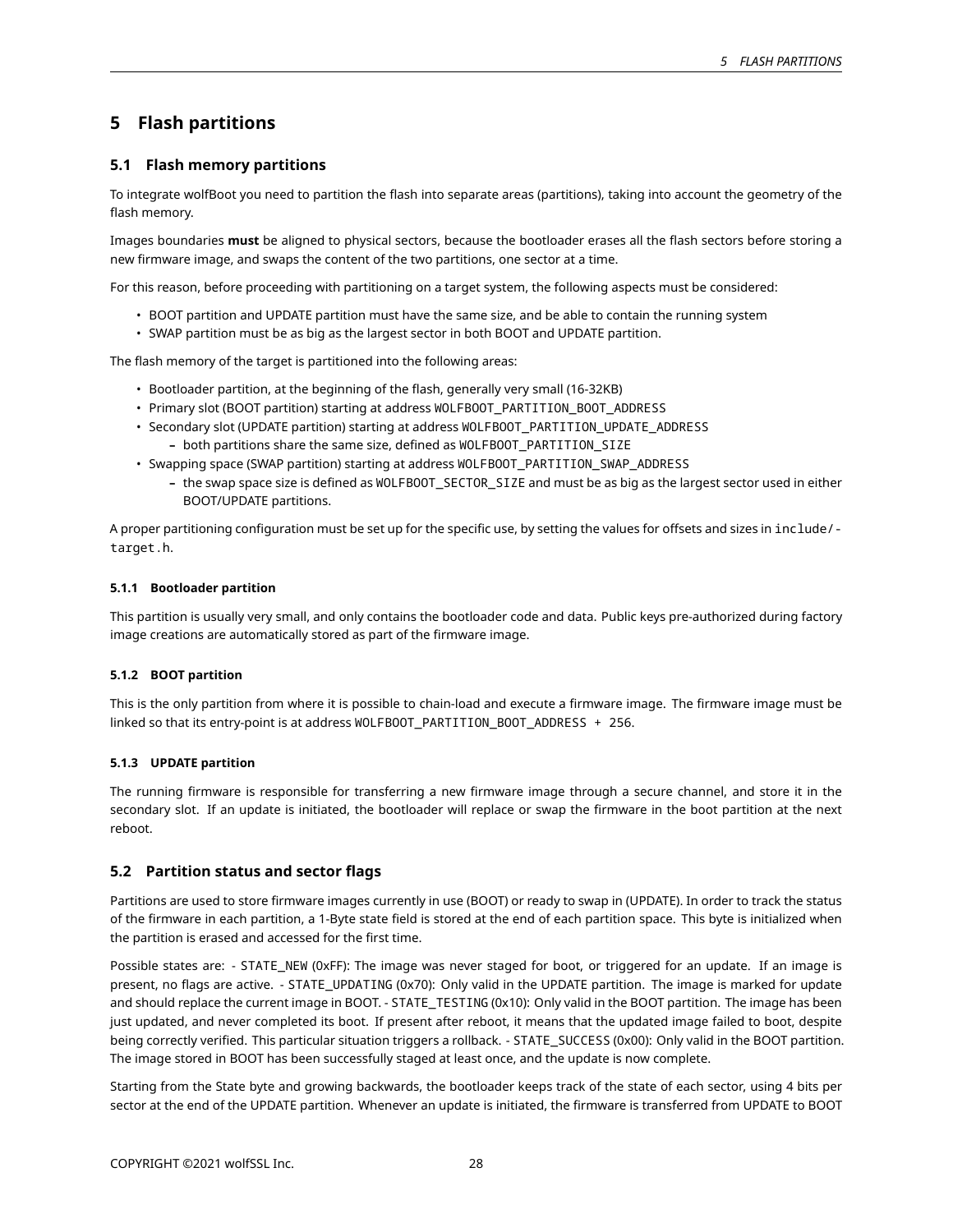one sector at a time, and storing a backup of the original firmware from BOOT to UPDATE. Each flash access operation correspond to a different value of the flags for the sector in the sector flags area, so that if the operation is interrupted, it can be resumed upon reboot.

## <span id="page-28-0"></span>**5.3 Overview of the content of the FLASH partitions**



<span id="page-28-1"></span>Figure 2: wolfBoot partition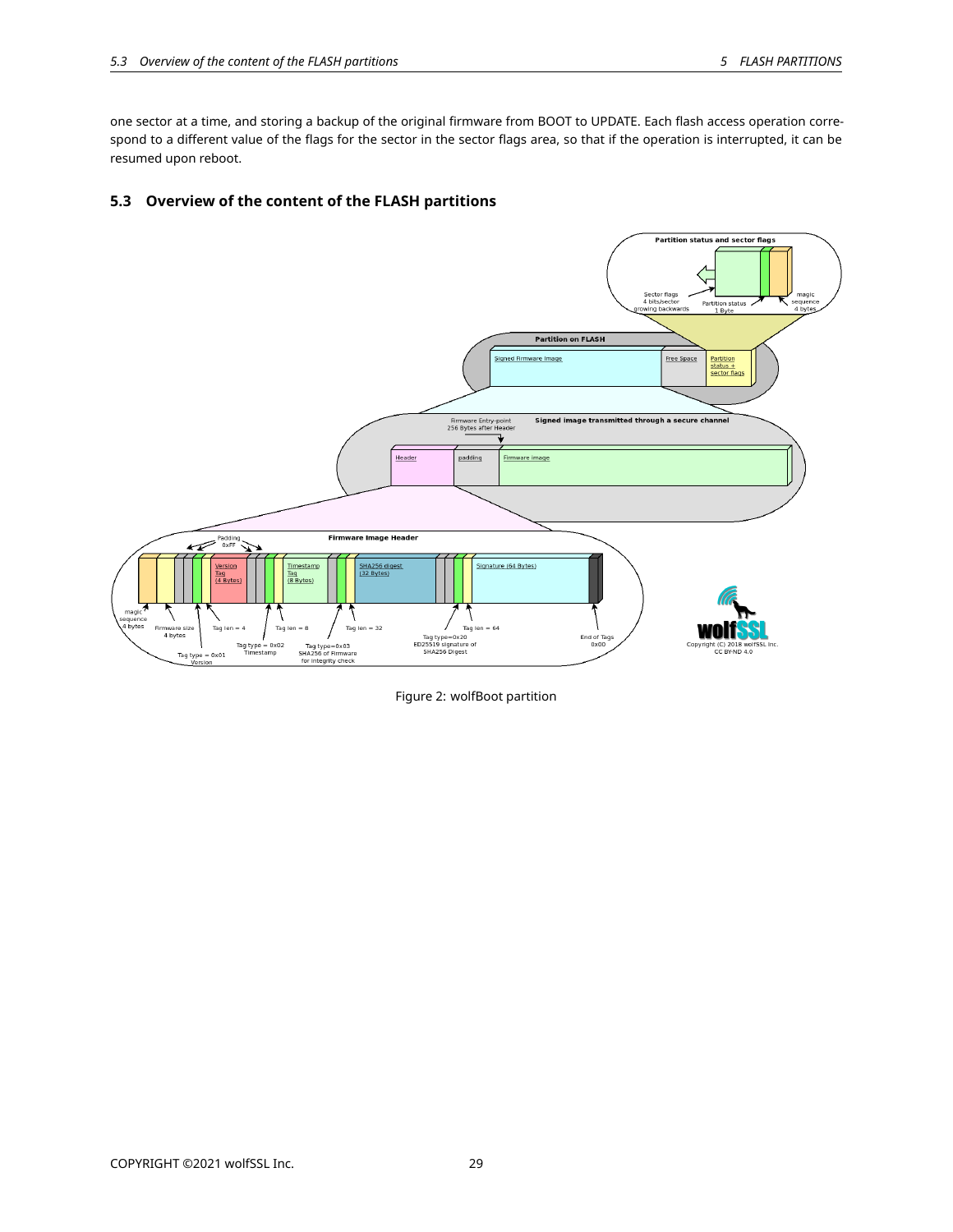## **6 wolfBoot Features**

### <span id="page-29-0"></span>**6.1 Signing**

## <span id="page-29-1"></span>**6.1.1 wolfBoot Key Tools**

Instructions for setting up Python, wolfCrypt-py module and wolfBoot for firmware signing and key generation.

<span id="page-29-2"></span>Note: There is a pure C version of the key tool available as well. See [C Key Tools](#page-29-6) below.

#### **6.1.2 Install Python3**

- 1. Download latest Python 3.x and run installer: https://www.python.org/downloads
- <span id="page-29-3"></span>2. Check the box that says Add Python 3.x to PATH

#### **6.1.3 Install wolfCrypt**

```
git clone https://github.com/wolfSSL/wolfssl.git
cd wolfssl
./configure --enable-keygen --enable-rsa --enable-ecc --enable-ed25519 --enable-ed448 --enable-
    des3 CFLAGS="-DWOLFSSL_PUBLIC_MP"
make
sudo make install
```
## <span id="page-29-4"></span>**6.1.4 Install wolfcrypt-py**

```
git clone https://github.com/wolfSSL/wolfcrypt-py.git
cd wolfcrypt-py
sudo USE_LOCAL_WOLFSSL=/usr/local pip3 install .
```
## <span id="page-29-5"></span>**6.1.5 Install wolfBoot**

git clone https://github.com/wolfSSL/wolfBoot.git cd wolfBoot git submodule update --init ## Setup configuration (or copy template from ./config/examples) make config ## Build the wolfBoot binary and sign an example test application make

#### <span id="page-29-6"></span>**6.1.6 C Key Tools**

A standalone C version of the keygen tools is available in: ./tools/keytools.

These can be built in tools/keytools using make or from the wolfBoot root using make keytools.

If the C version of the key tools exists they will be used by wolfBoot (the default is the Python scripts).

**6.1.6.1 Windows Visual Studio** Use the wolfBootSignTool.vcxproj Visual Studio project to build the sign.exe and keygen.exe tools for use on Windows.

#### <span id="page-29-7"></span>**6.1.7 Command Line Usage**

```
./tools/keytools/keygen [--ed25519 | --ed448 | --ecc256 | --rsa2048 | --rsa4096 ] pub_key_file.c
```
./tools/keytools/sign [--ed25519 | --ed448 | --ecc256 | --rsa2048 | --rsa4096 ] [--sha256 | - sha3] [--wolfboot-update] image key.der fw\_version

- or - ./tools/keytools/sign [--sha256 | --sha3] [--sha-only] [--wolfboot-update] image pub\_key.der fw\_version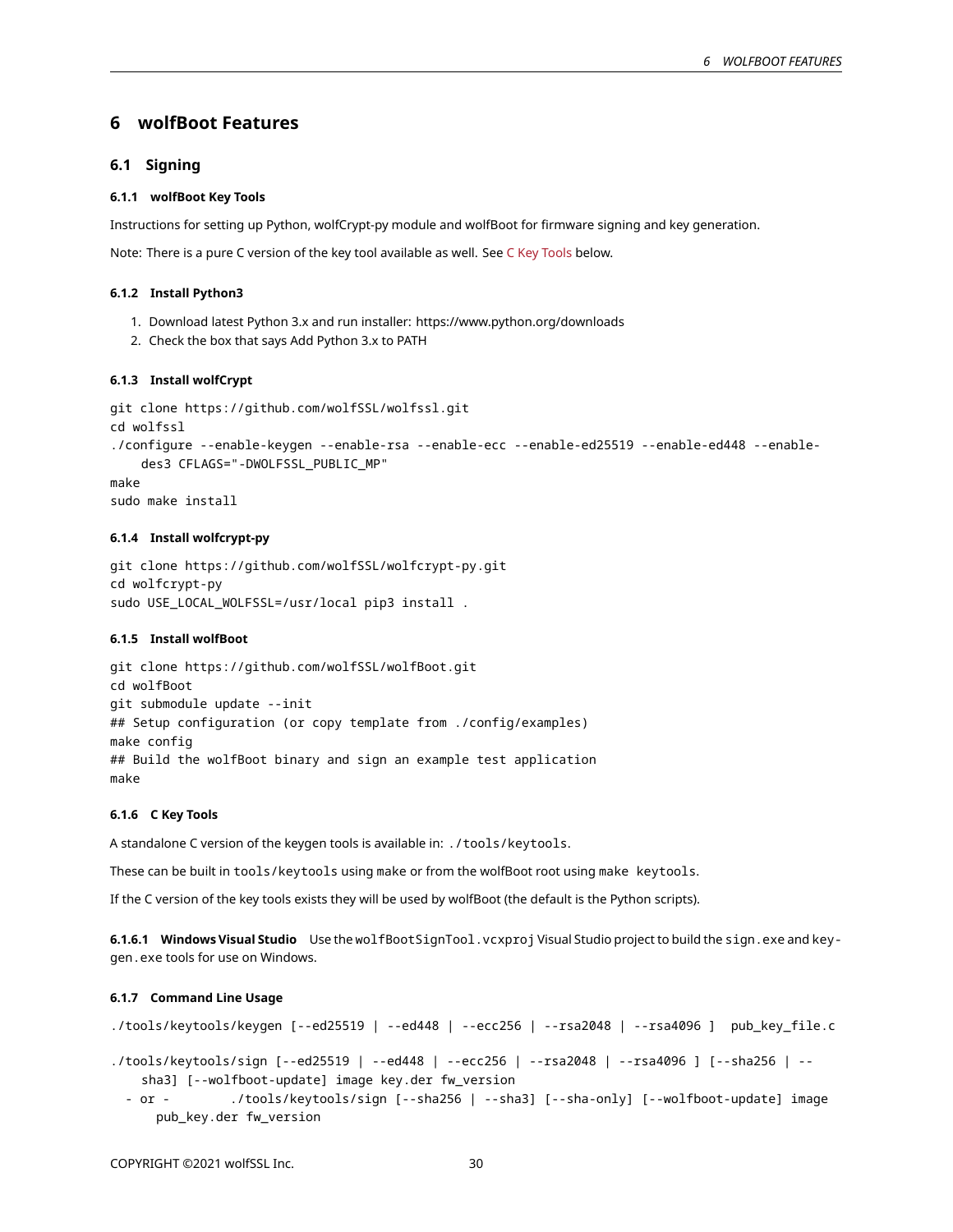```
- or - ./tools/keytools/sign [--ed25519 | --ed448 | --ecc256 | --rsa2048 | --rsa4096 ]
    [--sha256 | --sha3] [--manual-sign] image pub_key.der fw_version signature.sig
```
### <span id="page-30-0"></span>**6.1.8 Signing Firmware**

- 1. Load the private key to use for signing into ./rsa2048.der, ./rsa4096.der, ./ed25519.der, ecc256.der, or ./ed448.der
- 2. Run the signing tool with asymmetric algorithm, hash algorithm, file to sign, key and version.

```
./tools/keytools/sign --rsa2048 --sha256 test-app/image.bin rsa2048.der 1
## OR
python3 ./tools/keytools/sign.py --rsa2048 --sha256 test-app/image.bin rsa2048.der 1
```
<span id="page-30-1"></span>Note: The last argument is the "version" number.

#### **6.1.9 Signing Firmware with External Private Key (HSM)**

Steps for manually signing firmware using an external key source.

```
## Create file with Public Key
openssl rsa -inform DER -outform DER -in rsa2048.der -out rsa2048_pub.der -pubout
## Generate Hash to Sign
./tools/keytools/sign --rsa2048 --sha-only --sha256 test-app/image.bin rsa2048_pub.der
     1
## OR
python3 ./tools/keytools/sign.py --rsa2048 --sha-only --sha256 test-app/image.bin rsa4096_pub.der
     1
## Sign hash Example (here is where you would use an HSM)
openssl rsautl -sign -keyform der -inkey rsa2048.der -in test-app/image_v1_digest.bin > test-app/
    image_v1.sig
## Generate final signed binary
./tools/keytools/sign --rsa2048 --sha256 --manual-sign test-app/image.bin rsa2048_pub.
   der 1 test-app/image_v1.sig
## OR
python3 ./tools/keytools/sign.py --rsa2048 --sha256 --manual-sign test-app/image.bin rsa4096_pub.
   der 1 test-app/image_v1.sig
## Combine into factory image
cat wolfboot-align.bin test-app/image_v1_signed.bin > factory.bin
```
## <span id="page-30-2"></span>**6.2 Measured Boot using wolfBoot**

wolfBoot offers a simplified measured boot implementation, a way to record and track the state of the system boot process using a Trusted Platform Module(TPM).

This record is tamper-proofed by special registers in the TPM called Platform Configuration Register. Then, the firmware application, RTOS or rich OS(Linux), can access that log of information by reading the PCRs of the TPM.

wolfBoot can interact with TPM2.0 chips thanks to its integration with wolfTPM. wolfTPM has native support for Microsoft Windows and Linux, and can be used standalone or together with wolfBoot. The combination of wolfBoot with wolfTPM gives the developer a tamper-proof secure storage for protecting the system during and after boot.

#### <span id="page-30-3"></span>**6.2.1 Concept**

Typically, systems use Secure Boot to guarantee that the correct and geniune firmware is booted by verifying its signature. Afterwards, this knowledge is unknown to the sytem. The application does not know if the system started in a good known state. Sometimes, this guarantee is needed by the firmware itself. To provide such mechanism the concept of Measured Boot exist.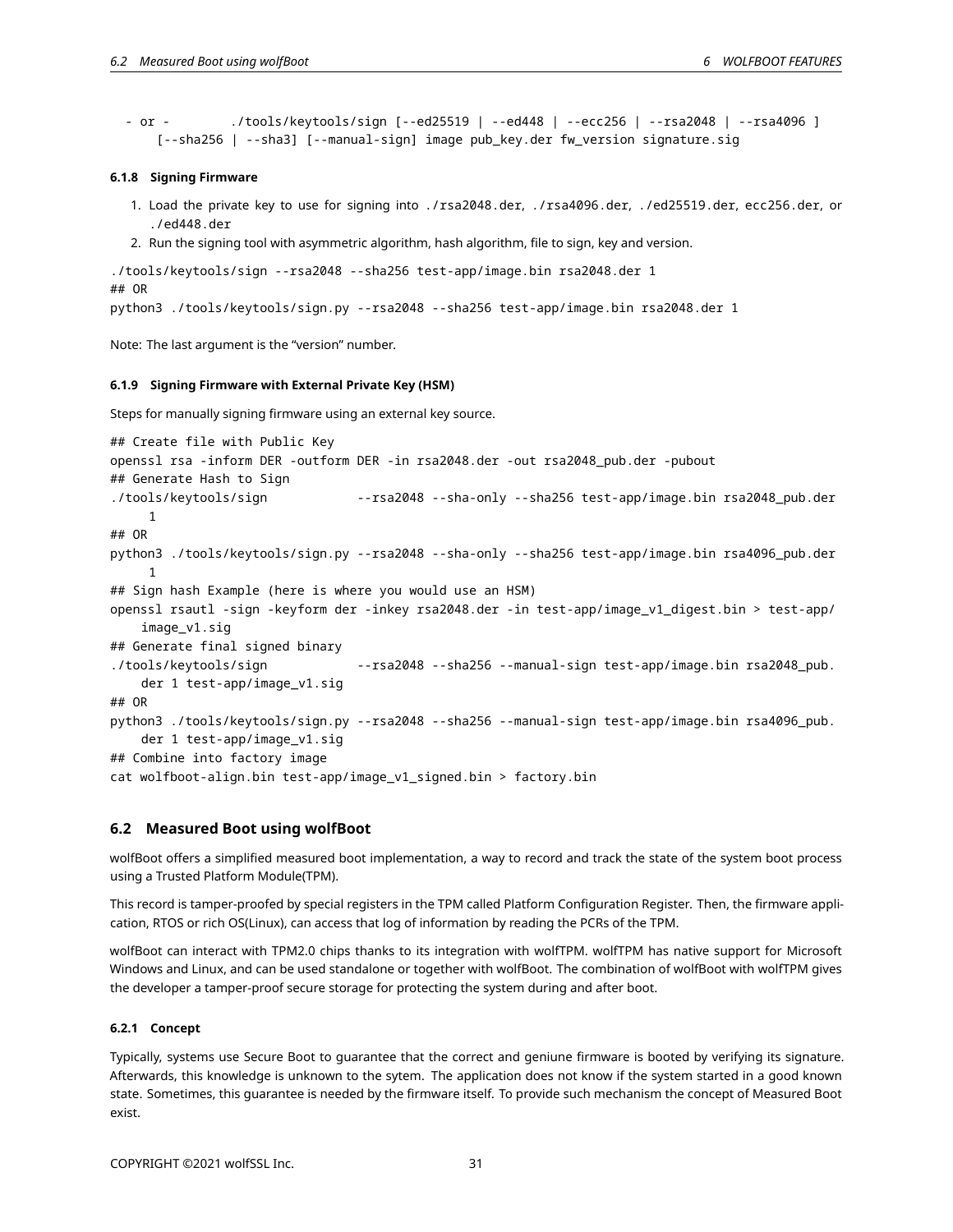Measured Boot can be used to check every start-up component, including settings and user information(user partition). The result of the checks is then stored into special registers called PCR. This process is called PCR Extend and is refered to as a TPM measurement. PCR registers can be reset only on TPM power-on.

Having TPM measurements provide a way for the firmware or Operating System(OS), like Windows or Linux, to know that the software loaded before it gained control over system, is trustworthy and not modified.

In wolfBoot the concept is simplified to measuring a single component, the main firmware image. However, this can easily be extended by using more PCR registers.

### <span id="page-31-0"></span>**6.2.2 Configuration**

To enable measured boot add MEASURED\_BOOT=1 setting in your wolfBoot config.

It is also necessary to select the PCR (index) where the measurement will be stored.

Selection is made using the MEASURED\_BOOT\_PCR\_A=[index] setting. Add this setting in your wolfBoot config and replace [index] with a number between 0 and 23. Below you will find guidelines for selecting a PCR index.

Any TPM has a minimum of 24 PCR registers. Their typical use is as follows:

| Index     | Typical use                                | Recommended to use with             |
|-----------|--------------------------------------------|-------------------------------------|
| $\Omega$  | Core Root of Trust and/or BIOS measurement | bare-metal, RTOS                    |
|           | measurement of Platform Configuration Data | bare-metal, RTOS                    |
| $2 - 3$   | Option ROM Code measurement                | bare-metal, RTOS                    |
| $4 - 5$   | Master Boot Record measurement             | bare-metal, RTOS                    |
| 6         | <b>State Transitions</b>                   | bare-metal, RTOS                    |
| 7         | Vendor specific                            | bare-metal, RTOS                    |
| $8-9$     | Partition measurements                     | bera-metal, RTOS                    |
| 10        | measurement of the Boot Manager            | bare-metal, RTOS                    |
| 11        | Typically used by Microsoft Bitlocker      | bare-metal, RTOS                    |
| $12 - 15$ | Available for any use                      | bare-metal, RTOS, Linux, Windows    |
| 16        | <b>DEBUG</b>                               | Use only for test purposes          |
| 17        | <b>DRTM</b>                                | <b>Trusted Bootloader</b>           |
| 18-22     | Trusted OS                                 | Trusted Execution Environment(TEE)  |
| 23        | Application                                | Use only for temporary measurements |

Recommendations for choosing a PCR index:

- During development it is recommended to use PCR16 that is intented for testing.
- In production, if you are running a bare-metal firmware or RTOS, you could use almost all PCRs(PCR0-15), except the one for DRTM and Trusted OS(PCR17-23).
- If you are running Linux or Windows, PCR12-15 can be chosen for production ready firmware, in order to avoid conflict with other software that might be using PCRs from within Linux, like the Linux IMA or Microsoft Bitlocker.

Here is an example part of a wolfBoot .config during development:

MEASURED\_BOOT?=1 MEASURED\_PCR\_A?=16

<span id="page-31-1"></span>**6.2.2.1 Code** wolfBoot offers out-of-the-box solution. There is zero need of the developer to touch wolfBoot code in order to use measured boot. If you would want to check the code, then look in src/image.c and more specifically the measure\_boot() function. There you would find several TPM2 native API calls to wolfTPM. For more information about wolfTPM you can check its GitHub repository.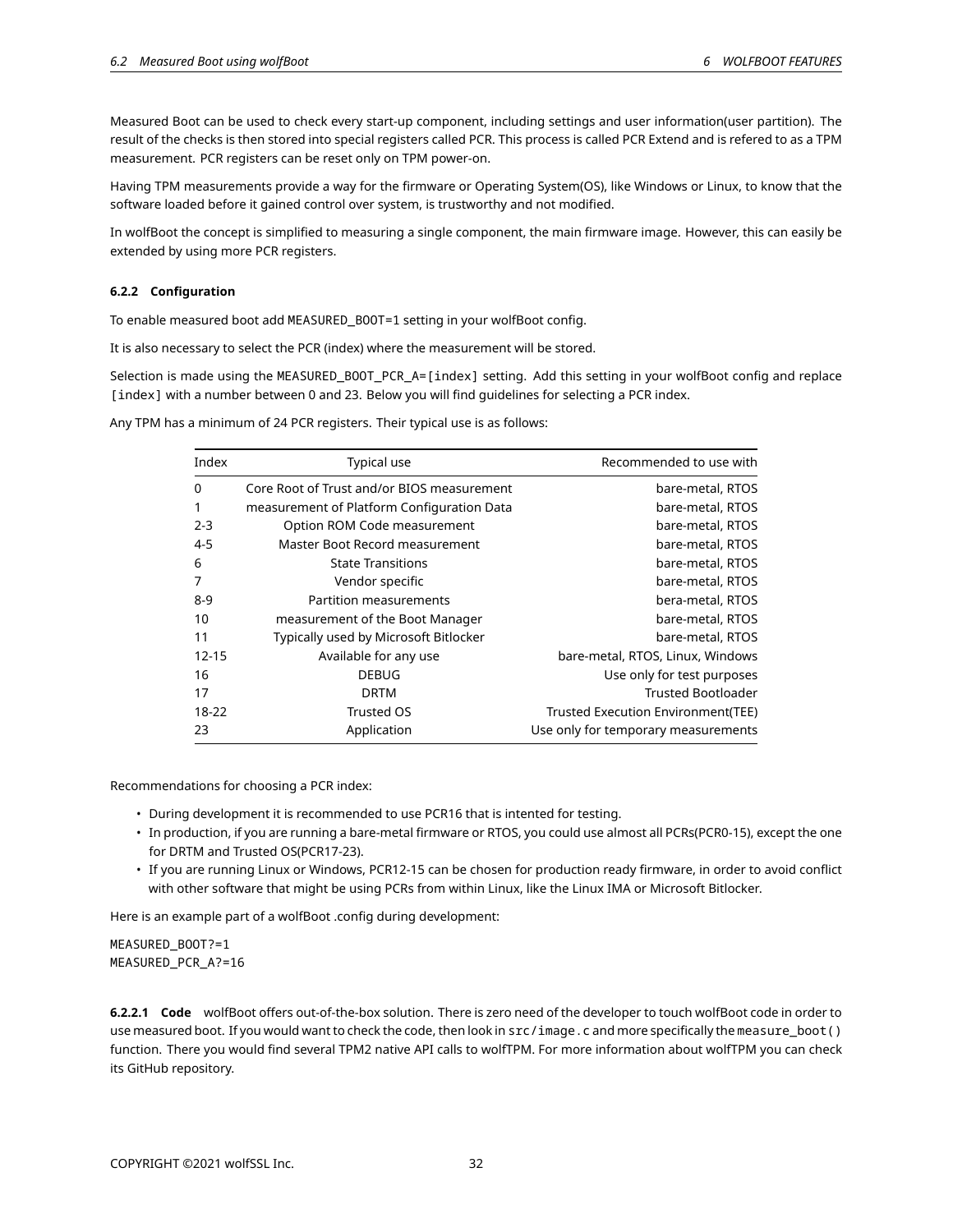## **6.3 Firmware image**

#### <span id="page-32-0"></span>**6.3.1 Firmware entry point**

WolfBoot can only chain-load and execute firmware images from a specific entry point in memory, which must be specified as the origin of the FLASH memory in the linker script of the embedded application. This corresponds to the first partition in the flash memory.

Multiple firmware images can be created this way, and stored in two different partitions. The bootloader will take care of moving the selected firmware to the first (BOOT) partition before chain-loading the image.

Due to the presence of an image header, the entry point of the application has a fixed additional offset of 256B from the beginning of the flash partition.

#### <span id="page-32-1"></span>**6.3.2 Firmware image header**

Each (signed) firmware image is pre-pended with a fixed-size **image header**, containing useful information about the firmware. The **image header** is padded to fit in 256B, in order to guarantee that the entry point of the actual firmware is stored on the flash starting from a 256-Bytes aligned address. This ensures that the bootloader can relocate the vector table before chain-loading the firmware the interrupt continue to work properly after the boot is complete.



Figure 3: Image header

*The image header is stored at the beginning of the slot and the actual firmware image starts 256 Bytes after it*

**6.3.2.1 Image header: Tags** The **image header** is prepended with a single 4-byte magic number, followed by a 4-byte field indicating the firmware image (excluding the header). All numbers in the header are stored in Little-endian format.

The two fixed fields are followed by one or more tags. Each TAG is structured as follows:

- 2 bytes indicating the **Type**
- 2 bytes indicating the **size** of the tag, excluding the type and size bytes
- *N* bytes of tag content

With the following exception: - A '0xFF' in the Type field indicate a simple padding byte. The 'padding' byte has no **size** field, and the next byte should be processed as **Type** again. Each **Type** has a different meaning, and integrate information about the firmware. The following Tags are mandatory for validating the firmware image: - A 'version' Tag (type: 0x0001, size: 4 Bytes) indicating the version number for the firmware stored in the image - A 'timestamp' Tag (type: 0x0002, size 8 Bytes) indicating the timestamp in unix seconds for the creation of the firmware - A 'sha256 digest' Tag (type: 0x0003, size: 32 Bytes) used for integrity check of the firmware - A 'firmware signature' Tag (type: 0x0020, size: 64 Bytes) used to validate the signature stored with the firmware against a known public key - A 'firmware type' Tag (type: 0x0030, size: 2 Bytes) used to identify the type of firmware, and the authentication mechanism in use.

Optionally, a 'public key hint digest' Tag can be transmitted in the header (type: 0x10, size:32 Bytes). This Tag contains the SHA256 digest of the public key used by the signing tool. The bootloader may use this field to locate the correct public key in case of multiple keys available.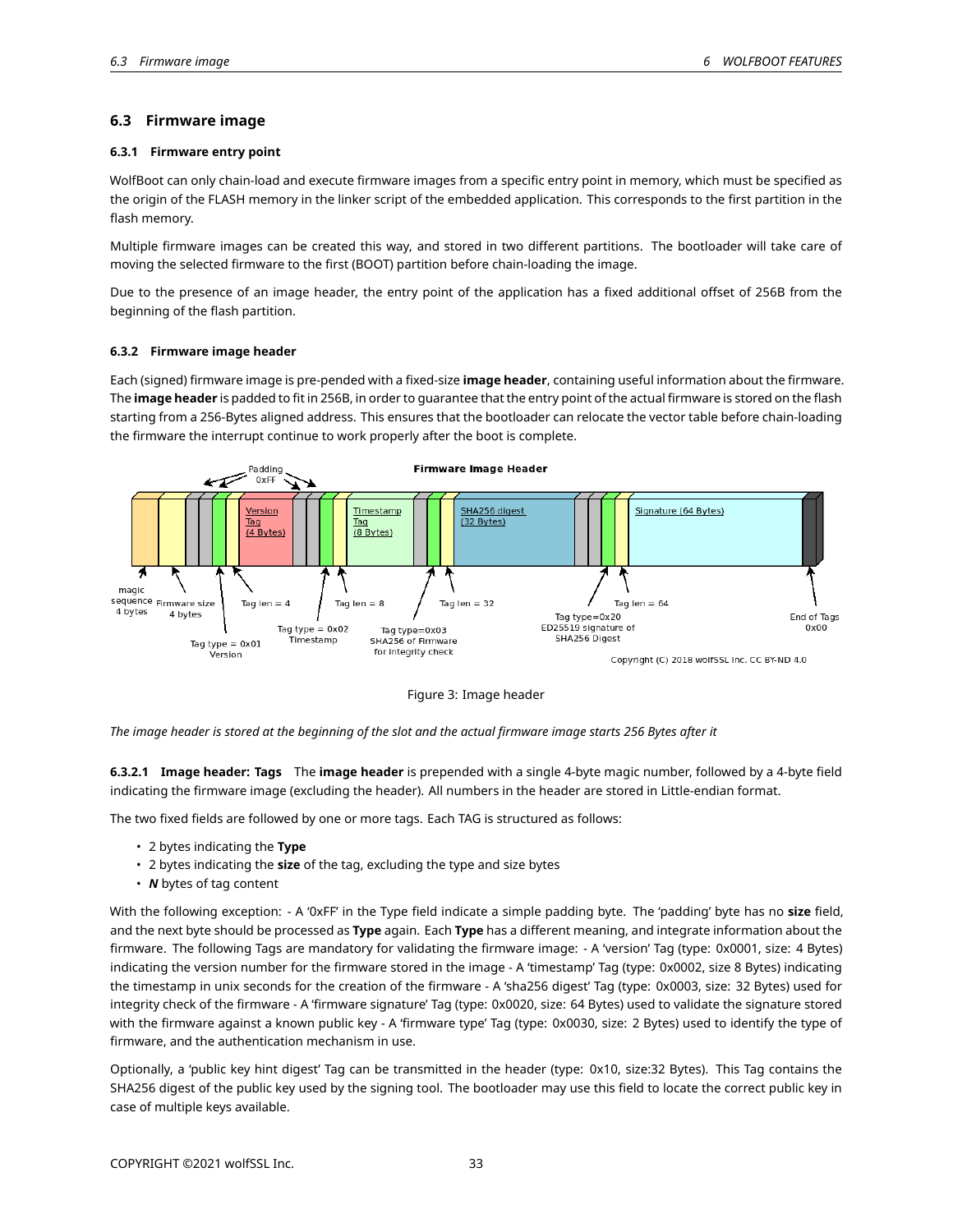wolfBoot will, in all cases, refuse to boot an image that cannot be verified and authenticated using the built-in digital signature authentication mechanism.

**6.3.2.2 Image signing tool** The image signing tool generates the header with all the required Tags for the compiled image, and add them to the output file that can be then stored on the primary slot on the device, or transmitted later to the device through a secure channel to initiate an update.

**6.3.2.3 Storing firmware image** Firmware images are stored with their full header at the beginning of any of the partitions on the system. wolfBoot can only boot images from the BOOT partition, while keeping a second firmware image in the UPDATE partition.

In order to boot a different image, wolfBoot will have to swap the content of the two images.

<span id="page-33-0"></span>For more information on how firmware images are stored and managed within the two partitions, see [Flash partitions](#page-5-2)

## **6.4 Firmware update**

<span id="page-33-1"></span>This section documents the complete firmware update procedure, enabling secure boot for an existing embedded application.

#### **6.4.1 Updating Microcontroller FLASH**

The steps to complete a firmware update with wolfBoot are: - Compile the firmware with the correct entry point - Sign the firmware - Transfer the image using a secure connection, and store it to the secondary firmware slot - Trigger the image swap - Reboot to let the bootloader begin the image swap

At any given time, an application or OS running on a wolfBoot system can receive an updated version of itself, and store the updated image in the second partition in the FLASH memory.



#### Figure 4: Update and Rollback

<span id="page-33-2"></span>Applications or OS threads can be linked to the [libwolfboot library,](#page-40-2) which exports the API to trigger the update at the next reboot, and some helper functions to access the flash partition for erase/write through the target specific [HAL.](#page-24-0)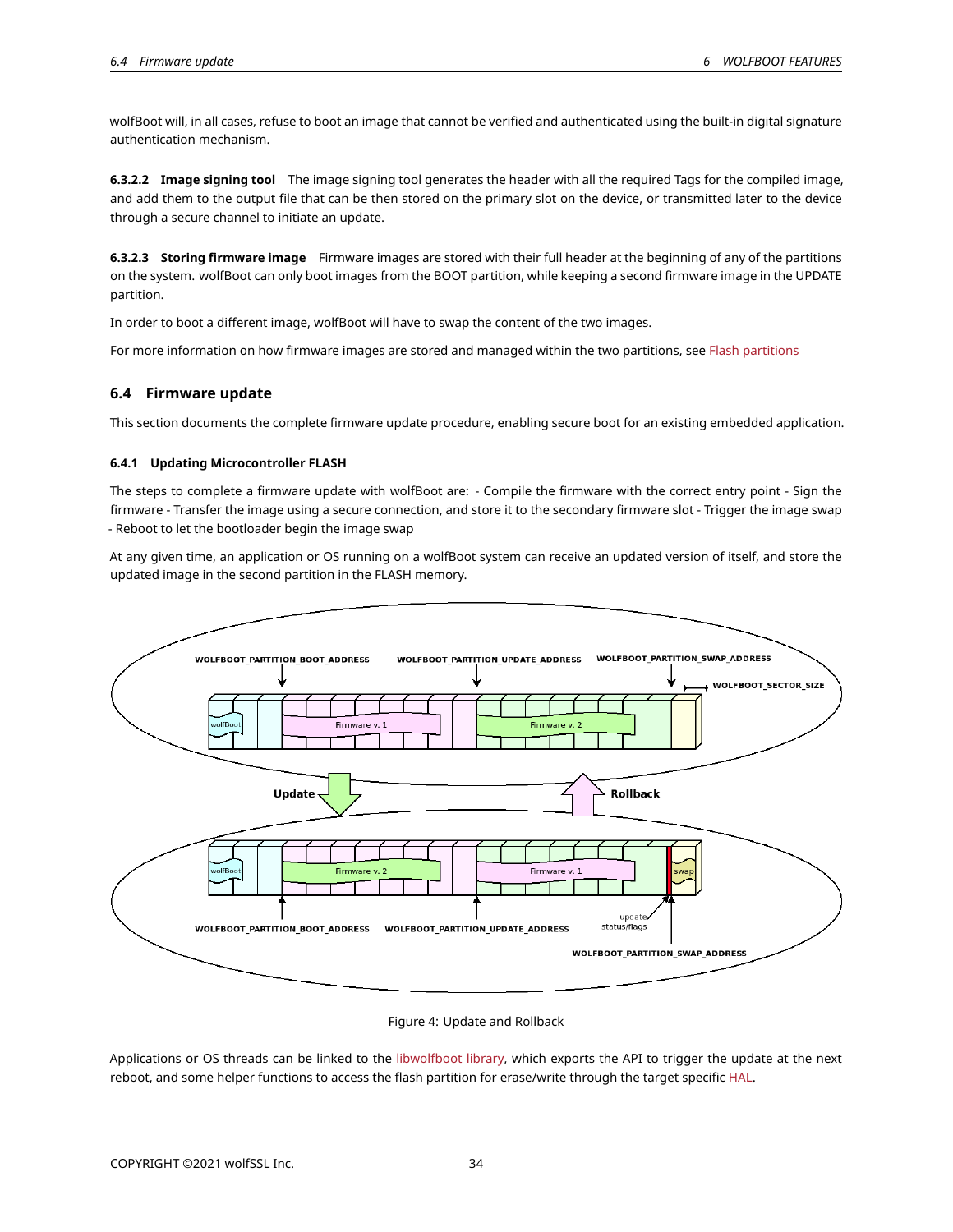#### **6.4.2 Update procedure description**

Using the [API](#page-40-2) provided to the application, wolfBoot offers the possibility to initiate, confirm or rollback an update.

After storing the new firmware image in the UPDATE partition, the application should initiate the update by calling wolf-Boot\_update\_trigger(). By doing so, the UPDATE partition is marked for update. Upon the next reboot, wolfBoot will: - Validate the new firmware image stored in the UPDATE partition - Verify the signature attached against a known public key stored in the bootloader image - Swap the content of the BOOT and the UPDATE partitions - Mark the new firmware in the BOOT partition as in state STATE\_TESTING - Boot into the newly received firmware

If the system is interrupted during the swap operation and reboots, wolfBoot will pick up where it left off and continue the update procedure.

**6.4.2.1 Successful boot** Upon a successful boot, the application should inform the bootloader by calling wolf-Boot success(), after verifying that the system is up and running again. This operation confirms the update to a new firmware.

Failing to set the BOOT partition to STATE\_SUCCESS before the next reboot triggers a roll-back operation. Roll-back is initiated by the bootloader by triggering a new update, this time starting from the backup copy of the original (pre-update) firmware, which is now stored in the UPDATE partition due to the swap occurring earlier.

**6.4.2.2 Building a new firmware image** Firmware images are position-dependent, and can only boot from the origin of the **BOOT** partition in FLASH. This design constraint implies that the chosen firmware is always stored in the **BOOT** partition, and wolfBoot is responsible for pre-validating an update image and copy it to the correct address.

All the firmware images must therefore have their entry point set to the address corresponding to the beginning of the **BOOT** partition, plus an offset of 256 Bytes to account for the image header.

Once the firmware is compiled and linked, it must be signed using the sign tool. The tool produces a signed image that can be transferred to the target using a secure connection, using the same key corresponding to the public key currently used for verification.

The tool also adds all the required Tags to the image header, containing the signatures and the SHA256 hash of the firmware.

**6.4.2.3 Self-update** wolfBoot can update itself if RAM\_CODE is set. This procedure operates almost the same as firmware update with a few key differences. The header of the update is marked as a bootloader update (use --wolfboot-update for the sign tools).

The new signed wolfBoot image is loaded into the UPDATE parition and triggered the same as a firmware update. Instead of performing a swap, after the image is validated and signature verified, the bootloader is erased and the new image is written to flash. This operation is *not* safe from interruption. Interruption will prevent the device from rebooting.

wolfBoot can be used to deploy new bootloader versions as well as update keys.

**6.4.2.4 Incremental updates (aka: 'delta' updates)** wolfBoot supports incremental updates, based on a specific older version. The sign tool can create a small "patch" that only contains the binary difference between the version currently running on the target and the update package. This reduces the size of the image to be transferred to the target, while keeping the same level of security through public key verification, and integrity due to the repeated check (on the patch and the resulting image).

The format of the patch is based on the mechanism suggested by Bentley/McIlroy, which is particularly effective to generate small binary patches. This is useful to minimize time and resources needed to transfer, authenticate and install updates.

**6.4.2.4.1 How it works** As an alternative to transferring the entire firmware image, the key tools create a binary diff between a base version previously uploaded and the new updated image.

The resulting bundle (delta update) contains the information to derive the content of version '2' of the firmware, starting from the base version, that is currently running on the target (version '1' in this example), and the reverse patch to downgrade version '2' back to version '1' if something goes wrong running the new version.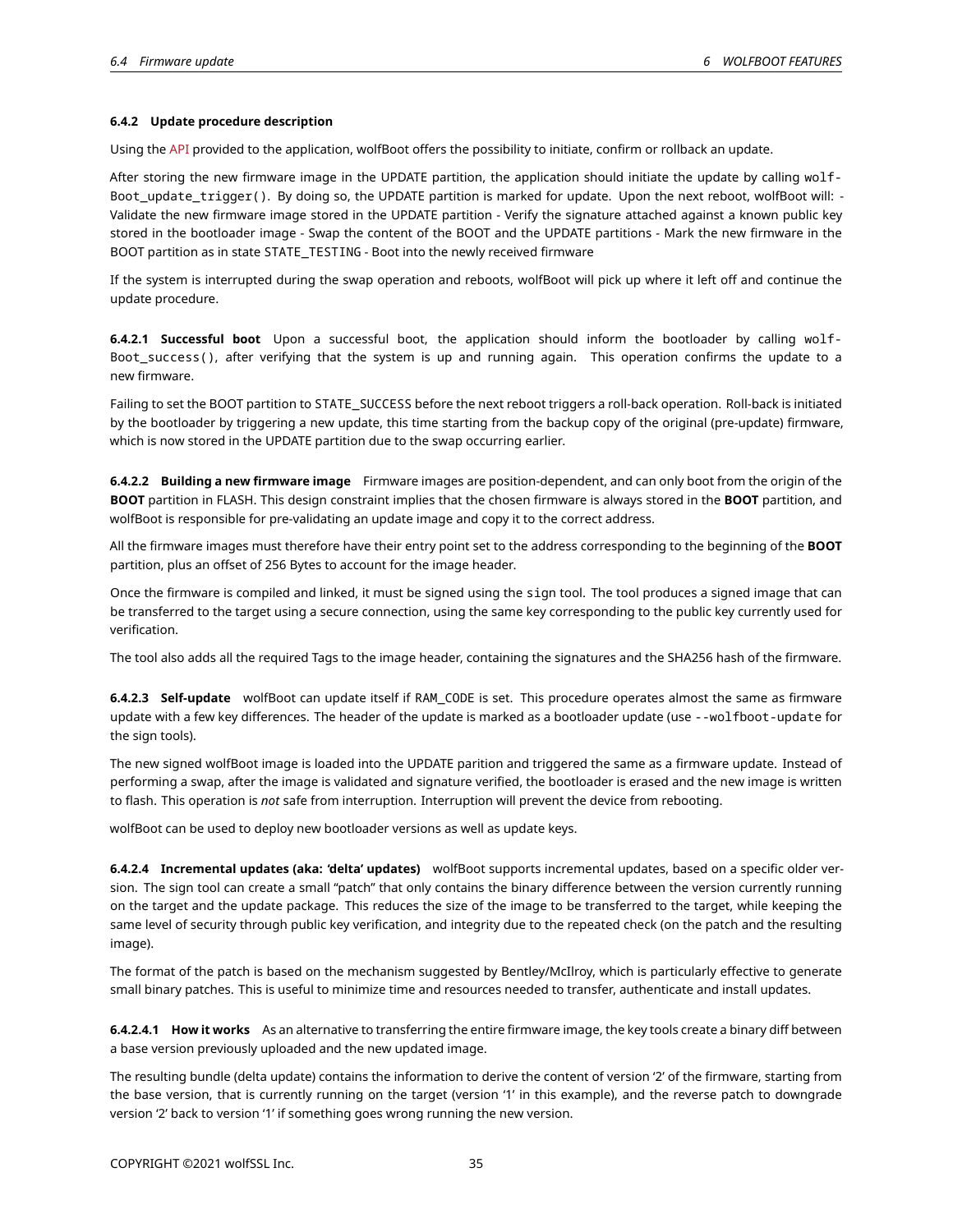

Figure 5: Delta update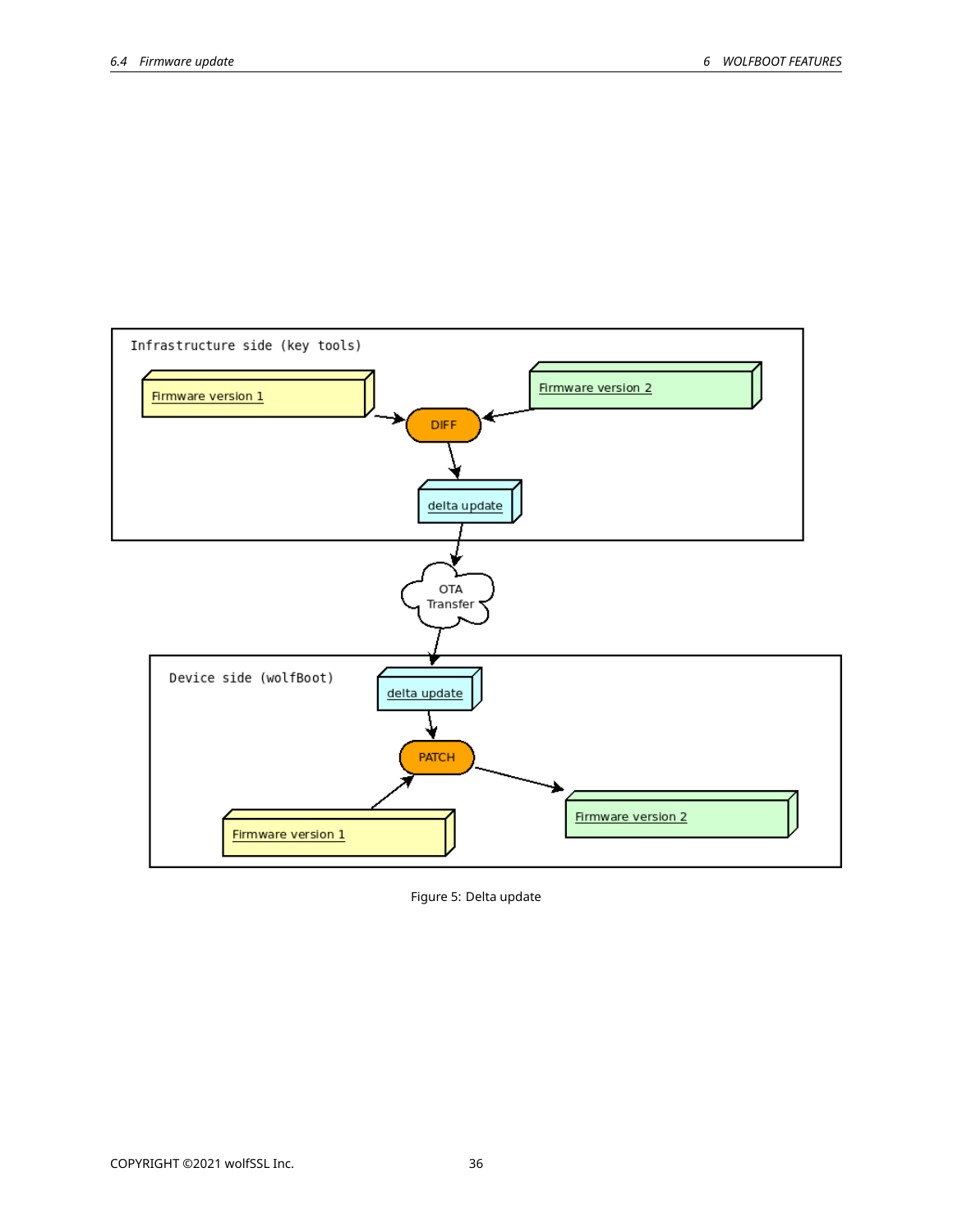On the device side, wolfboot will recognize and verify the authenticity of the delta update before applying the patch to the current firmware. The new firmware is rebuilt in place, replacing the content of the BOOT partition according to the indication in the (authenticated) 'delta update' bundle.

**6.4.2.4.2 Two-steps verification** Binary patches are created by comparing signed firmware images. wolfBoot verifies that the patch is applied correctly by checking for the integrity and the authenticity of the resulting image after the patch.

The delta update bundle itself, containing the patches, is prefixed with a manifest header describing the details for the patch, and signed like a normal full update bundle.

This means that wolfBoot will apply two levels of authentication: the first one when the delta bundle is processed (e.g. when an update is triggered), and the second one every time a patch is applied, or reversed, to validate the firmware image before booting.

These steps are performed automatically by the key tools when using the --delta option, as described in the example.

**6.4.2.4.3 Confirming the update** From the application perspective, nothing changes from the normal, 'full' update case. Application must still call wolfBoot\_success() on the first boot with the updated version to ensure that the update is confirmed.

Failing to confirm the success of the update will cause wolfBoot to revert the patch applied during the update. The 'delta update' bundle also contains a reverse patch, which can revert the update and restore the base version of the firmware.

The diagram below shows the authentication steps and the diff/patch process in both directions (update and roll-back for missed confirmation).

**6.4.2.4.4 Incremental update: example** Requirement: wolfBoot is compiled with DELTA\_UPDATES=1

Version "1" is signed as usual, as a standalone image:

tools/keytools/sign.py --ecc256 --sha256 test-app/image.bin ecc256.der 1

When updating from version 1 to version 2, you can invoke the sign tool as:

tools/keytools/sign.py --delta test-app/image\_v1\_signed.bin --ecc256 --sha256 test-app/image.bin ecc256.der 2

Besides the usual output file image\_v2\_signed.bin, the sign tool creates an additional image\_v2\_signed\_diff.bin which should be noticeably smaller in size as long as the two binary files contain overlapping areas.

This is the delta update bundle, a signed package containing the patches for updating version 1 to version 2, and to roll back to version 1 if needed, after the first patch has been applied.

The delta bundle image\_v2\_signed\_diff.bin can be now transferred to the update partition on the target like a full update image.

At next reboot, wolfBoot recognizes the incremental update, checks the integrity, the authenticity and the versions of the patch. If all checks succeed, the new version is installed by applying the patch on the current firmware image.

If the update is not confirmed, at the next reboot wolfBoot will restore the original base image  $v1$  signed.bin, using the reverse patch contained in the delta update bundle.

## <span id="page-36-0"></span>**6.5 Remote External flash memory support via UART**

<span id="page-36-1"></span>wolfBoot can emulate external partitions using UART communication with a neighbor system. This feature is particularly useful in those asynchronous multi-process architectures, where updates can be stored with the assistance of an external processing unit.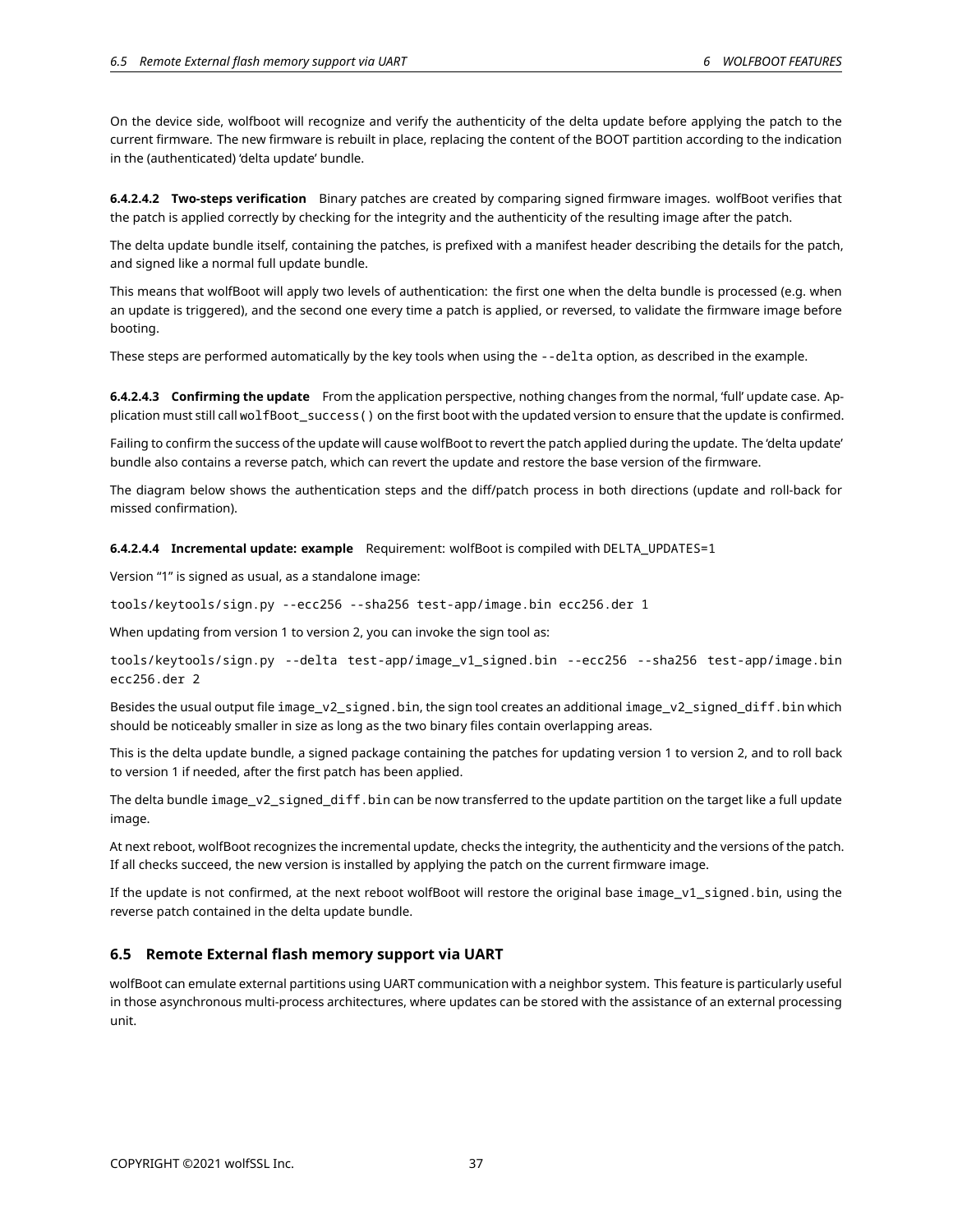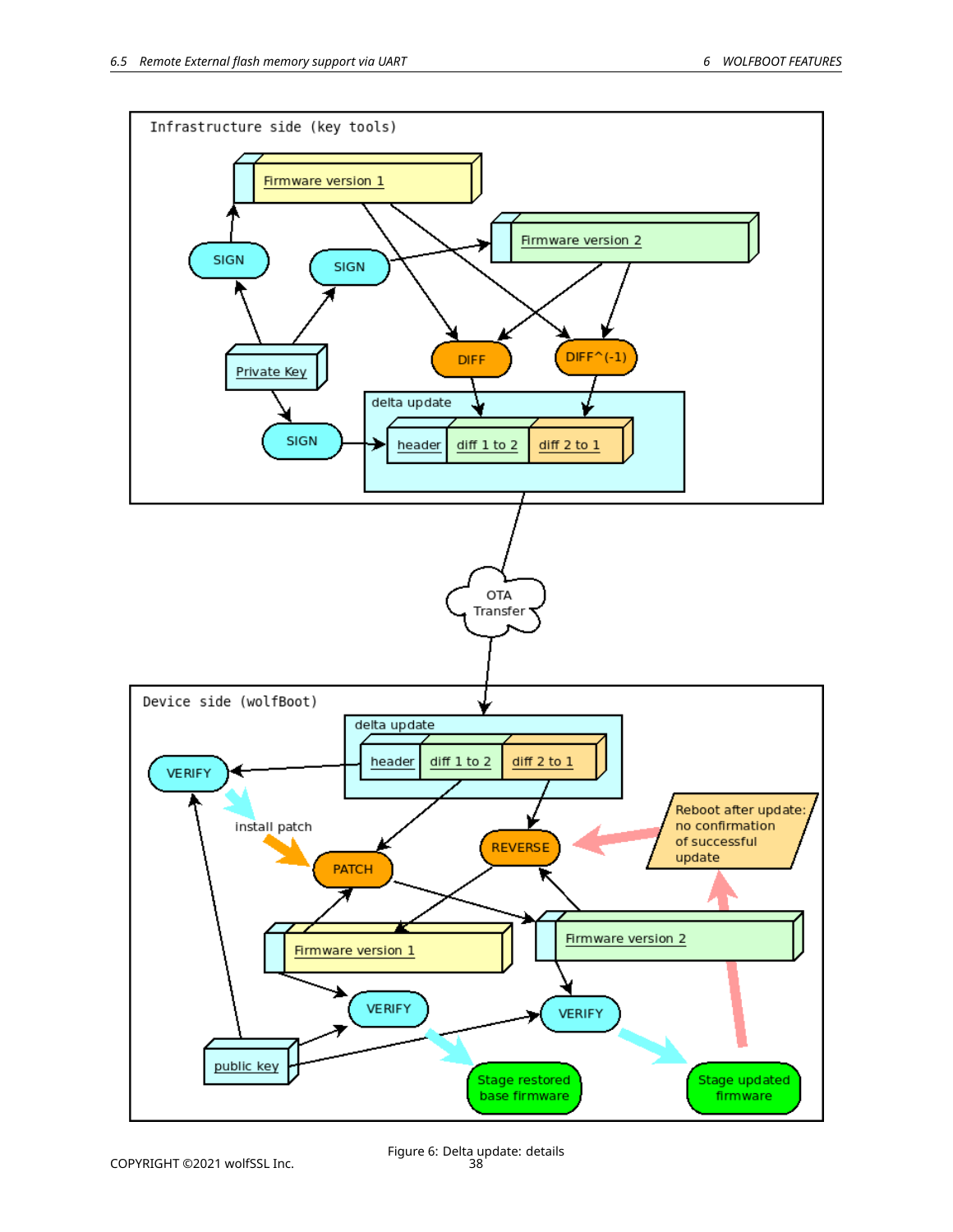#### **6.5.1 Bootloader setup**

The option to activate this feature is UART\_FLASH=1. This configuration option depends on the external flash API, which means that the option EXT\_FLASH=1 is also mandatory to compile the bootloader.

The HAL of the target system must be expanded to include a simple UART driver, that will be used by the bootloader to access the content of the remote flash using one of the UART controllers on board.

Example UART drivers for a few of the supported platforms can be found in the hal/uart directory.

The API exposed by the UART HAL extension for the supported targets is composed by the following functions:

int uart\_init(uint32\_t bitrate, uint8\_t data, char parity, uint8\_t stop); int uart\_tx(const uint8\_t c); int uart\_rx(uint8\_t \*c);

Consider implementing these three functions based on the provided examples if you want to use external flash memory support on your platform, if not officially supported yet.

#### <span id="page-38-0"></span>**6.5.2 Host side: UART flash server**

On the remote system hosting the external partition image for the target, a simple protocol can be implemented on top of UART messages to serve flash-access specific calls.

An example uart-flash-server daemon, designed to run on a GNU/Linux host and emulate the external partition with a local file on the filesystem, is available in [tools/uart-flash-server.](tools/uart-flash-server)

#### <span id="page-38-1"></span>**6.5.3 External flash update mechanism**

wolfBoot treats external UPDATE and SWAP partitions in the same way as when they are mapped on a local SPI flash. Read and write operations are simply translated into remote procedure calls via UART, that can be interpreted by the remote application and provide read and write access to actual storage elements which would only be accessible by the host.

This means that after a successful update, a copy of the previous firmware will be stored in the remote partition to provide exactly the same update mechanism that is available in all the other use cases. The only difference consist in the way of accessing the physical storage area, but all the mechanisms at a higher level stay the same.

#### <span id="page-38-2"></span>**6.6 Encrypted external partitions**

wolfBoot offers the possibility to encrypt the content of the entire UPDATE partition, by using a pre-shared symmetric key which can be temporarily stored in a safer non-volatile memory area.

SWAP partition is also temporarily encrypted using the same key, so a dump of the external flash won't reveal any content of the firmware update packages.

#### <span id="page-38-3"></span>**6.6.1 Rationale**

Encryption of external partition works at the level of the external flash interface.

All write calls to external partitions from the bootloader perform an additional encryption step to hide the actual content of the external non-volatile memory.

Viceversa, all read operations will decrypt the data stored when the feature is enabled.

<span id="page-38-4"></span>An extra option is provided to the sign.py sign tool to encrypt the firmware update after signing it, so that it can be stored as is in the external memory by the application, and will be decrypted by the bootloader in order to verify the update and begin the installation.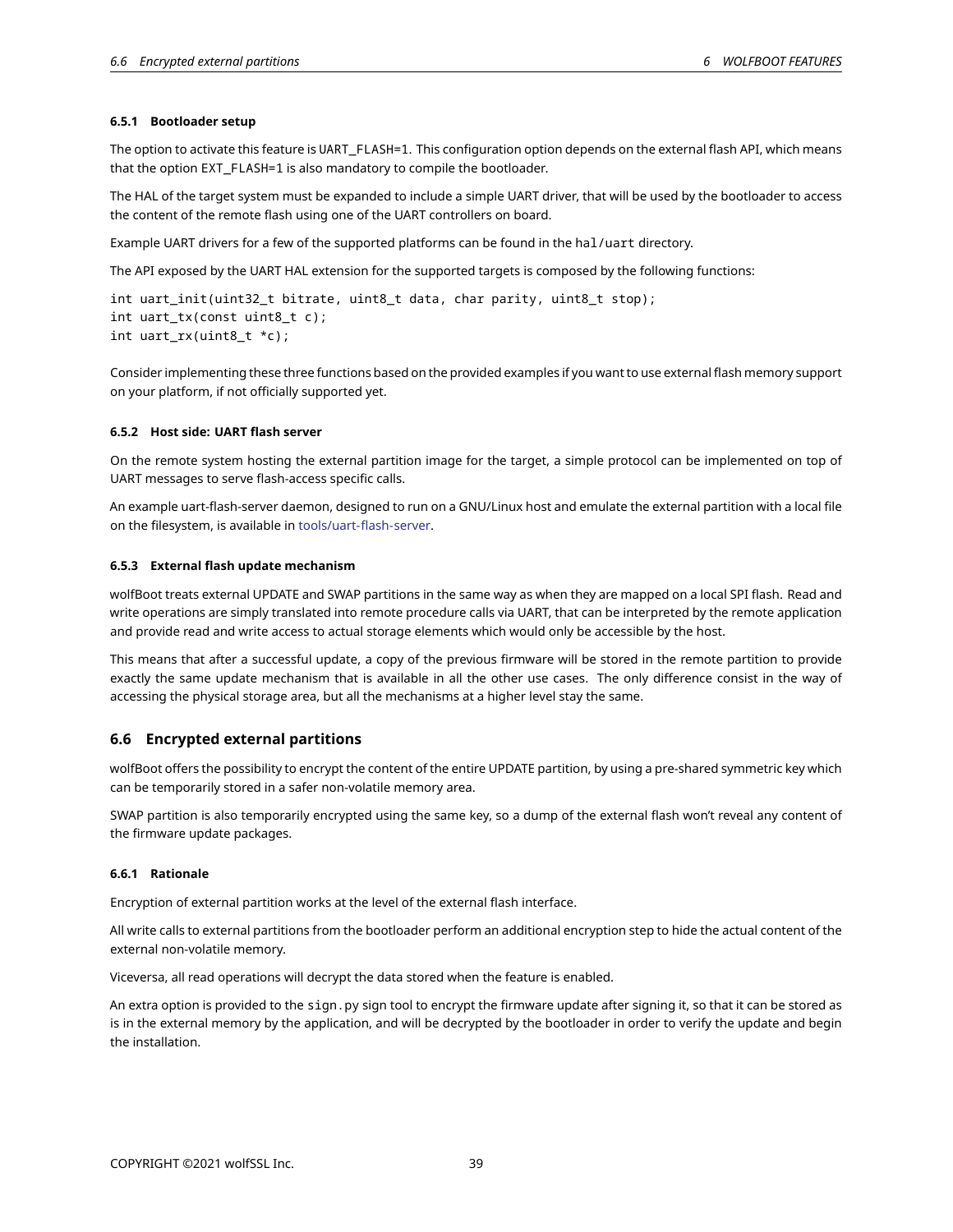#### **6.6.2 Temporary key storage**

By default, wolfBoot will store the pre-shared symmetric key used for encryption in a temporary area on the internal flash. This allows read-out protections to be used to hide the temporary key.

Alternatively, more secure mechanisms are available to store the temporary key in a different key storage (e.g. using a hardware security module or a TPM device).

The temporary key can be set at run time by the application, and will be used exactly once by the bootloader to verify and install the next update. The key can be for example received from a back-end during the update process using secure communication, and set by the application, using libwolfboot API, to be used by wolfBoot upon next boot.

Aside from setting the temporary key, the update mechanism remains the same for distributing, uploading and installing firmware updates through wolfBoot.

#### <span id="page-39-0"></span>**6.6.3 Libwolfboot API**

The API to communicate with the bootloader from the application is expanded when this feature is enabled, to allow setting a temporary key to process the next update.

The functions

```
int wolfBoot_set_encrypt_key(const uint8_t *key, const uint8_t *nonce);
int wolfBoot_erase_encrypt_key(void);
```
can be used to set a temporary encryption key for the external partition, or erase a key previously set, respectively.

Moreover, using libwolfboot to access the external flash with wolfboot hal from the application will not use encryption. This way the received update, already encrypted at origin, can be stored in the external memory unchanged, and retrieved in its encrypted format, e.g. to verify that the transfer has been successful before reboot.

#### <span id="page-39-1"></span>**6.6.4 Symmetric encryption algorithms**

Encryption can be enabled in wolfBoot using ENCRYPT=1.

The default algorithm used to encrypt and decrypt data in external partitions is Chacha20-256. AES-128 and AES-256 options are also available and can be selected using ENCRYPT\_WITH\_AES128=1 or ENCRYPT\_WITH\_AES256=1

#### <span id="page-39-2"></span>**6.6.5 Chacha20-256**

When ChaCha20 is selected:

- The key provided to wolfBoot set encrypt key() must be exactly 32 Bytes long.
- The nonce argument must be a 96-bit (12 Bytes) randomly generated buffer, to be used as IV for encryption and decryption.

**6.6.5.1 Example usage with ChaCha20-256** The sign.py tool can sign and encrypt the image with a single command. The encryption secret is provided in a binary file that should contain a concatenation of a 32B ChaCha-256 key and a 12B nonce.

In the examples provided, the test application uses the following parameters:

key = "0123456789abcdef0123456789abcdef" nonce = "0123456789ab"

So it is easy to prepare the encryption secret in the test scripts or from the command line using:

echo -n "0123456789abcdef0123456789abcdef0123456789ab" > enc\_key.der

The sign.py script can now be invoked to produce a signed+encrypted image, by using the extra argument --encrypt followed by the secret file:

./tools/keytools/sign.py --encrypt enc\_key.der test-app/image.bin ecc256.der 24

COPYRIGHT ©2021 wolfSSL Inc. 40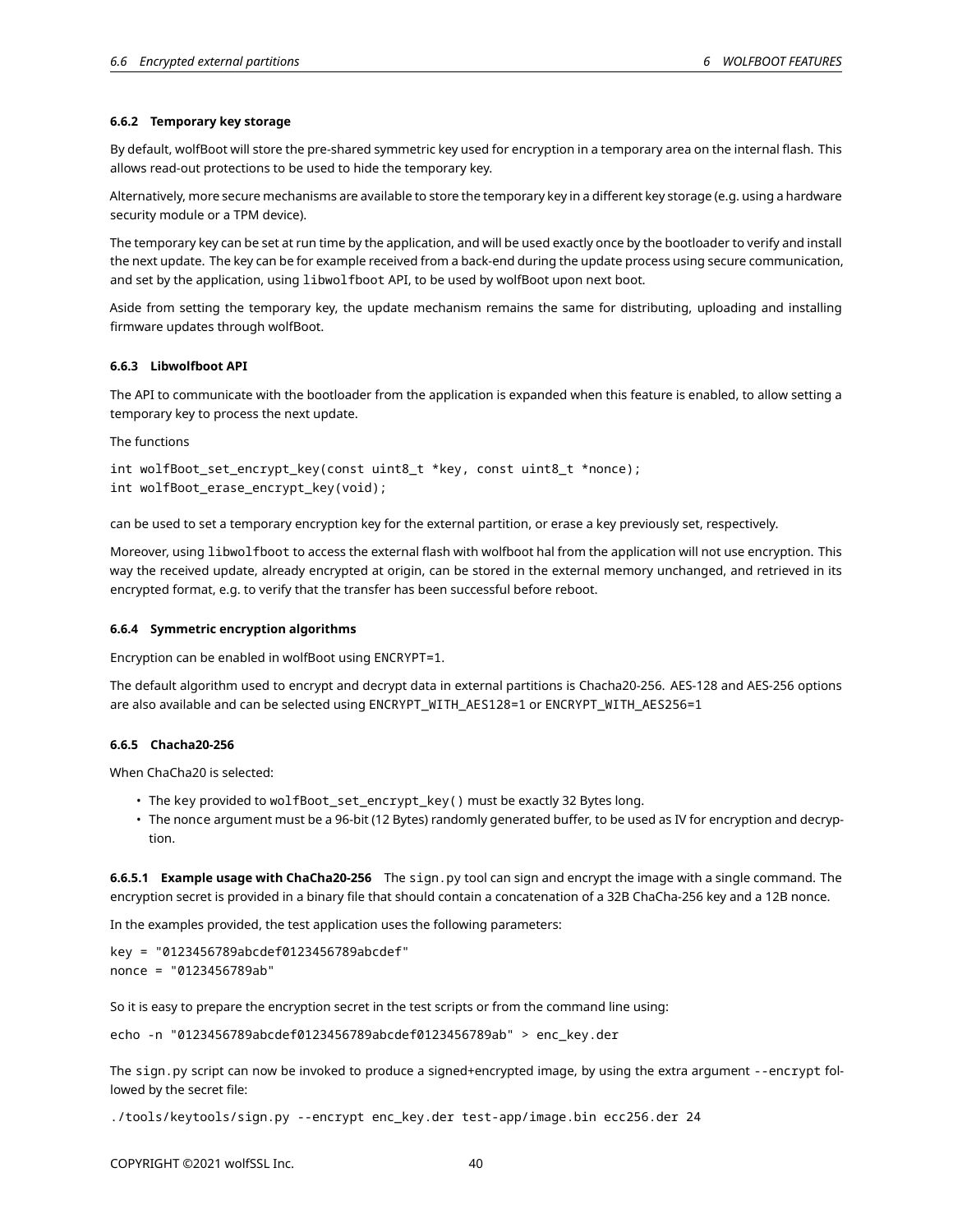which will produce as output the file test-app/image\_v24\_signed\_and\_encrypted.bin, that can be transferred to the target's external device.

### <span id="page-40-0"></span>**6.6.6 AES-CTR**

AES is used in CTR mode. When AES is selected: - The key provided to wolfBoot\_set\_encrypt\_key() must be 16 Bytes (AES128) or 32 Bytes (AES256) long. - The nonce argument is a 128-bit (16 Byyes) randomly generated buffer, used as initial counter for encryption and decryption.

**6.6.6.1 Example usage with AES-256** In case of AES-256, the encryption secret is provided in a binary file that should contain a concatenation of a 32B key and a 16B IV.

In the examples provided, the test application uses the following parameters:

```
key = "0123456789abcdef0123456789abcdef"
iv = "0123456789abcdef"
```
So it is easy to prepare the encryption secret in the test scripts or from the command line using:

```
echo -n "0123456789abcdef0123456789abcdef0123456789abcdef" > enc_key.der
```
The sign.py script can now be invoked to produce a signed+encrypted image, by using the extra argument --encrypt followed by the secret file. To select AES-256, use the --aes256 option.

./tools/keytools/sign.py --aes256 --encrypt enc\_key.der test-app/image.bin ecc256.der 24

which will produce as output the file test-app/image\_v24\_signed\_and\_encrypted.bin, that can be transferred to the target's external device.

## <span id="page-40-1"></span>**6.6.7 API usage in the application**

When transferring the image, the application can still use the libwolfboot API functions to store the encrypted firmware. When called from the application, the function ext\_flash\_write will store the payload unencrypted.

In order to trigger an update, before calling wolfBoot\_update\_trigger it is necessary to set the temporary key used by the bootloader by calling wolfBoot\_set\_encrypt\_key.

An example of encrypted update trigger can be found in the stm32wb test application source code (in ../testapp/app\_stm32wb.c).

## <span id="page-40-2"></span>**6.7 Application interface for interactions with the bootloader**

wolfBoot offers a small interface to interact with the images stored in the partition, explicitly initiate an update and confirm the success of a previously scheduled update.

#### <span id="page-40-3"></span>**6.7.1 Compiling and linking with libwolfboot**

An application that requires interactions with wolfBoot must include the header file:

#include <wolfboot/wolfboot.h>

This exports the API function declarations, and the predefined values for the flags and tags stored together with the firmware images in the two partitions.

<span id="page-40-4"></span>For more information about flash partitions, flags and states see [Flash partitions.](#page-5-2)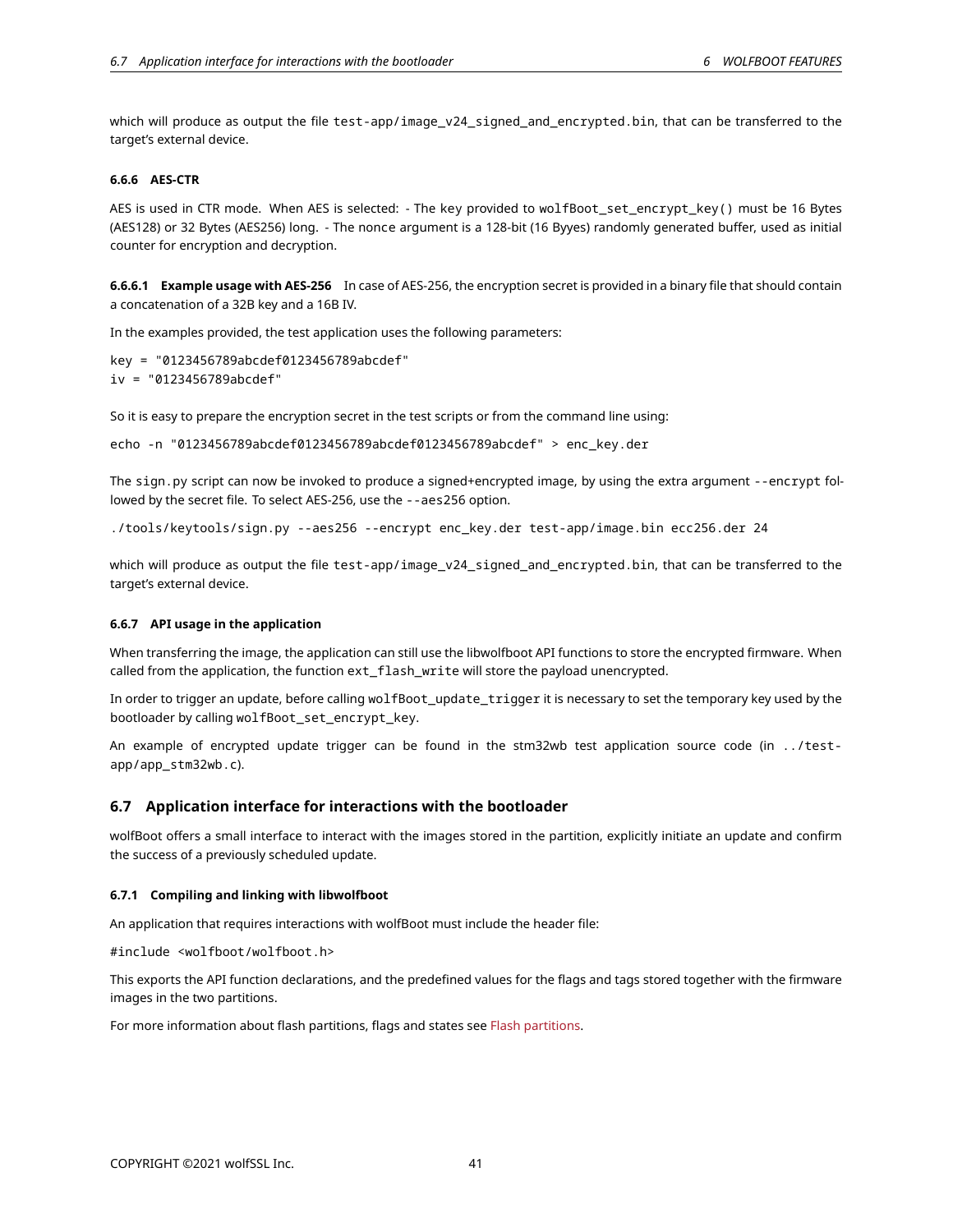## **6.7.2 API**

libwolfboot provides low-level access interface to flash partition states. The state of each partition can be retrieved and altered by the application.

Basic interaction from the application is provided via the following high-level function calls:

uint32\_t wolfBoot\_get\_image\_version(uint8\_t part)

```
void wolfBoot_update_trigger(void)
```
void wolfBoot\_success(void)

**6.7.2.1 Firmware version** Current (boot) firmware and update firmware versions can be retrieved from the application using:

```
uint32_t wolfBoot_get_image_version(uint8_t part)
```
Or via the shortcut macros:

wolfBoot\_current\_firmware\_version()

and

```
wolfBoot_update_firmware_version()
```
#### **6.7.2.2 Trigger an update**

• wolfBoot\_update\_trigger() is used to trigger an update upon the next reboot, and it is normally used by an update application that has retrieved a new version of the running firmware, and has stored it in the UPDATE partition on the flash. This function will set the state of the UPDATE partition to STATE\_UPDATING, instructing the bootloader to perform the update upon the next execution (after reboot).

wolfBoot update process swaps the contents of the UPDATE and the BOOT partitions, using a temporary single-block SWAP space.

#### **6.7.2.3 Confirm current image**

• wolfBoot\_success() indicates a successful boot of a new firmware. This can be called by the application at any time, but it will only be effective to mark the current firmware (in the BOOT partition) with the state STATE\_SUCCESS, indicating that no roll-back is required. An application should typically call wolfBoot\_success() only after verifying that the basic system features are up and running, including the possibility to retrieve a new firmware for the next upgrade.

If after an upgrade and reboot wolfBoot detects that the active firmware is still in STATE\_TESTING state, it means that a successful boot has not been confirmed for the application, and will attempt to revert the update by swapping the two images again.

For more information about the update process, see [Firmware Update](#page-33-0)

<span id="page-41-0"></span>For the image format, see [Firmware Image](#page-31-1)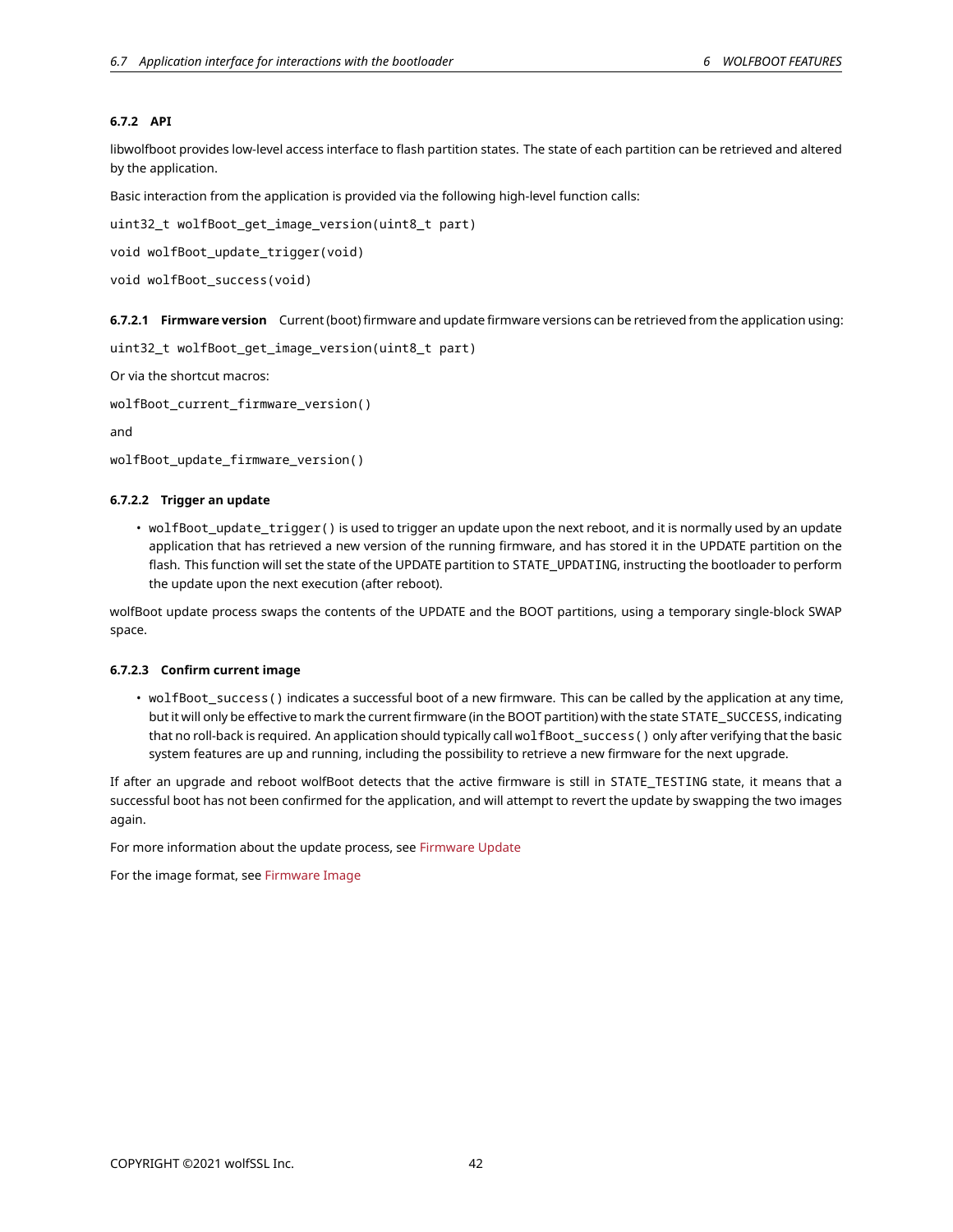# **7 Integrating wolfBoot in an existing project**

## <span id="page-42-0"></span>**7.1 Required steps**

- See the [Targets](#page-9-2) chapter for reference implementation examples.
- Provide a HAL implementation for the target platform (see [Hardware Abstraction Layer\)](#page-24-0)
- Decide a flash partition strategy and modify include/target.h accordingly (see [Flash partitions\)](#page-5-2)
- Change the entry point of the firmware image to account for bootloader presence
- Equip the application with the [wolfBoot library](#page-40-2) to interact with the bootloader
- [Configure and compile](#page-4-0) a bootable image with a single "make" command
- For help signing firmware see [wolfBoot Signing](#page-21-4)
- For enabling measured boot see wolfBoot measured boot

## <span id="page-42-1"></span>**7.2 Examples provided**

Additional examples available on our GitHub wolfBoot-examples repository [here](https://github.com/wolfSSL/wolfBoot-examples).

The following steps are automated in the default Makefile target, using the baremetal test application as an example to create the factory image. By running make, the build system will:

- Create a Ed25519 Key-pair using the ed25519\_keygen tool
- Compile the bootloader. The public key generated in the step above is included in the build
- Compile the firmware image from the test application in the 'test\_app' directory
- Re-link the firmware to change the entry-point to the start address of the primary partition
- Sign the firmware image using the ed25519\_sign tool
- Create a factory image by concatenating the bootloader and the firmware image

The factory image can be flashed to the target device. It contains the bootloader and the signed initial firmware at the specified address on the flash.

The sign.py tool transforms a bootable firmware image to comply with the firmware image format required by the bootloader.

For detailed information about the firmware image format, see [Firmware image](#page-31-1)

<span id="page-42-2"></span>For detailed information about the configuration options for the target system, see [Compiling wolfBoot](#page-4-0)

## **7.3 Upgrading the firmware**

- Compile the new firmware image, and link it so that its entry point is at the start address of the primary partition
- Sign the firmware using the sign.py tool and the private key generated for the factory image
- Transfer the image using a secure connection, and store it to the secondary firmware slot
- Trigger the image swap using libwolfboot wolfBoot\_update\_trigger() function. See [wolfBoot library API](#page-40-2) for a description of the operation
- Reboot to let the bootloader begin the image swap
- Confirm the success of the update using libwolfboot wolfBoot\_success() function. See [wolfBoot library API](#page-40-2) for a description of the operation

<span id="page-42-3"></span>For more detailed information about firmware update implementation, see [Firmware Update](#page-33-0)